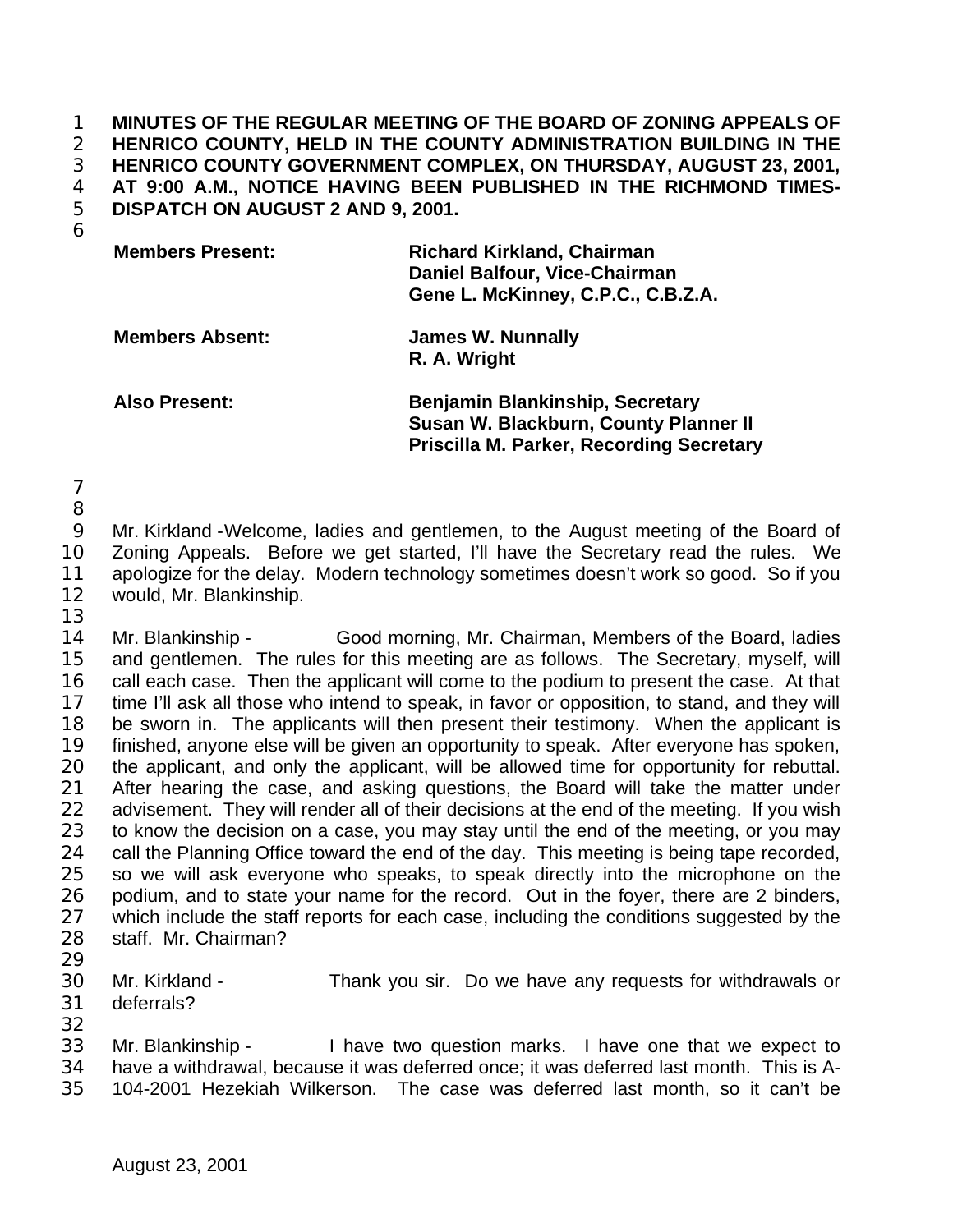deferred again. We spoke to the applicant and to the applicant's representative, requesting some additional information. That information has never been presented, so the staff is somewhat unsure how the Board wants to handle that. The other is that I've been told that UP-25-2001 has been withdrawn, but I don't believe we have that in writing. We just got it over the telephone.

- Mr. Kirkland We can handle that one at the end of the docket. On the A-104-2001, is anyone here for this case? Go ahead the call it.
- 

- **A -104-2001 HEZEKIAH WILKERSON** requests a variance from Section 24-94 of Chapter 24 of the County Code to build a sunroom at 4740 Glen Finnian Drive (Yahley Mill East) (Tax Parcel 229-5-A-4), zoned A-1, Agricultural District (Varina). The rear yard setback is not met. The applicant has 39 feet rear yard setback, where the Code requires 50 feet rear yard setback. The applicant requests a variance of 11 feet rear yard setback.
- Mr. Kirkland Since there's no one here, and this has been deferred once, we'll pass it at this time. Another item, Mr. Blankinship, would you explain where, since we're 2 members short, what has to happen.
- 

 Mr. Blankinship - We are 2 members short; the Board is 5 members. Three is a quorum, so we can hold the meeting, and any decisions that we make are official decisions. However, the Code of Virginia requires that in order to grant a variance you have to have a vote of 3 members of the Board, so if there is a 2 to 1 vote in favor of granting the variance, that will carry as a denial, because there have to be 3 affirmative votes in order to grant a variance. On a use permit, I believe, and I'll get legal counsel if we need it, I believe that rule does not apply to use permits, that a 2 to 1 vote on a use permit today would be an approval, but a 2 to 1 vote on a variance would be a denial. If 66 anyone, for whatever reason, does not want to be heard by a 3-member Board, would 67 rather wait a month to be heard by a 5-member Board, you may request a deferral until rather wait a month to be heard by a 5-member Board, you may request a deferral until the September meeting. 

- Mr. Kirkland Do we have any takers on that?
- 72 Mr. Balfour - Do they have to reapply? Does it have to be unanimous?
- Mr. Kirkland - Call the first one. Everything has to be unanimous to have it approved. Anything less is a denial.
- 76<br>77
- Mr. Balfour If one of the Board members has a question and doesn't vote in favor, it's the same thing as a denial.
-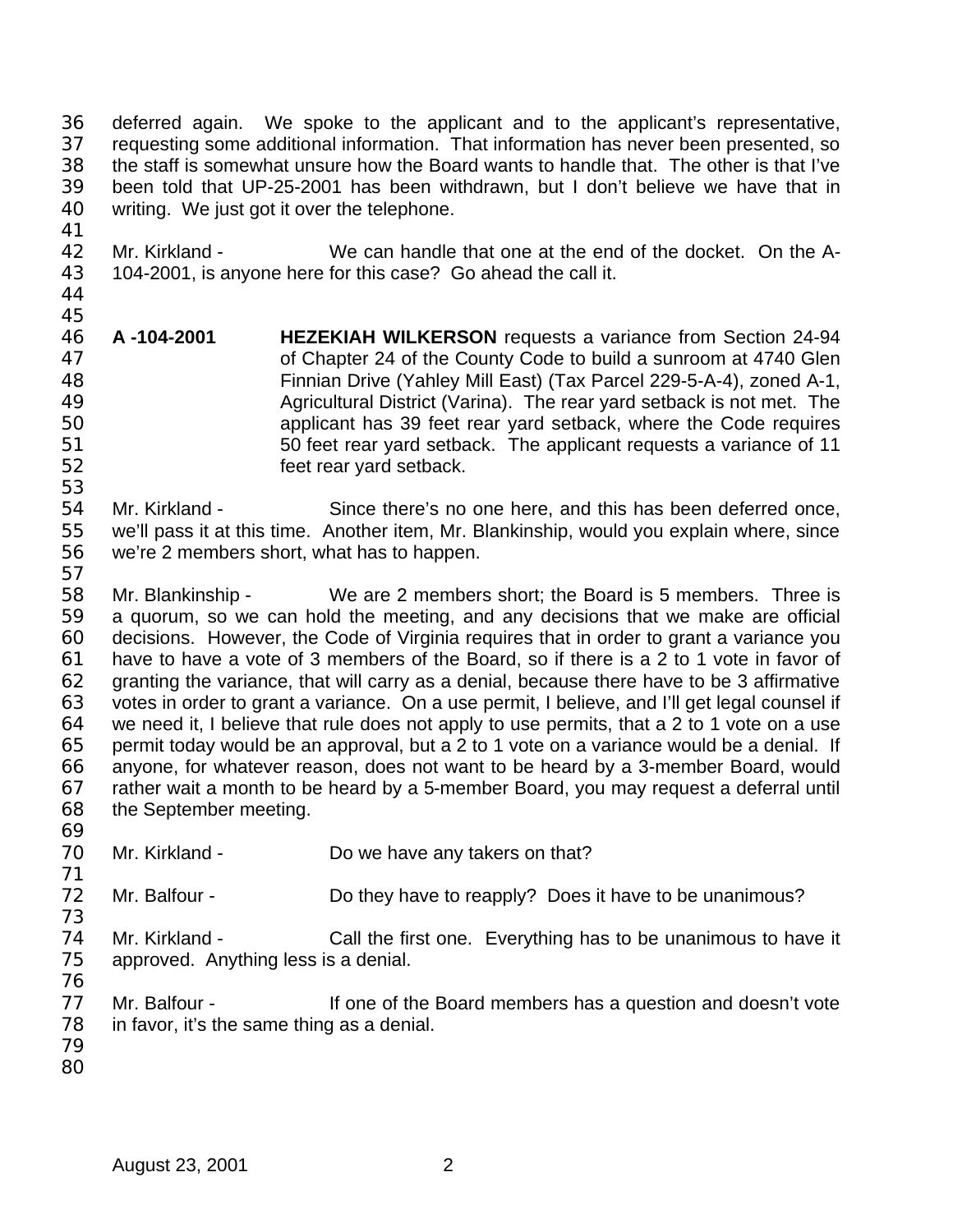**A -103-2001 BECKY AND BRAXTON GLASGOW** request a variance from Sections 24-95(i)(2) and 24-95(q)(5) of Chapter 24 of the County Code to build a carport and screened porch at 9913 Carrington Place (Riverlake Colony) (Tax Parcel 98-7-E-28), zoned R-1, One- family Residence District (Tuckahoe). The accessory structure **Solution** location and minimum side yard setback are not met. The applicants have 9.5 feet minimum side yard setback and a swimming pool in the side yard, where the Code requires 12 feet minimum side yard setback, and allows accessory structures in the rear yard. The applicants request variances of 2.5 feet minimum side yard setback and an accessory structure in the side yard. Mr. Kirkland - Anyone else here to speak on this case besides the applicant? Okay, if you would, raise your right hand and be sworn in by the Secretary. Mr. Blankinship - Do you swear that the testimony you are about to give is the truth, the whole truth, and nothing but the truth, so help you God? 99 Mr. Kirkland - Ma'am, would you state your name for the record. You can pull that mike a little closer to you. Have all your notices been turned in according to the County Code? We got them. State your case. 103 Ms. Glasgow - Becky Glasgow. We have a request here for a variance from 2 sections to build a carport and screened porch. We are just requesting now the screened porch variance. I had a question, I tried to reach somebody yesterday to find out, if we do come to some sort of an agreement with our architectural review committee, and still need that second variance, would we have to reapply all over and write that check again? Mr. Blankinship - I'm afraid so, unless you wanted to, you're already on a deferral, so you can't even defer. Yes. Ms. Glasgow - So we're just requesting the variance from one section to 114 allow us to do the screened porch. 116 Mr. Kirkland - Are there any questions by Board members? Mr. McKinney - What'd you say, Ms. Glasgow, you're only asking for one part of this, the screened porch? 121 Mr. Glasgow - Yes. Mr. Blankinship - The Homeowners Association, the architectural review, had objected to the carport.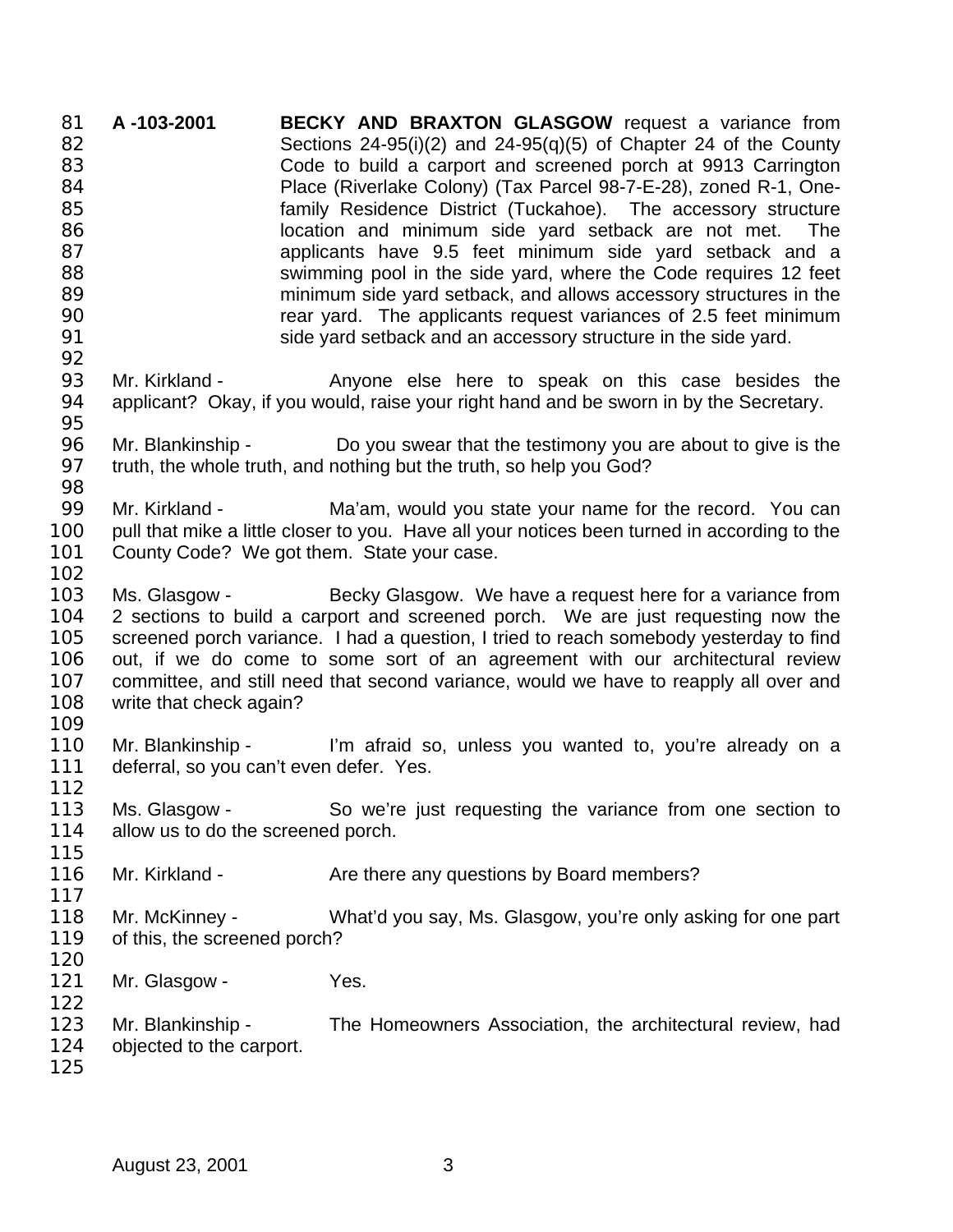126 Mr. McKinney - Is this the first time you've been heard? So if she comes back, Mr. Secretary, they would have to pay another fee, correct? 129 Mr. Kirkland - Anything else, Mr. McKinney? 131 Mr. McKinney - Nothing I can think of. Mr. Kirkland - Okay, if you would, you can rebut any opposition. Anyone else in favor of the case? In favor of it or opposed? Okay, if no other "in favors," we'll 135 listen to the opposition. Mr. Goode - My name is William Goode, Declarant – Riverlake Colony, and I'm the final architectural control authority. We are opposed to the carport. As far as the back porch, we would support that if Ms. Glasgow would submit to us an application for the back porch. I would recommend that you go ahead and approve the back porch, based on the condition that she submits the approval to the Architectural Review Committee. Are there any questions? Mr. McKinney - Mr. Goode, she's already said that she's not going for the carport now. She just wants the screened porch. 147 Mr. Goode - That's correct, yes sir. 149 Mr. Balfour - How are we going to approve, if we approve it? Mr. Goode - I'm saying that I'm against the carport, and I understand she's withdrawn that. As far as the porch is going, we will support it if the condition is she will submit it for approval to the Architectural Review Committee. Mr. McKinney - It has not been submitted to the Architectural Review Committee? 158 Mr. Goode - No sir, not yet. 160 Mr. Balfour - Have you seen it though? Do you know anything about it? 162 Mr. Goode - No sir. The only thing I've got is what's sketched out on your plan. Mr. Balfour - Do you have the authority to speak for the Architectural Review Committee? Mr. Goode - I'm a declarant of the subdivision, and I've submitted the documents where I have the sole architectural authority.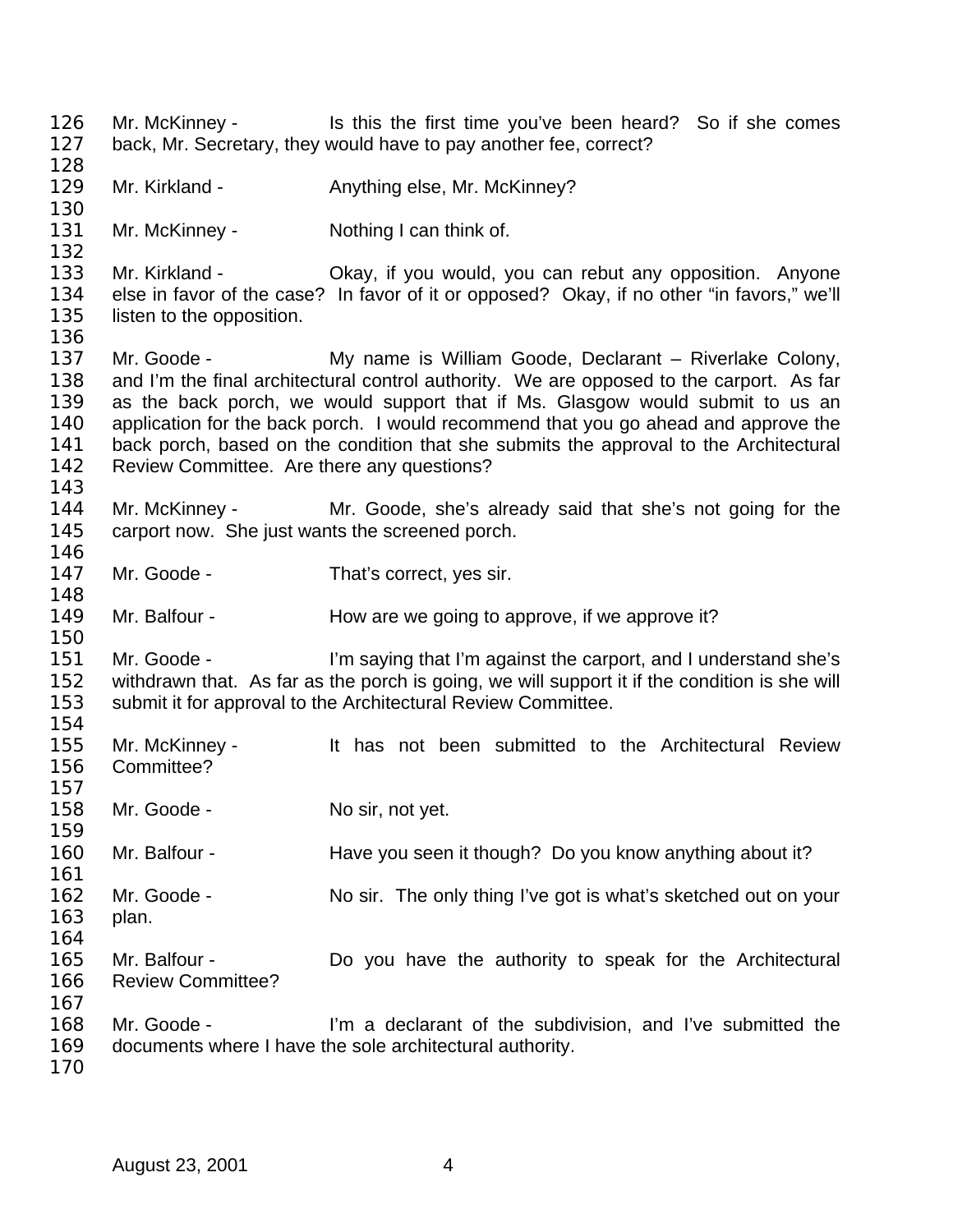174 Mr. Goode - Okay. 176 Mr. Kirkland - Do you have them? Mr. Blankinship - She looks like she's ready to speak on that. 180 Mr. Kirkland - Come up forward please. 182 Ms. Glasgow - We were advised by our contractor to get the approval from you, as a matter of efficiency, and we're laymen, novices. We thought, okay we'll go ahead and do that, and then if the County says it's okay, we'd go to our Architectural Review Committee. Mr. Goode has advised me that that was out of order. We had no idea that was out of order. Of course we would submit plans in our neighborhood before we would have something built. We didn't pay the money to have the plans drawn because we were waiting to see if we could get the variance. If you said "no," then why pay money to have the plans. That was just our line of thought, and we've been informed that's not right. Mr. Balfour - Mr. Goode, if we approve it, I suspect you've got your legal rights through your architectural committee in any case. Mr. Goode - Yes sir. Mr. McKinney - Would you like a minute with her out in the hall to look at it? Mr. Goode - She has not prepared a drawing yet. We'd have another crack at it from the Architectural Review Committee, and no one has expressed any 201 concern about that. It's behind the house; it has good screening behind her house, and 202 I believe I'm correct. am I not. Gravson? So it's good screening from the rear, so I don't I believe I'm correct, am I not, Grayson? So it's good screening from the rear, so I don't think that would be a problem. 205 Mr. Kirkland - Ms. Glasgow, do you have anything to add? Is there any more opposition? Ms. Glasgow - I would just like it on record that we will not do anything unless it's approved. 211 Mr. Kirkland - Thank you ma'am. Anyone else wish to speak on this case?<br>212 That concludes the case. That concludes the case. After an advertised public hearing and on a motion by Mr. Balfour, seconded by Mr. McKinney, the Board **granted** application **A-103-2001,** in part**,** for a variance to build a

Mr. Balfour - Why don't you go outside for 10 minutes and talk to the lady

172 and look at it right now and come back.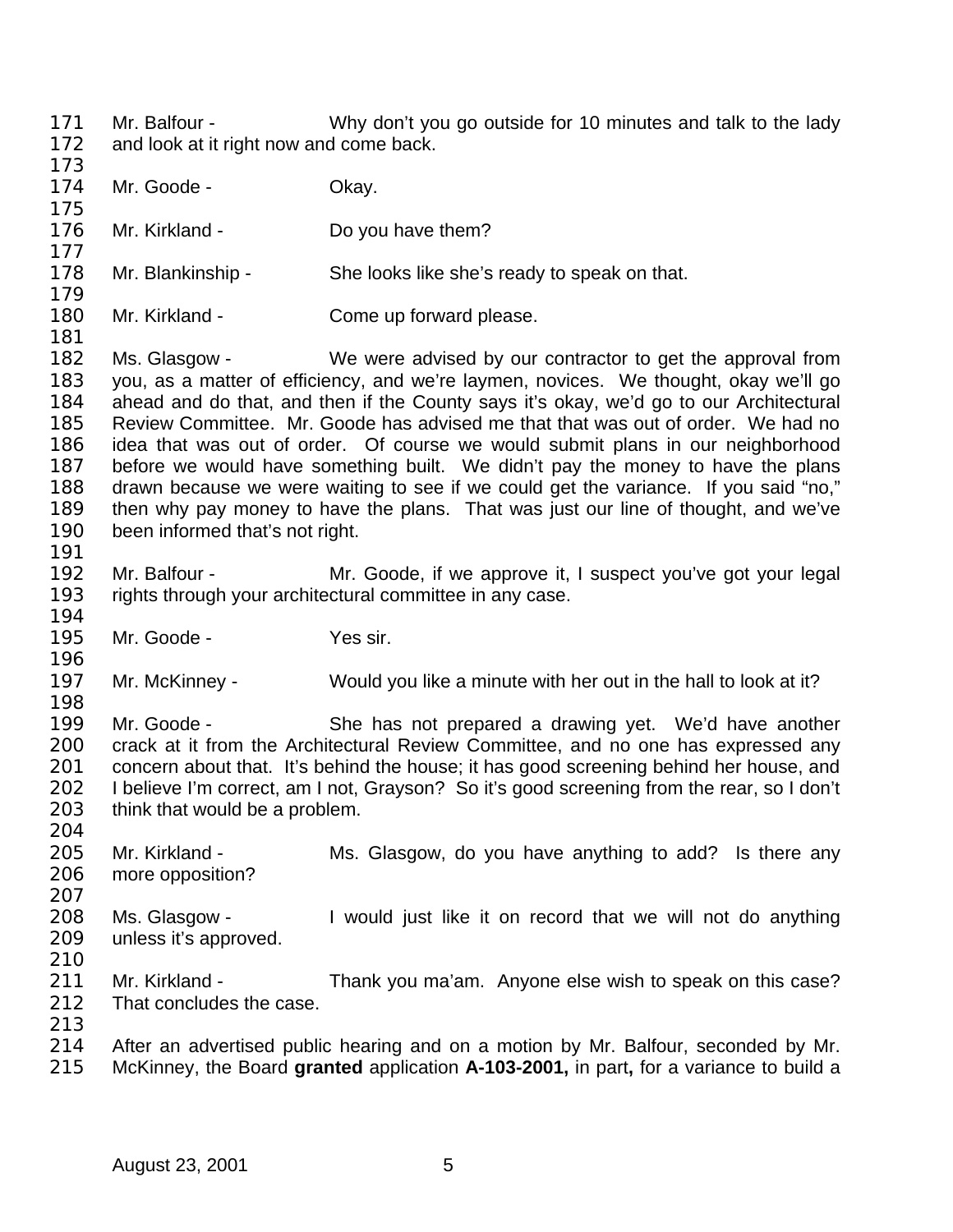carport and screened porch at 9913 Carrington Place (Riverlake Colony) (Tax Parcel 98-7-E-28). The Board granted the variance subject to the following condition: 219 1. Only the screened porch shown on the plan filed with the application may be constructed pursuant to this approval. No substantial changes or additions to the layout 221 may be made without the approval of the Board of Zoning Appeals. Any additional 222 improvements shall comply with the applicable requilations of the County Code. improvements shall comply with the applicable regulations of the County Code. The applicants were allowed to **withdraw without prejudice**, the part of the above variance regarding building a carport. Affirmative: Balfour, Kirkland, McKinney 3 Negative: 0 229 Absent: Nunnally, Wright 229 Absent: 2 231 The Board granted this request, as it found from the evidence presented that, due to the 232 unique circumstances of the subject property, strict application of the County Code would produce undue hardship not generally shared by other properties in the area, and authorizing this variance will neither cause a substantial detriment to adjacent property nor materially impair the purpose of the zoning regulations. Mr. Kirkland - Okay, call A-104-2001. **A -104-2001 HEZEKIAH WILKERSON** requests a variance from Section 24-94 **build a sunroom at 4740 Glen** of Chapter 24 of the County Code to build a sunroom at 4740 Glen Finnian Drive (Yahley Mill East) (Tax Parcel 229-5-A-4), zoned A-1, Agricultural District (Varina). The rear yard setback is not met. The applicant has 39 feet rear yard setback, where the Code requires 50 feet rear yard setback. The applicant requests a variance of 11 *Particulary Set rear yard setback.*  248 Mr. Kirkland - Is the applicant here for this case? We'll pass it again? Next case. 251 Mr. Blankinship - This is a re-hearing. **A - 83-2001 LOIS MCGUIRE DURRETTE** requests a variance from Section 24- 95(i)(2) of Chapter 24 of the County Code to build a detached garage at 1050 Kukymuth Road (Tax Parcel 191-A-20), zoned A-1, Agricultural District (Varina). The accessory structure location requirement is not met. The applicant proposes a detached garage 259 in the front yard, where the Code allows accessory structures in the 260 rear yard.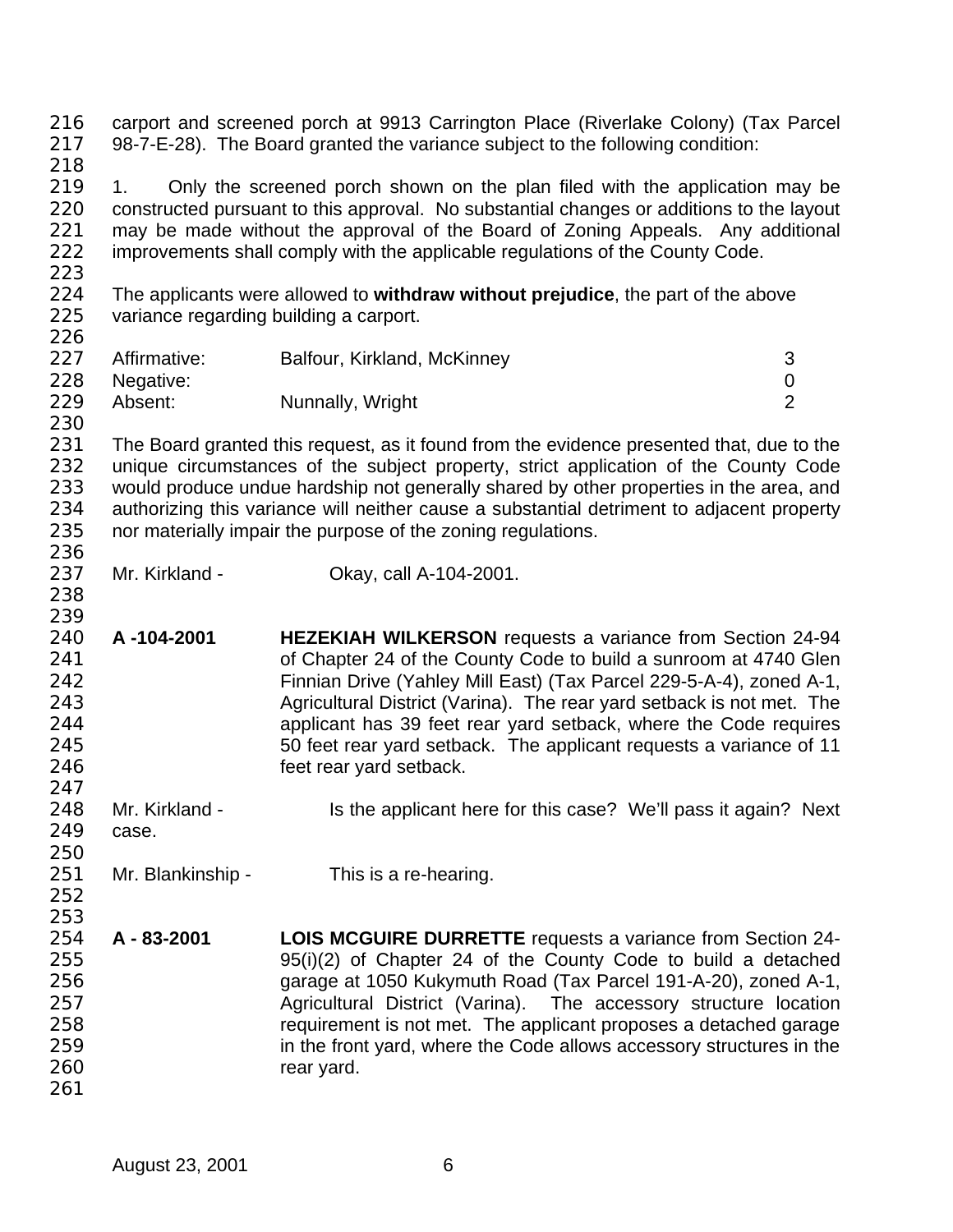262 Mr. Kirkland - Is the applicant here for this case? If you'd come forward. Does anyone else wish to speak on this case? If you would sir, ma'am, raise your right hand and be sworn in.

 Mr. Blankinship - Do you swear that the testimony you are about to give is the truth, the whole truth, and nothing but the truth, so help you God?

 Mr. Kirkland - Would you state your name for the record please. You need 270 to get a little closer to the mike.

272 Ms. Durrette - I do. Lois McGuire Durrette.

Mr. Hood - I do. Joe E. Hood.

276 Mr. Kirkland - Have all your notices been turned in according to the County 277 Code? We have them in the file. Okay, if you would, state your case.

 Mr. Hood - Yes sir. Well first of all, we'd like to thank the Board for allowing us to come and re-present our case. During the hearing, time before last, we met with the opposition in the hallway, and she was satisfied from getting a better understanding of where the garage was to be built. Of course, if you will remember, we came in and wanted to readdress the Board, which of course was against policy, but I'd like to get that out front, is the fact that the opposition is not in opposition. I failed to dwell upon the importance of drainage at this prior meeting. In fact, as I've looked at the situation even closer since then, and the drainage is a tremendous problem. The house, to get an understanding of the house, what we term as the front of the house, is actually located back from halfway of that acre lot. So that means the area to what we consider the rear of the house, is less than the front, and it doesn't afford very much 290 room to put the structure. Now I failed to present it to the Board that the drainage starts 291 in the property beyond us. You're looking at it from Kukymuth Road, it slopes from left 292 to right, and you have this drainage coming from your neighboring property onto her 293 property. On down into what we call the front vard. During real heavy rains, it pools up. property, on down into what we call the front yard. During real heavy rains, it pools up, and you have a little river down there. To what you consider the rear of the house, the distance between the boundary and her house is large enough to put this structure, but that's where we have the greatest slope on her property, and this is actually a river 297 during these heavy rains. If we put the structure there, we're dealing now with a 30 by 42 foot building, so you see there's going to be a lot of water coming off of this building 299 to go somewhere. Along with the water that normally drains there, this water either has to go on to the adjoining property, or to the house. We set it up, and the distance from the house to where the building would begin, was approximately 10 feet or so, not very much. So we're forcing this large amount of water towards the house. She has a basement, so that's not desirable. During the month of June, the basement flooded twice. I failed to tell you about that. I would like to tell you though, that Mr. Donati, our Supervisor, on his own time, Saturday morning, came out and looked at the situation, and I had the chance to show him and I wish you gentlemen had the time that you could come as well. I showed him the situation and the dilemma that we have, and I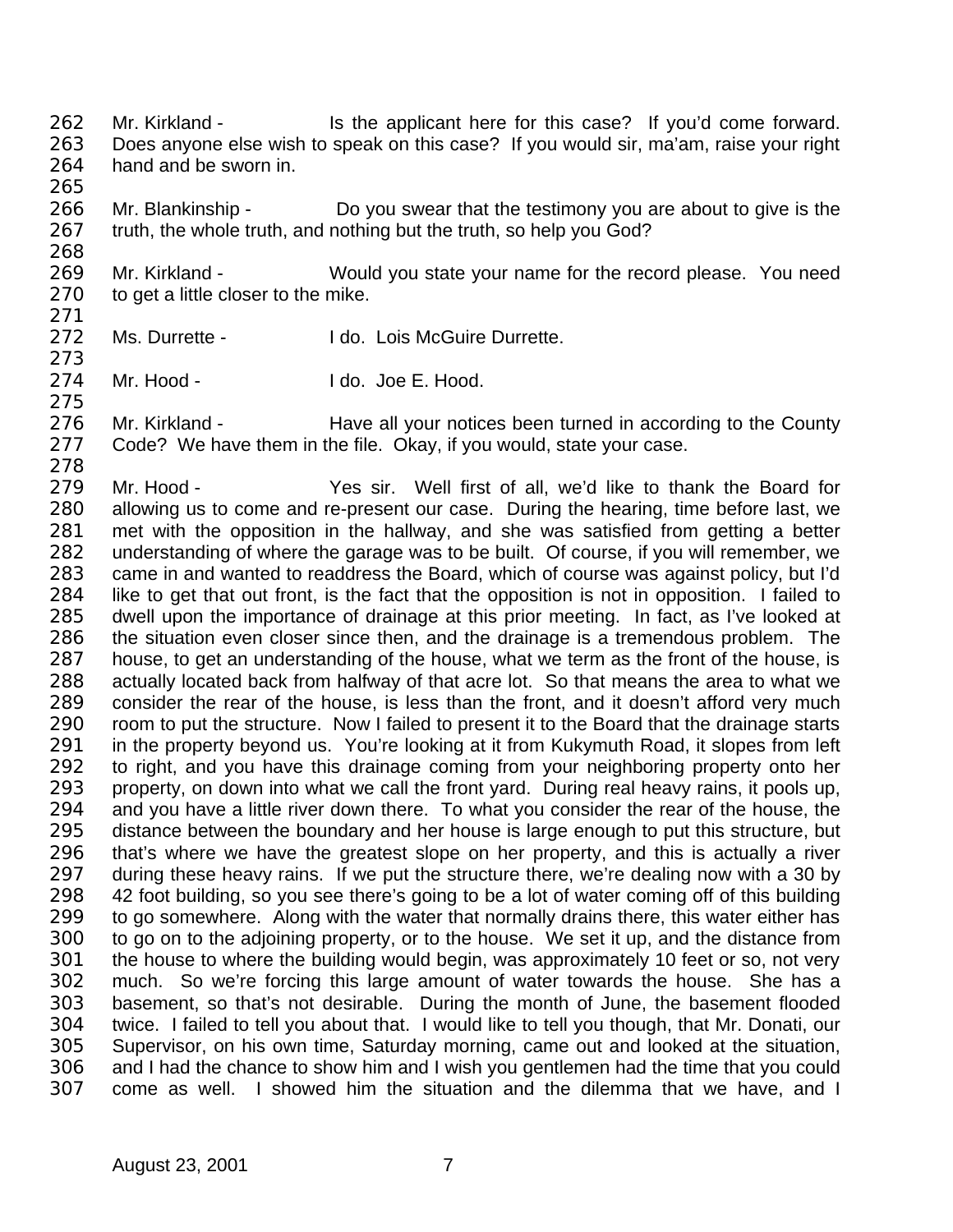understand that he talked with Mr. Marlles, and the County Manager, but Mr. Marlles and Mr. Donati were in favor of it. Mr. Marlles came out and looked at the property as well, and I understand that both were in favor of it. Mr. Blankinship, I think, can verify this probably. On this little one-acre lot, there's only one logical place to put this garage, and that where we have proposed it at the end of the driveway. I'll be glad to answer any questions that you might have. Mr. McKinney - The way this garage is set, where would you enter it, from the side that faces the house? Mr. Hood - Yes, there would be 2 doors at the head of the driveway, and then there will be a door from the side of the house. 321 Mr. McKinney - Are you going to build the garage out of brick to match the house? Mr. Hood - No sir, this will be frame. The upper part of the house is frame. Mr. McKinney - How about the foundation of the garage? Mr. Hood - No sir. Mr. McKinney - What's that going to be, block? Mr. Hood - Yes sir. Mr. McKinney - Painted? Mr. Hood - Well the whole structure will be painted white, except for trim work of course. Mr. Blankinship - In this photo, Mr. McKinney, the garage will be about where 341 that backhoe is, and you're looking with Kukymuth Road off to the left and the house off to the right, and they would just come straight up the driveway into the garage. 344 Mr. Hood - And you can probably see from the picture here how it does slope from that end forward, or towards the house? Mr. McKinney - What's going to be in the rear of the garage? I mean, this garage is 42 feet long? Mr. Hood - We are allowing 10 feet clearance, or right of way, from the power line. Mr. Blankinship - He means inside the building. In the building.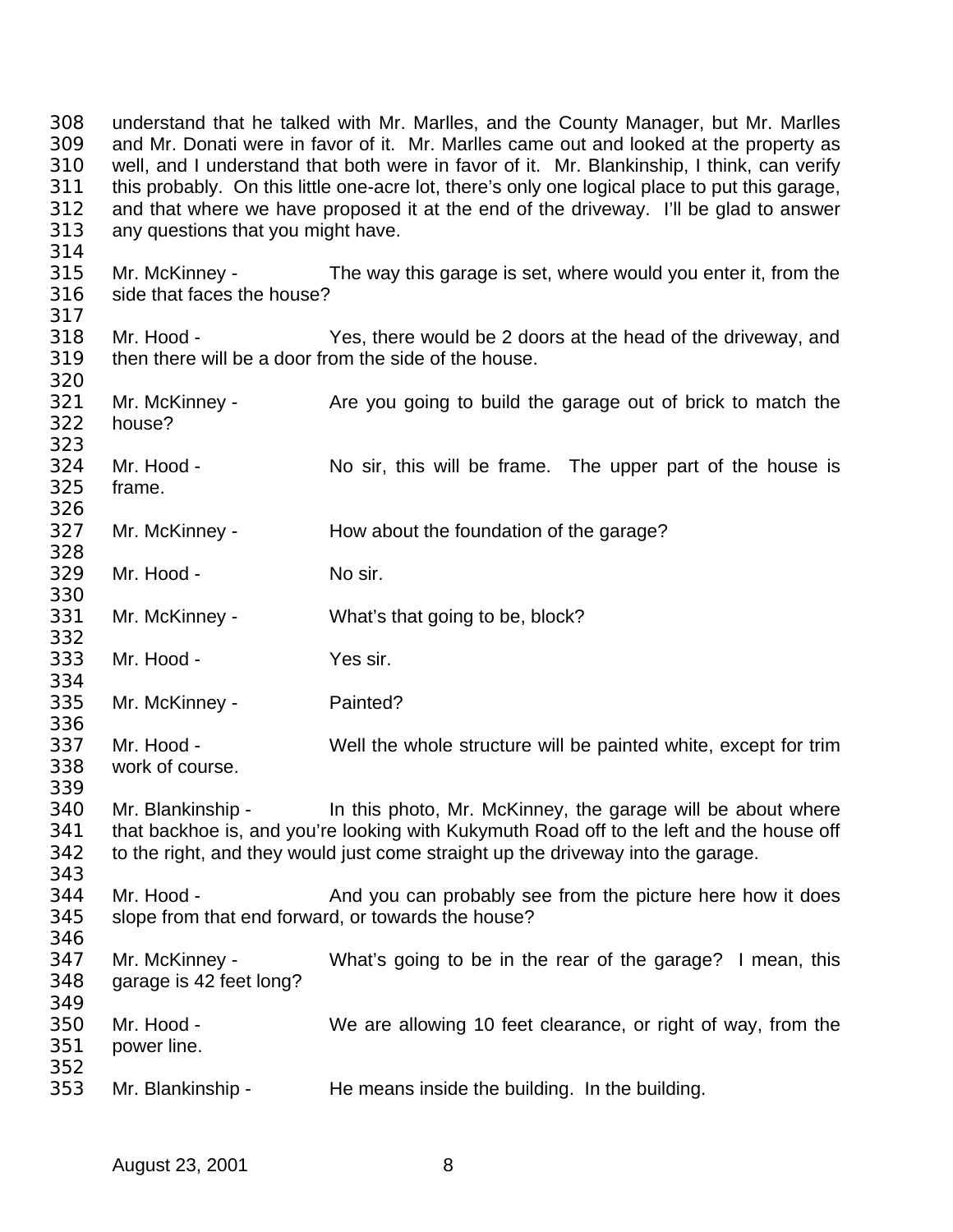Mr. McKinney - You've got it 42 feet long, and you're going to enter, you're going to have 2 overhead doors on the 30-foot side, is what I understand? The normal garage is 24 by 24, a 2-car garage. Mr. Hood - Well, for one thing, I do a little stained glass work, and I do a little carpentry. Mr. McKinney - So you'll have a little shop in the back of it? Mr. Hood - Yes sir, that's my intention. Mr. Kirkland - Any other questions by Board members? Anyone else wish to speak in favor of this case? Anyone else wish to speak at all? If not, that concludes the case. Thank you sir. After an advertised public hearing and on a motion by Mr. McKinney, seconded by Mr. Balfour, the Board **granted** application **A-83-2001** for a variance build a detached garage at 1050 Kukymuth Road (Tax Parcel 191-A-20). The Board granted the variance subject to the following condition: 374<br>375 1. Only the improvements shown on the plan filed with the application may be constructed pursuant to this approval. No substantial changes or additions to the layout may be made without the approval of the Board of Zoning Appeals. Any additional improvements shall comply with the applicable regulations of the County Code. 381 Affirmative: Balfour, Kirkland, McKinney, 3 Negative: 0 Absent: Nunnally, Wright 2 384<br>385 The Board granted this request, as it found from the evidence presented that, due to the unique circumstances of the subject property, strict application of the County Code would produce undue hardship not generally shared by other properties in the area, and authorizing this variance will neither cause a substantial detriment to adjacent property nor materially impair the purpose of the zoning regulations. Mr. Kirkland - Next case, sir. **A -111-2001 RUSSELL L. RICE** requests a variance from Section 24-95(c)1 of Chapter 24 of the County Code to build an addition at 324 Seven Pines Avenue (Woodlawn Terrace) (Tax Parcel 164-9-D-13), zoned R-4, One-family Residence District (Varina). The minimum side yard setback and total side yard setback are not met. The

applicant has 4.5 feet minimum side yard setback and 10 feet total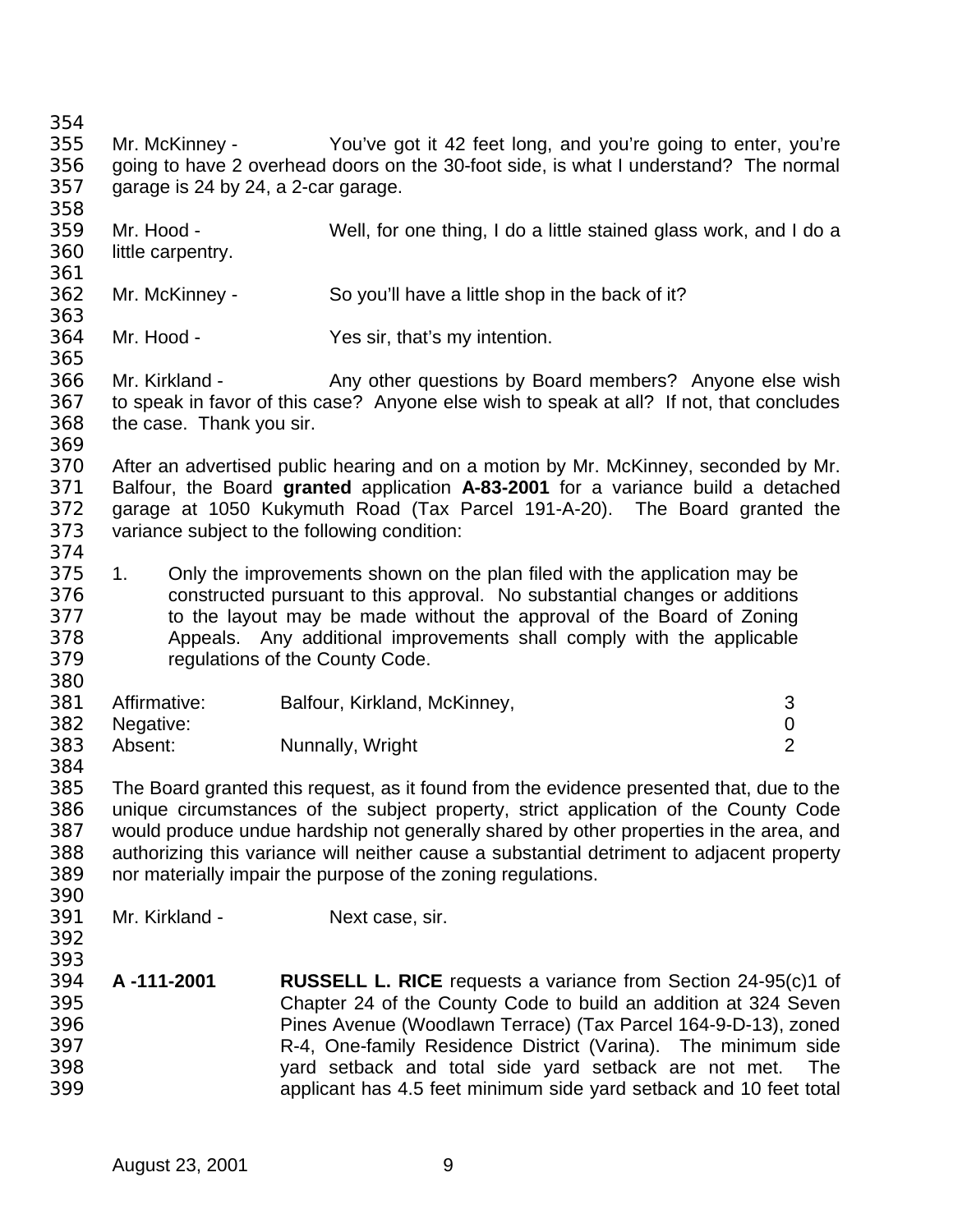| 400<br>401               |                                                          | side yard setback, where the Code requires 7 feet minimum side<br>yard setback and 15 feet total side yard setback. The applicant                     |
|--------------------------|----------------------------------------------------------|-------------------------------------------------------------------------------------------------------------------------------------------------------|
| 402<br>403               |                                                          | requests variances of 2.5 feet minimum side yard setback and 5<br>feet total side yard setback.                                                       |
| 404<br>405<br>406<br>407 | Mr. Kirkland -<br>raise your right hand and be sworn in. | Anyone else wish to speak on this case? If you would, sir,                                                                                            |
| 408<br>409               |                                                          | Mr. Blankinship - Do you swear that the testimony you are about to give is the<br>truth, the whole truth, and nothing but the truth, so help you God? |
| 410<br>411<br>412<br>413 | Mr. Kirkland -                                           | Would you state your name for the record. Have all your<br>notices been turned in according to the County Code? We've got them in the file.           |
| 414<br>415<br>416        | Mr. Hope -<br>Rice.                                      | I do. Kent Hope. Yes, as far as I know. My company name<br>is Sterling Unlimited, and if the variance is met, I'll be doing the work for Mr. and Mrs. |
| 417<br>418<br>419        | Mr. Kirkland -                                           | Mr. Blankinship, I don't see them in here.                                                                                                            |
| 420<br>421               | Mr. Blankinship -                                        | I'm sure they were sent, Mr. Chairman.                                                                                                                |
| 422<br>423               | Mr. Hope -                                               | Are you talking about this?                                                                                                                           |
| 424<br>425               | Mr. Blankinship -                                        | No, the notice to the adjoining property owners.                                                                                                      |
| 426<br>427               | Mr. Kirkland -                                           | The little mail slips, or the letters that you had signed?                                                                                            |
| 428<br>429<br>430<br>431 | Mr. Hope -<br>starting to do all of that.                | Well the list, the lady at the County said that they had<br>changed all that, that they were supposed to send me all this stuff, and now they're      |
| 432<br>433               | Mr. Blankinship -                                        | That's right. This is the first month we did it ourselves.                                                                                            |
| 434<br>435<br>436        | Mr. Kirkland -<br>Mr. Blankinship?                       | Oh you did it yourself? I need to ask you every month now,                                                                                            |
| 437<br>438               | Mr. Balfour -                                            | They have been sent?                                                                                                                                  |
| 439<br>440<br>441        | Mr. Hope -<br>in the audience)?                          | Did they send you anything in the mail (speaking to someone                                                                                           |
| 442<br>443               | Mr. Blankinship -                                        | The adjoinders are here, and they are in receipt.                                                                                                     |
| 444<br>445               | Mr. Kirkland -                                           | We have it. State your case.                                                                                                                          |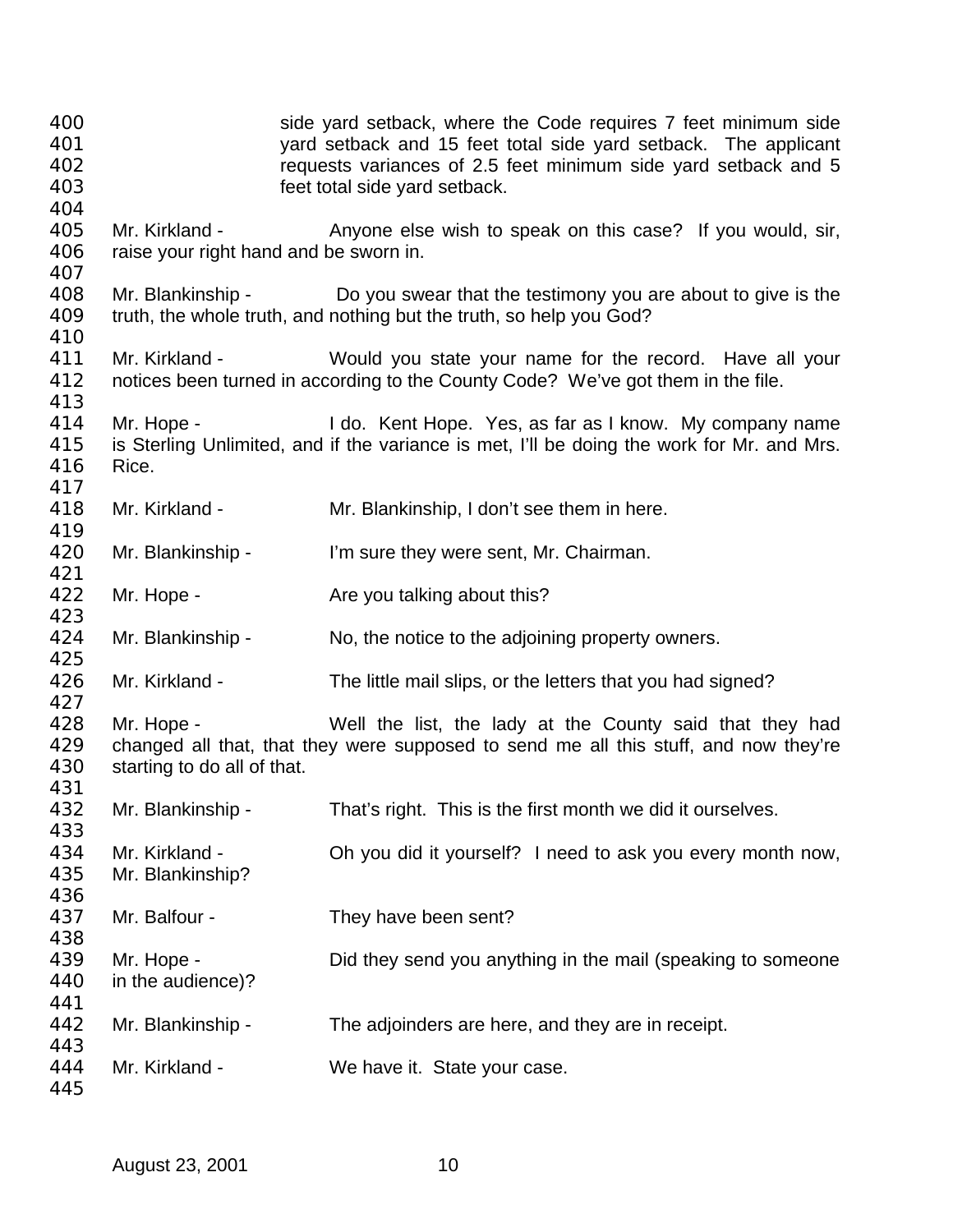Mr. Hope - Mr. and Mrs. Rice, they're going to be inheriting a grandchild in the fall, and basically, they just want to put an addition on for the child. The two rooms in the house at this time, are occupied, so they kind of want to have a separate room. As you can see in the photo, Mr. Rice had a variance for that, in the early '60's he said, to have that put on. What they want to do is enclose that and add on, if you 451 can see where the steps are. I believe it was about 8 by 12. So what they would be<br>452 doing they wouldn't be coming out any further, they would just match up with what is doing, they wouldn't be coming out any further, they would just match up with what is there. Mr. Kirkland - You're squaring it up in other words? 457 Mr. Hope - Exactly. That would actually be one room, once everything is finished. Of course, we didn't meet the setback codes, so I think it was a variance of …………… Mr. Blankinship - 1968. Are you going to rebuild the roof over this porch? Mr. Hope - Yes. Actually I was going to leave the existing roof there, and then we would come up a little bit higher and come off the side to match the other one. Mr. Blankinship - You won't have 2 gables? Mr. Hope - No. What I'll be doing is going up to the actual peak, as high as I can go, but you can't see it in this photo, but there's a window just on the other side, and we would be coming right up underneath of that. Of course everything would match 471 the house existing, which would probably be white vinyl siding, double five, and have a couple of insulated windows put in. 474 Mr. Kirkland - Any other questions by Board members? 476 Mr. Hope - I don't know if Mr. and Mrs. Rice would like to add anything to 477 it? She said she was just going to have a seat today. it? She said she was just going to have a seat today. Mr. Kirkland - Anyone else wish to speak on this case? If not, that concludes the case sir. After an advertised public hearing and on a motion by Mr. Balfour, seconded by Mr. McKinney, the Board **granted** application **A-111-2001** for a variance to build an addition at 324 Seven Pines Avenue (Woodlawn Terrace) (Tax Parcel 164-9-D-13). The Board granted the variance subject to the following condition: 486<br>487 1. The property shall be developed in substantial conformance with the plan filed with the application. No substantial changes or additions to the layout may be made without the approval of the Board of Zoning Appeals. Affirmative: Balfour, Kirkland, McKinney, 3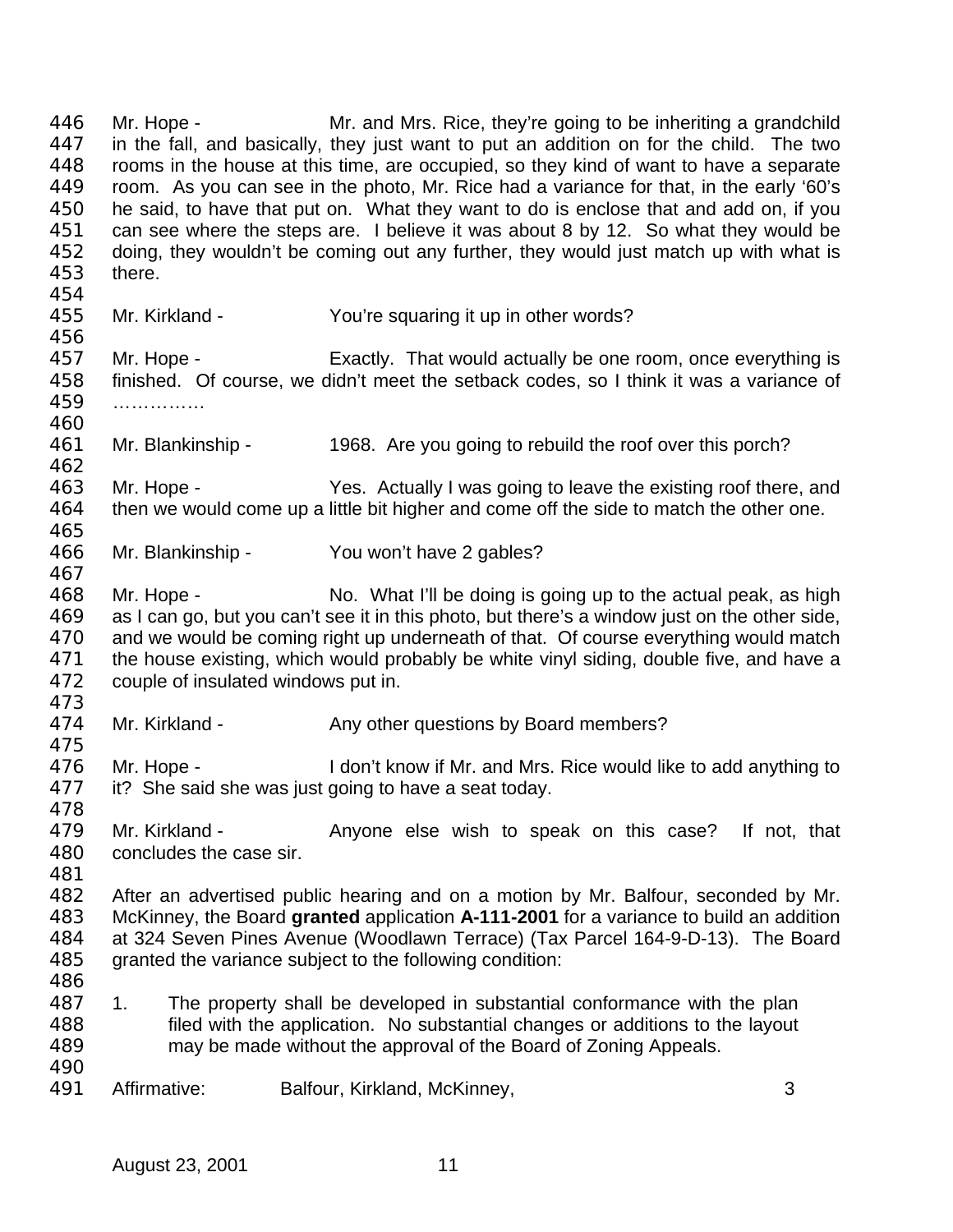| 492 | Negative:                                                                           |                                                                                           | 0              |
|-----|-------------------------------------------------------------------------------------|-------------------------------------------------------------------------------------------|----------------|
| 493 | Absent:                                                                             | Nunnally, Wright                                                                          | $\overline{2}$ |
| 494 |                                                                                     |                                                                                           |                |
| 495 |                                                                                     | The Board granted this request, as it found from the evidence presented that, due to the  |                |
| 496 | unique circumstances of the subject property, strict application of the County Code |                                                                                           |                |
| 497 |                                                                                     | would produce undue hardship not generally shared by other properties in the area, and    |                |
| 498 |                                                                                     | authorizing this variance will neither cause a substantial detriment to adjacent property |                |
| 499 |                                                                                     | nor materially impair the purpose of the zoning regulations.                              |                |
| 500 |                                                                                     |                                                                                           |                |
| 501 | Mr. Kirkland -                                                                      | Next one sir.                                                                             |                |
| 502 |                                                                                     |                                                                                           |                |
| 503 |                                                                                     |                                                                                           |                |
| 504 | A-112-2001                                                                          | <b>DAVE DUONG</b> requests a variance from Section 24-94 of Chapter                       |                |
| 505 |                                                                                     | 24 of the County Code to build a sunroom over existing deck at                            |                |
| 506 |                                                                                     | 4400 Hungary Glen Terrace (Hungary Glen) (Tax Parcel 50-22-A-                             |                |
| 507 |                                                                                     | 1), zoned R-3AC, One-family Residence District (Conditional)                              |                |
| 508 |                                                                                     | (Brookland). The rear yard setback is not met. The applicant has                          |                |
| 509 |                                                                                     | 22.5 feet rear yard setback, where the Code requires 35 feet rear                         |                |
| 510 |                                                                                     | yard setback. The applicant requests a variance of 12.5 feet rear                         |                |
| 511 |                                                                                     | yard setback.                                                                             |                |
| 512 |                                                                                     |                                                                                           |                |
| 513 | Mr. Kirkland -                                                                      | Is the applicant here for this case?                                                      |                |
| 514 |                                                                                     |                                                                                           |                |
| 515 | (From the audience) -                                                               | Excuse me, is this a Melani Brothers case?                                                |                |
| 516 |                                                                                     |                                                                                           |                |
| 517 | Mr. Kirkland -                                                                      | I can't hear you; you'll have to come down here to speak. Sir                             |                |
| 518 |                                                                                     | you've got to get to the mike. State your name sir. Have you been sworn in. Raise         |                |
| 519 | your right hand.                                                                    |                                                                                           |                |
| 520 |                                                                                     |                                                                                           |                |
| 521 | Mr. Reardon -                                                                       | Darcy Reardon, from Melani Brothers Inc. I'll raise my left;                              |                |
| 522 | it's the best I can do for you.                                                     |                                                                                           |                |
| 523 |                                                                                     |                                                                                           |                |
| 524 | Mr. Blankinship -                                                                   | Do you swear that the testimony you are about to give is the                              |                |
| 525 |                                                                                     | truth, the whole truth, and nothing but the truth, so help you God?                       |                |
| 526 |                                                                                     |                                                                                           |                |
| 527 | Mr. Reardon -                                                                       | Yes.                                                                                      |                |
| 528 |                                                                                     |                                                                                           |                |
| 529 | Mr. Kirkland -                                                                      | We have the notices. Proceed.                                                             |                |
| 530 |                                                                                     |                                                                                           |                |
| 531 | Mr. Reardon -                                                                       | David Duong requests a variance, as you said, from Section                                |                |
| 532 |                                                                                     | 24-94 of Chapter 24 of the County Code to build a sunroom over an existing deck. It's     |                |
| 533 |                                                                                     | 4400 Hungary Glen Terrace. The rear yard setback is not met. The applicant has 22.5       |                |
| 534 |                                                                                     | feet in the rear yard, and the Code requires 35 feet for the rear in the setback. The     |                |
| 535 |                                                                                     | applicant requests a variance of 12.5 feet in the rear yard setback.                      |                |
| 536 |                                                                                     |                                                                                           |                |
| 537 | Mr. Kirkland -                                                                      | So you're just enclosing the existing deck.?                                              |                |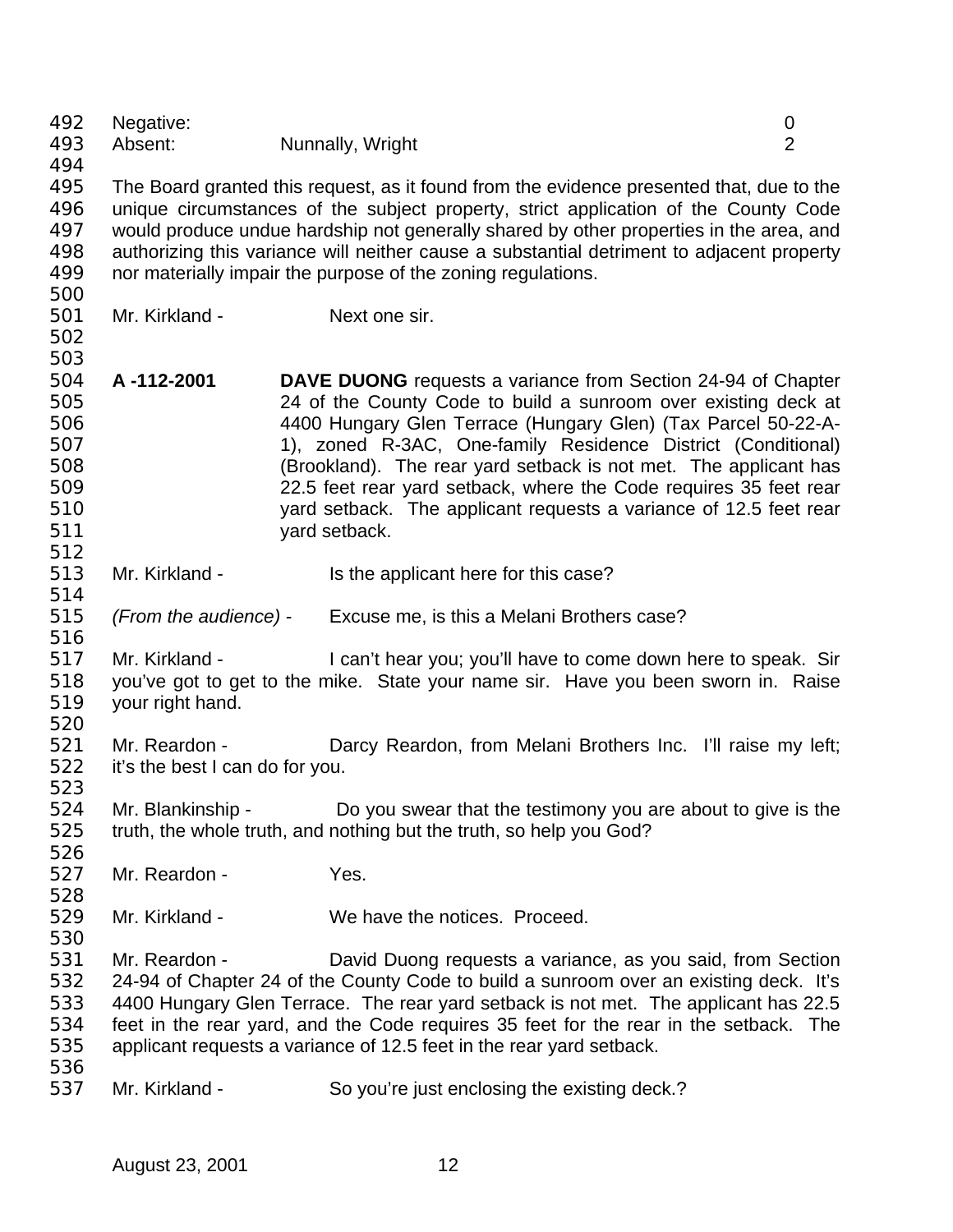| 538        |                               |                                                                                           |                |
|------------|-------------------------------|-------------------------------------------------------------------------------------------|----------------|
| 539        | Mr. Reardon -                 | Yes sir.                                                                                  |                |
| 540        |                               |                                                                                           |                |
| 541        | Mr. McKinney -                | Mr. Reardon, are you with Melani Brothers?                                                |                |
| 542        |                               |                                                                                           |                |
| 543        | Mr. Reardon -                 | Yes sir.                                                                                  |                |
| 544        |                               |                                                                                           |                |
| 545        | Mr. McKinney -                | What'd they do, just drop this on you last night?                                         |                |
| 546        |                               |                                                                                           |                |
| 547        | Mr. Reardon -                 | Yes sir. There are 2 others that I think I was a little late for; I                       |                |
| 548        | went to the wrong courthouse. |                                                                                           |                |
| 549        |                               |                                                                                           |                |
| 550        | Mr. Kirkland -                | Any other questions by Board members? Anyone else wish                                    |                |
| 551        |                               | to speak on this case? If not, that concludes the case sir.                               |                |
| 552        |                               |                                                                                           |                |
| 553        |                               | After an advertised public hearing and on a motion by Mr. McKinney, seconded by Mr.       |                |
| 554        |                               | Balfour, the Board granted application A-112-2001 for a variance to a sunroom over        |                |
| 555        |                               | existing deck at 4400 Hungary Glen Terrace (Hungary Glen) (Tax Parcel 50-22-A-1).         |                |
| 556        |                               | The Board granted the variance subject to the following condition:                        |                |
| 557        |                               |                                                                                           |                |
| 558        | 1.                            | The property shall be developed in substantial conformance with the plan filed            |                |
| 559        |                               | with the application. No substantial changes or additions to the layout may be made       |                |
| 560        |                               | without the approval of the Board of Zoning Appeals.                                      |                |
| 561        |                               |                                                                                           |                |
| 562        | Affirmative:                  | Balfour, Kirkland, McKinney,                                                              | 3              |
| 563        | Negative:                     |                                                                                           | $\pmb{0}$      |
| 564        | Absent:                       | Nunnally, Wright                                                                          | $\overline{2}$ |
| 565        |                               |                                                                                           |                |
| 566        |                               | The Board granted this request, as it found from the evidence presented that, due to the  |                |
| 567        |                               | unique circumstances of the subject property, strict application of the County Code       |                |
| 568        |                               | would produce undue hardship not generally shared by other properties in the area, and    |                |
| 569        |                               | authorizing this variance will neither cause a substantial detriment to adjacent property |                |
| 570        |                               | nor materially impair the purpose of the zoning regulations.                              |                |
| 571        |                               |                                                                                           |                |
| 572        | Mr. Reardon -                 | Just wait for the other 2 to be called, because I think you                               |                |
| 573        | already called them?          |                                                                                           |                |
| 574        |                               |                                                                                           |                |
| 575        | Mr. Kirkland -                | Are you the Hezekiah Wilkerson case?                                                      |                |
| 576        |                               |                                                                                           |                |
| 577        | Mr. Reardon -                 | Yes. Braxton and Wilkerson.                                                               |                |
| 578        |                               |                                                                                           |                |
| 579        | Mr. Kirkland -                | Well, while you're standing there, let's do Ms. Wilkerson. Call                           |                |
| 580        |                               |                                                                                           |                |
|            |                               |                                                                                           |                |
|            | that case again.              |                                                                                           |                |
| 581<br>582 | Mr. Blankinship -             | Braxton's already been dealt with (A-103-2001).                                           |                |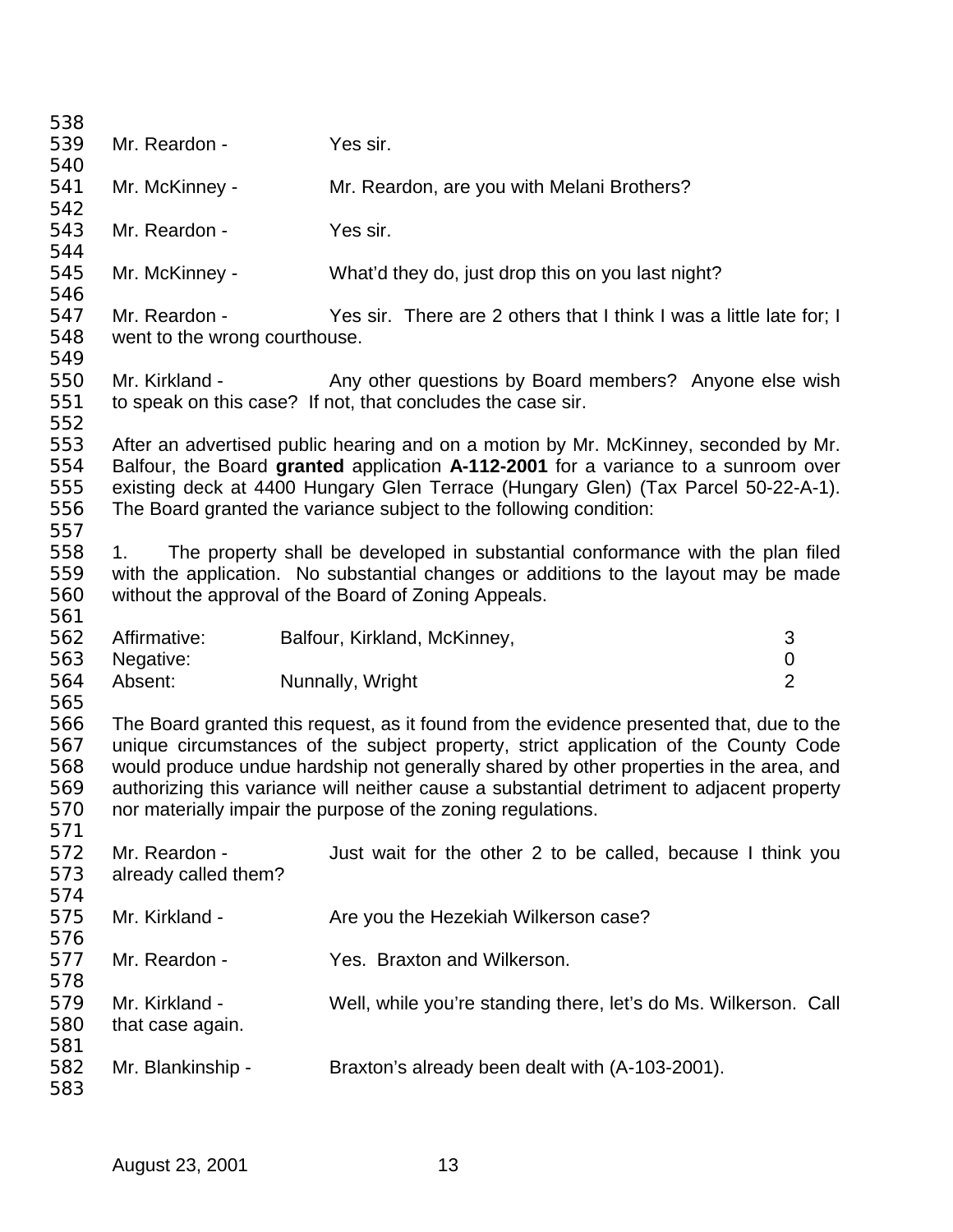**A -104-2001 HEZEKIAH WILKERSON** requests a variance from Section 24-94 of Chapter 24 of the County Code to build a sunroom at 4740 Glen Finnian Drive (Yahley Mill East) (Tax Parcel 229-5-A-4), zoned A-1, Agricultural District (Varina). The rear yard setback is not met. The applicant has 39 feet rear yard setback, where the Code requires 50 feet rear yard setback. The applicant requests a variance of 11 feet rear yard setback. Mr. Blankinship - You're still under oath. Is there anyone else who would like to speak to this case? 596 Mr. Kirkland - And we have the notices for this case in the file, so if you would, state your case on this item too. Mr. Reardon - And this is the Wilkerson case? A-104-2001, requesting a variance from Section 24-94 of Chapter 24 of the County Code to build a sunroom. The address is 4740 Glen Finnian Drive. Tax Parcel is 229-5-A-4. It is zoned A-1, Agricultural District is Varina. The rear setback is not met. The applicant has 39 feet rear yard setback. The Code requires a 50-foot rear yard setback. The applicant requests a variance of 11 feet rear yard. Mr. Blankinship - If I may, Mr. Chairman, the question on this one, Mr. Reardon, is where the rear property line is located. Unless you have some new information for us on that, what we received with the application was either incorrect or was terribly confusing. It showed the property line running through the middle of their garage. Mr. Reardon - Okay, you're absolutely correct. This is the one that we would like to withdraw. 614<br>615 Mr. Blankinship - Withdraw? Good news. Mr. Kirkland - Okay, so I have a motion that we withdraw this case? After an advertised public hearing and on a motion by Mr. McKinney, seconded by Mr. Balfour, the Board allowed **withdrawal** of application **A-104-2001** for a variance build a sunroom at 4740 Glen Finnian Drive (Yahley Mill East) (Tax Parcel 229-5-A-4). The Board granted withdrawal without prejudice at the request of the applicant. 624 Affirmative: Balfour, Kirkland, McKinney, 3<br>625 Negative: 0 Negative: 0 626 Absent: Nunnally, Wright 2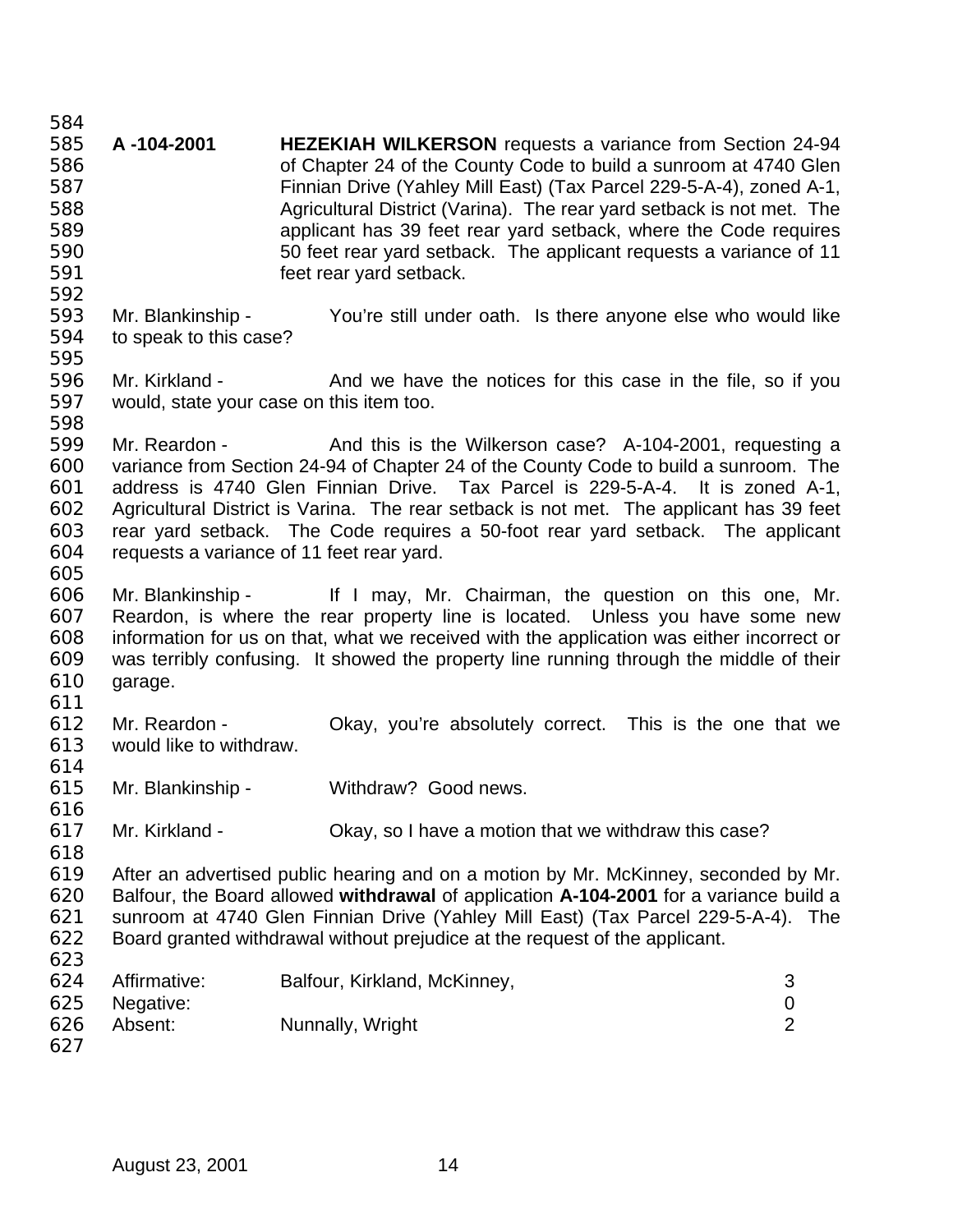628 Mr. Kirkland - And the Braxton case; we've already heard that; that was the first case? We've already heard that one, so you missed out. So have a seat. All right, let's hear the next one.

 

- **A -113-2001 BARRETT AND SONJA HUBBARD** request a variance from Section 24-95(k) of Chapter 24 of the County Code to build a pool at 2652 Laclede Avenue (Pine Run) (Tax Parcel 56-5-J-40), zoned R-2A, One-family Residence District (Tuckahoe). The side yard setback for an accessory structure is not met. The applicants have 36 feet side yard setback, where the Code requires 65 feet side yard setback. The applicants request a variance of 29 feet side yard setback.
- Mr. Kirkland - Does anyone else wish to speak on this case? If you would, sir, raise your right hand and be sworn in.
- Mr. Blankinship Do you swear that the testimony you are about to give is the truth, the whole truth, and nothing but the truth, so help you God?
- Mr. Kirkland State your name for the record. And we have all your notices, so proceed.
- Mr. Hubbard I do. Barrett Hubbard. We're just requesting a setback, sort of as it reads, request a variance from Section 24-95(k) of Chapter 24 of the County Code to build a pool at the address located there, zoned R-2A. The side yard setback for the accessory structure is not met, a 36-yard (foot) setback, where the Code requires 65 feet. Applicants request a variance of 29 feet. We have an unusual lot, and this is going to be fenced, by the way, which I think was in some of the notes, and with a 6-foot fence. If we do the 65 feet from the nearest point, which I believe is what we 658 were told is the zone, it shoves it extremely to the far-left side of the house. What we<br>659 want to do is center it on that deck and sunroom that's already existing on the structure. want to do is center it on that deck and sunroom that's already existing on the structure. It actually will be more convenient, quite frankly, for all the neighbors. When you get to the photo of the screening, you can see the swing set, but there's a rhododendron bush right in the middle, and that's kind of where it will be, right there, and that's where it will sit. There will be a 6-foot fence that runs off the garage all the way around the lot, that we've got ready to go, but we didn't want to do anything until we had your approval.

| 666 | Mr. Kirkland -    | A 6-foot fence?                                           |
|-----|-------------------|-----------------------------------------------------------|
| 667 |                   |                                                           |
| 668 | Mr. Hubbard -     | Yes. Do I need a bigger fence?                            |
| 669 |                   |                                                           |
| 670 | Mr. Blankinship - | The front yard here is going to be Poplar Forest.         |
| 671 |                   |                                                           |
| 672 | Mr. Kirkland -    | I don't think you can run a 6-foot fence along the front. |
| 673 |                   |                                                           |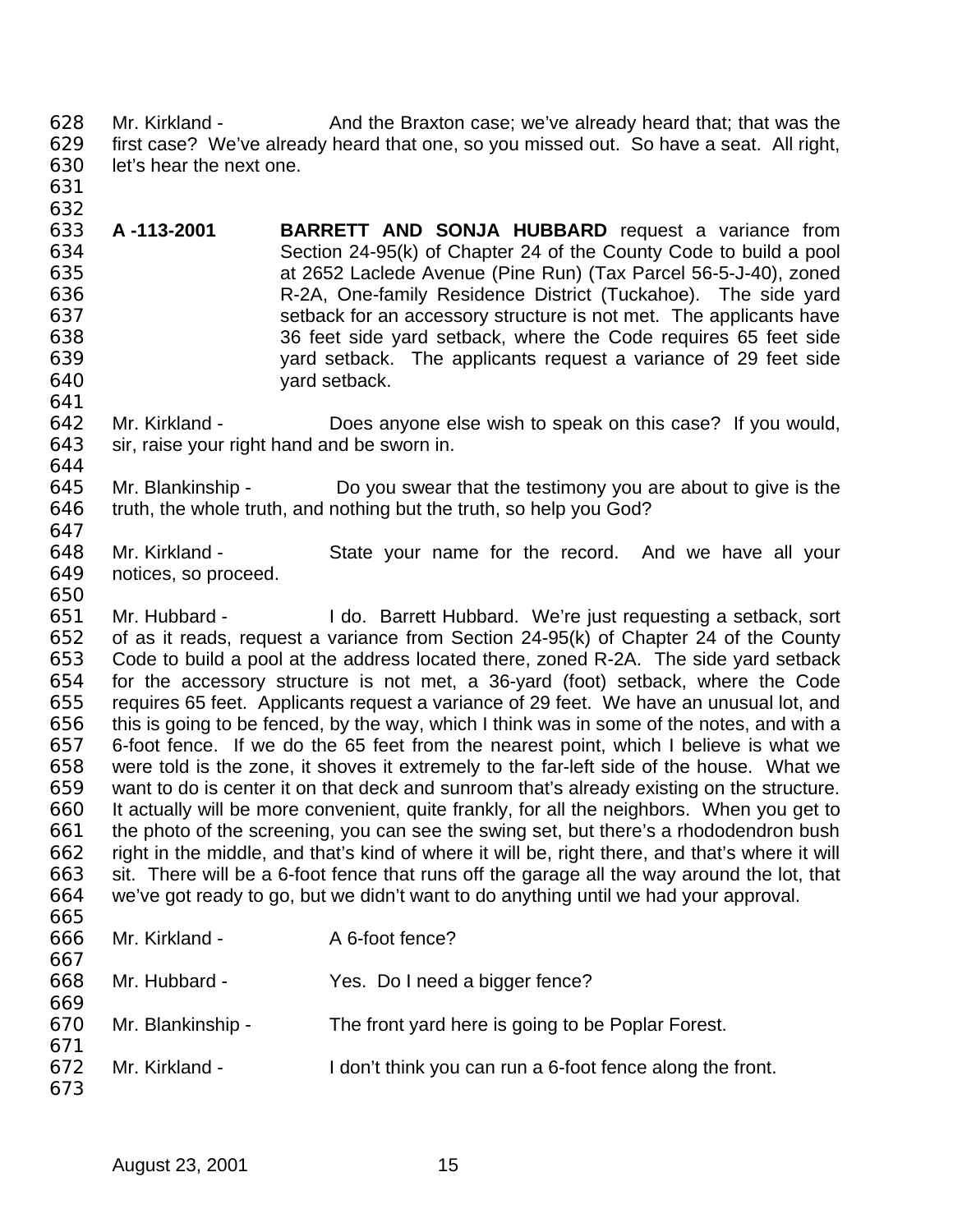674 Mr. Hubbard - No, we're not on the front. That street right there that's on the 675 left side. the curb vou can see. is Laclede Avenue. It'll run off the corner of the garage. left side, the curb you can see, is Laclede Avenue. It'll run off the corner of the garage, which is on the left. If you go to the tree on the far left of the lot, yes, right there is the corner of the garage, to the left a little more. It'll run off that diagonally, a little more to the left, the other left, it'll run back along the lot and up to the edge and then fence in the whole back yard structure. It might even be more help to go back to the plat, quite frankly, and get a better sense of this. If you run right off that corner, that's the driveway, and you can almost follow the lot line, that's exactly what the fence will do, cut back there, and straight up to the back. There'll be no fence on the front half of the house.

Mr. McKinney - You can put your fence up whether you have the pool or not?

 Mr. Hubbard - Correct, but the real issue for us, quite frankly, is we have a lot of trees, and we're not going to cut all those trees down, unless we're going to get the pool approved. We may put the fence up, but we want to do the trees first, then the fence, and we have a 10-foot gate, and they can build the pool. We're trying to use a moderate degree of logic in the sense of, if we have a fence up and they're trying to take trees down, that could be potentially perilous to that fence. We'd rather have that done first, then the fence, then the pool. 

- Mr. Kirkland Will you have any screening around the pool itself?
- Mr. Hubbard When you say around the pool, which way are you suggesting, a specific fence around that?
- Mr. Kirkland No, not a fence, shrubs, bushes, anything?
- Mr. Hubbard We will probably landscape in some nice fashion. It's a nice neighborhood, and we'll landscape in some form or fashion around that fence on that 704 back edge, just to keep things pleasant. I think all our neighbors, I've talked to every<br>705 one of them: I don't think they have any objections, again, it's a pretty nice one of them; I don't think they have any objections, again, it's a pretty nice neighborhood, and I would expect us to do that.
- 708 Mr. Kirkland Any other questions by Board members? Anyone else wish to speak on this case? That concludes the case, sir.
- 
- After an advertised public hearing and on a motion by Mr. Balfour, seconded by Mr. McKinney, the Board **granted** application **A-113-2001** for a variance to a pool at 2652 Laclede Avenue (Pine Run) (Tax Parcel 56-5-J-40). The Board granted the variance subject to the following condition:
- 
- 1. Only the improvements shown on the plan filed with the application may be constructed pursuant to this approval. Any additional improvements shall comply with the applicable regulations of the County Code.
-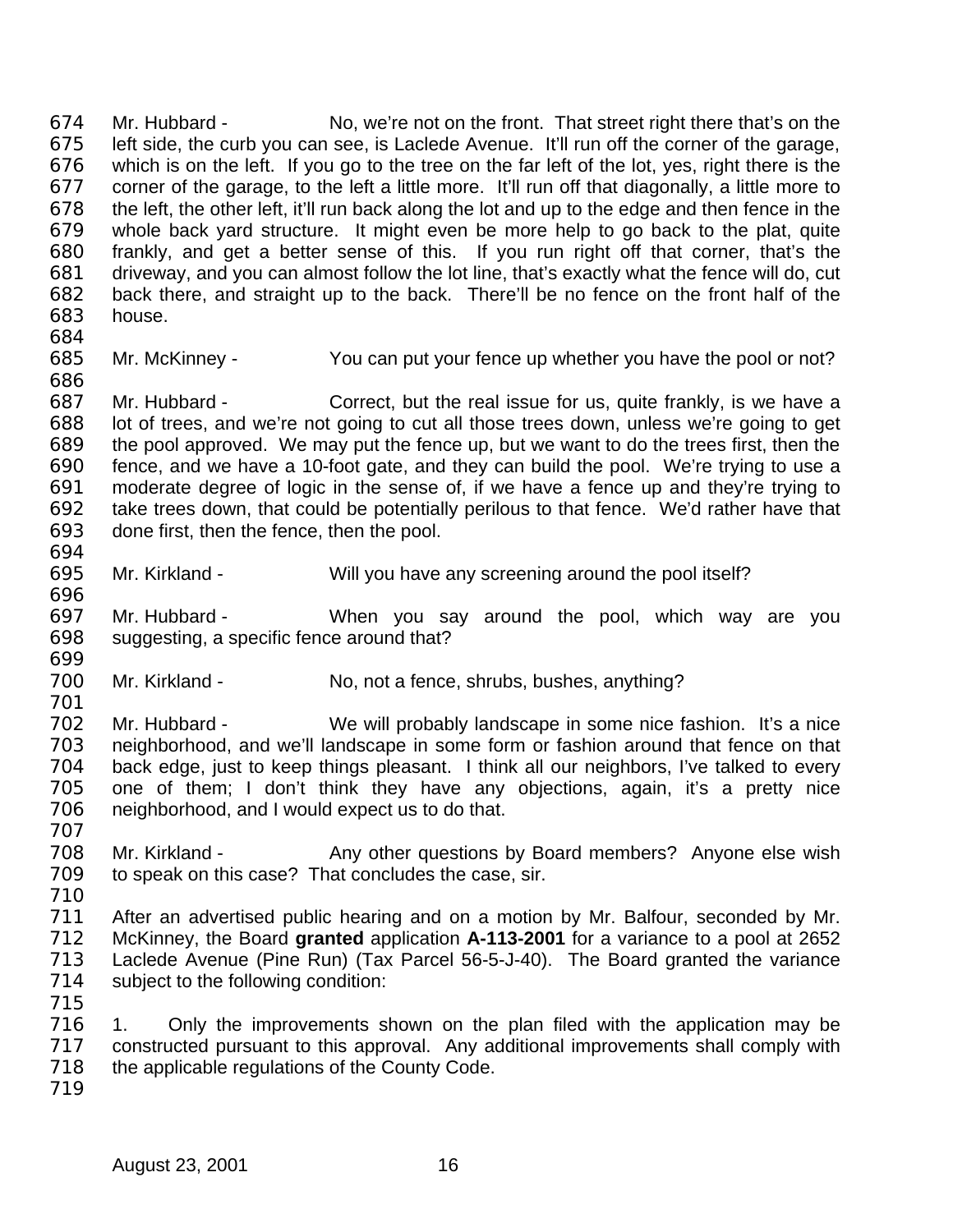Affirmative: Balfour, Kirkland, McKinney, 3 Negative: 0 The Absent: Nunnally, Wright 2 2 The Board granted this request, as it found from the evidence presented that, due to the unique circumstances of the subject property, strict application of the County Code would produce undue hardship not generally shared by other properties in the area, and 727 authorizing this variance will neither cause a substantial detriment to adjacent property nor materially impair the purpose of the zoning regulations. 730 Mr. Kirkland - All right, Mr. Blankinship. **A -114-2001 WILLIAM B. AND JOYCE MAY** request a variance from Sections 24-95(c)(1) and 24-94 of Chapter 24 of the County Code to build an attached garage at 211 Wexleigh Drive (Dorset Woods) (Tax Parcel 111-11-D-9), zoned R-1, One-family Residence District (Tuckahoe). The minimum side yard setback and rear yard setback are not met. The applicants have 13 feet minimum side yard setback and 12 feet rear yard setback, where the Code requires 14.3 feet minimum side yard setback and 50 feet rear yard setback. The applicants request a variance of 1.3 feet minimum side yard setback and 38 feet rear yard setback. Mr. Kirkland - Does anyone else wish to speak on this case? If you would, ma'am, raise your right hand and be sworn in. 747 Mr. Blankinship - Do you swear that the testimony you are about to give is the 748 truth, the whole truth, and nothing but the truth, so help you God? 750 Mr. Kirkland - State your name for the record. Have all your notices been<br>751 turned in? We have them in the file. Okav. proceed with your case. turned in? We have them in the file. Okay, proceed with your case. Ms. May - Yes I do. Joyce May. My husband and I are requesting the variances that we don't meet on the back and the side for a 2-car attached garage. Our options were very limited. We could not put the garage behind the house. We and the architect came up with this kind of angled design, so we wouldn't impede on our neighbors as much, and we thought it would look better. We have a slight mechanical problem in the house also; when you walk into the back door, you walk into the furnace basically, and we wanted to extend our utility area so we could move our mechanical systems away from our living space. That's why we chose an attached garage. Mr. Blankinship - So you're going to move your mechanical system into this new structure and just have duct work ……………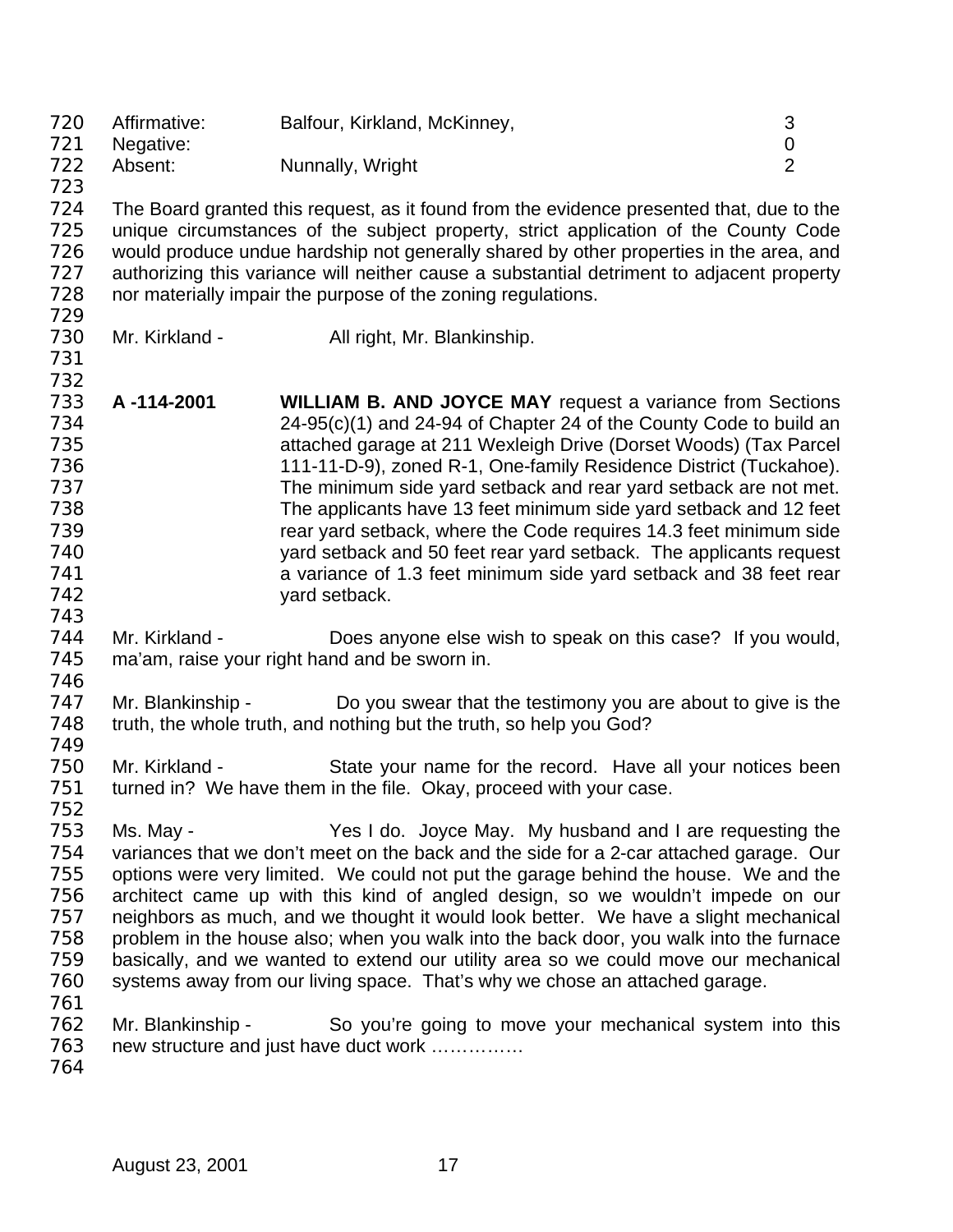Ms. May - Right. It's an oil furnace, and it's sort of dirty. It's literally almost in the house with us. It's right beside our breakfast room. Mr. Blankinship - If this were a detached garage, you wouldn't need the variance, but that wouldn't work. 771 Ms. May - Right. But the mechanical proves to be a nuisance 773 Mr. Kirkland - Is this garage going to be brick? Ms. May - The face of it's going to be brick. The sides will be vinyl to match the gables. Around the back of the garage will be in vinyl because it will sort of 777 impede on our back window area of the house, and we didn't want to be looking at a big brick wall. The architect suggested that the white vinyl in the rear would be visually more aesthetic, and with the shrubs and everything that we plan on doing the landscaping. But the face of the garage will be brick, hopefully to match the old brick. 782 Mr. Kirkland - All right, Mr. McKinney, did I ask your question? 784 Mr. McKinney - I didn't have anything. Ms. May - So I didn't have opposition from the neighbors? I didn't expect it. I talk to most of my neighbors, and with the improvements that we're making to the property, they didn't seem to have a problem. Mr. Kirkland - Anyone else wish to speak on this case? If not, ma'am, that concludes the case. After an advertised public hearing and on a motion by Mr. Balfour, seconded by Mr. McKinney, the Board **granted** application **A-114-2001** for a variance to build an attached garage at 211 Wexleigh Drive (Dorset Woods) (Tax Parcel 111-11-D-9). The Board granted the variance subject to the following condition: 1. Only the improvements shown on the plan filed with the application may be constructed pursuant to this approval. Any additional improvements shall comply with 800 the applicable regulations of the County Code. 802 Affirmative: Balfour, Kirkland, McKinney, 3 Negative: 0 804 Absent: Nunnally, Wright The Board granted this request, as it found from the evidence presented that, due to the unique circumstances of the subject property, strict application of the County Code would produce undue hardship not generally shared by other properties in the area, and authorizing this variance will neither cause a substantial detriment to adjacent property nor materially impair the purpose of the zoning regulations.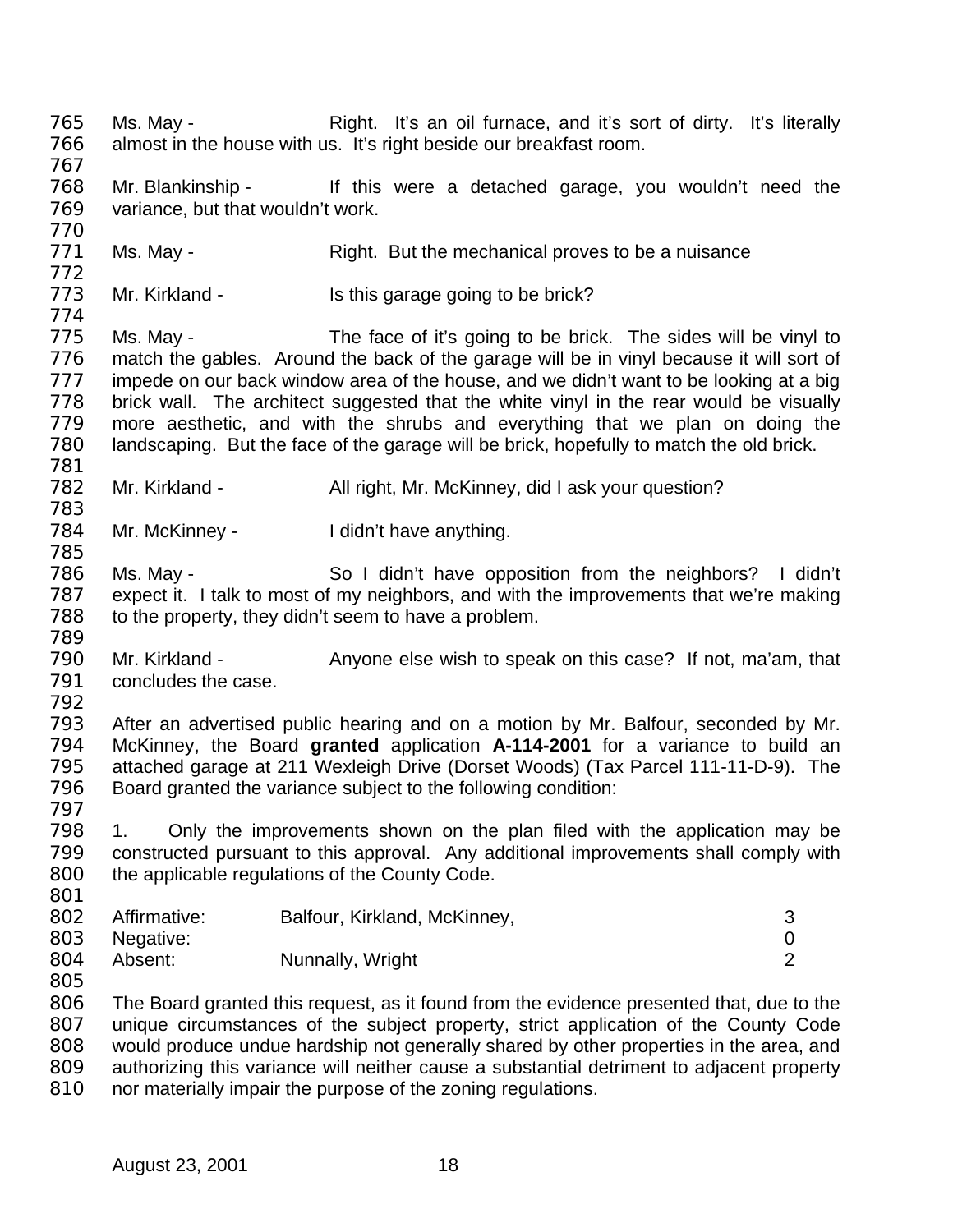812 Mr. Kirkland - Next case, Mr. Blankinship. **UP- 22-2001 NEXTEL** requests a temporary conditional use permit pursuant to Section 24-116(c)(1) of Chapter 24 of the County Code to operate a "Cell on Wheels" at 609 East Laburnum Avenue (Tax Parcel 106- 11-F-10), zoned B-3C, Business District (Conditional) (Fairfield). 820 Mr. Kirkland - If you would, sir, raise your right hand and be sworn in. 822 Mr. Blankinship - Do you swear that the testimony you are about to give is the truth, the whole truth, and nothing but the truth, so help you God? Mr. Kirkland - State your name for the record. We have all your notices, so proceed. 828 Mr. Rothenberg - I do. Mr. Chairman, members of the Board, my name is Chuck Rothenberg. I'm an attorney here today on behalf of NEXTEL. This request is for a temporary conditional use permit that would allow a temporary wireless 831 communication facility at the fairgrounds power wash during race week to improve<br>832 NEXTEL's coverage and capacity during a very intensive period of time for wireless NEXTEL's coverage and capacity during a very intensive period of time for wireless customers. The use is consistent, I believe, with the commercial use in the area. As I mentioned, it would be a temporary use, only during a couple of weeks, about 15 days, during the race period. We don't anticipate any negative effect on adjacent property, traffic or County infrastructures. We have provided a separate notice to the adjacent 837 property owners. I'm not aware of any opposition. We respectfully request that you approve this request, and I'd be happy to answer any questions. Mr. McKinney - Chuck, we've had one in here before for Verizon; they called 841 theirs a COW. Yours is a "Cell on Wheels." 843 Mr. Rothenberg - It's a COW. It sounds better, Mr. McKinney, a COW by any other name is still a COW. 846 Mr. Kirkland - Is this the same location we had on the last one? 848 Mr. Blankinship - No, it's on the same strip, but it's farther down. 850 Mr. Kirkland - Any other questions by Board members? Anyone else wish to speak on this case? 853 Mr. Blankinship - Do we know how tall this is going to be? 855 Mr. Rothenberg - I believe that the maximum height of the facility could extend up to 100 feet.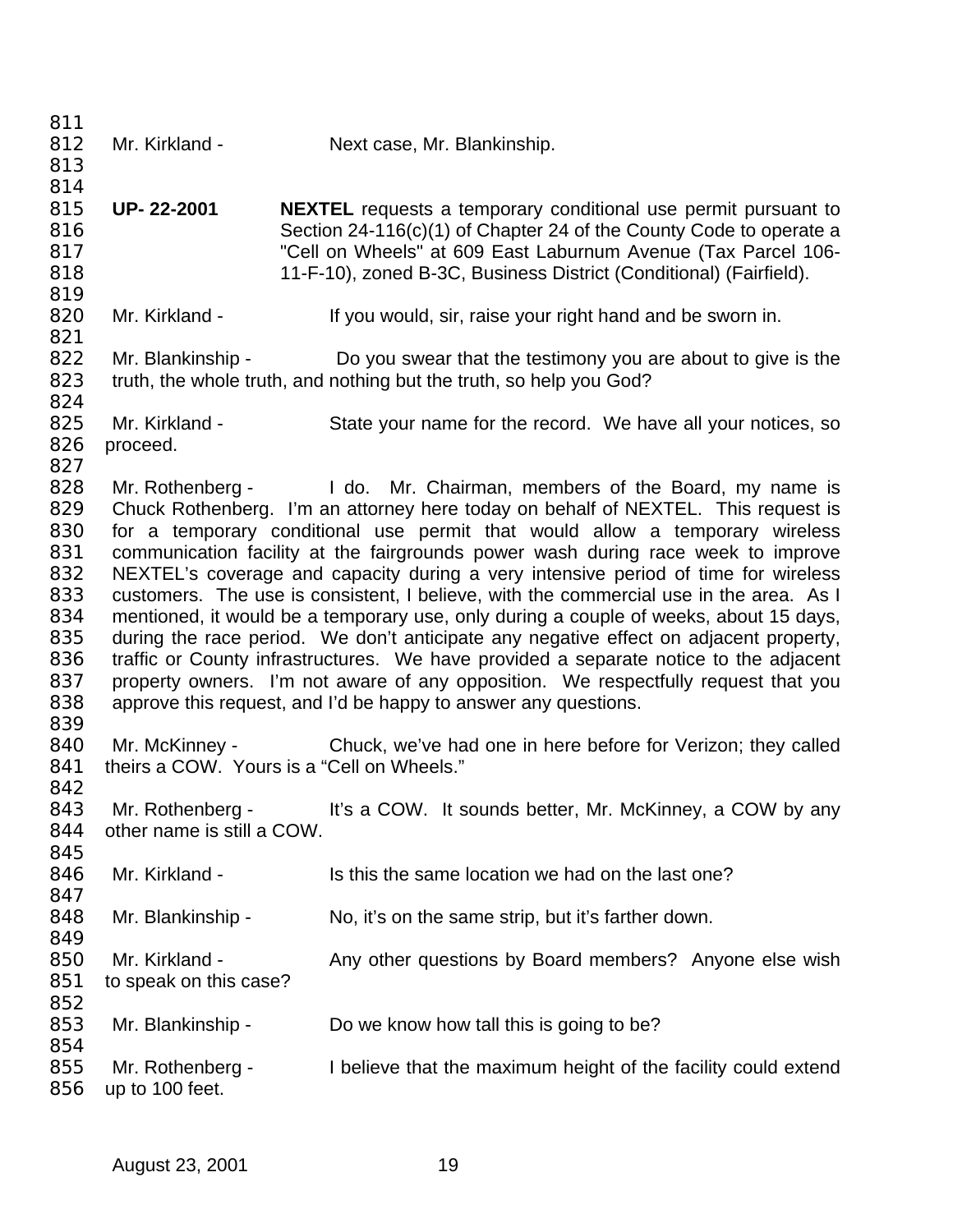858 Mr. Blankinship - But we don't know how tall it's actually going to be extended? Mr. Rothenberg - Probably over 60, maybe 60 to 80 feet. 862 Mr. McKinney - Is that one of those crank up deals? 864 Mr. Rothenberg - It's a telescopic pole, correct. Mr. McKinney - So it's going to be there 2 weeks? 868 Mr. Rothenberg - Correct. 870 Mr. Kirkland - Anyone else wish to speak? That concludes the case. After an advertised public hearing and on a motion by Mr. McKinney, seconded by Mr. Balfour, the Board **granted** application **UP-22-2001** for a temporary conditional use permit pursuant to Section 24-116(c)(1) of Chapter 24 of the County Code to operate a "Cell on Wheels" at 609 East Laburnum Avenue (Tax Parcel 106-11-F-10). The Board 876 granted the use permit subject to the following conditions: 1. The property shall be used in substantial conformance with the plan filed with the application. No substantial changes or additions to the layout may be made without the approval of the Board of Zoning Appeals. 2. The Cell on Wheels shall not be erected before September 1, 2001. It shall be removed on or before September 15, 2001, at which time this permit shall expire. 885 Affirmative: Balfour, Kirkland, McKinney, 3 Negative: 0 887 Absent: Nunnally, Wright 2 The Board granted the request because it found the proposed use will be in substantial accordance with the general purpose and objectives of Chapter 24 of the County Code. Mr. Kirkland -Next case. **A -115-2001 RHONDA TYLER** requests a variance from Sections 24-94 and 24- 896 896 9 of Chapter 24 of the County Code to build a single family dwelling at 1110 Oakland Road (Tax Parcel 180-A-90), zoned R-3, One- family Residence District (Varina). The lot width requirement and public street frontage requirement are not met. The applicant has 30 feet lot width and 30 feet public road frontage, where the Code requires 80 feet lot width and 50 feet public road frontage. The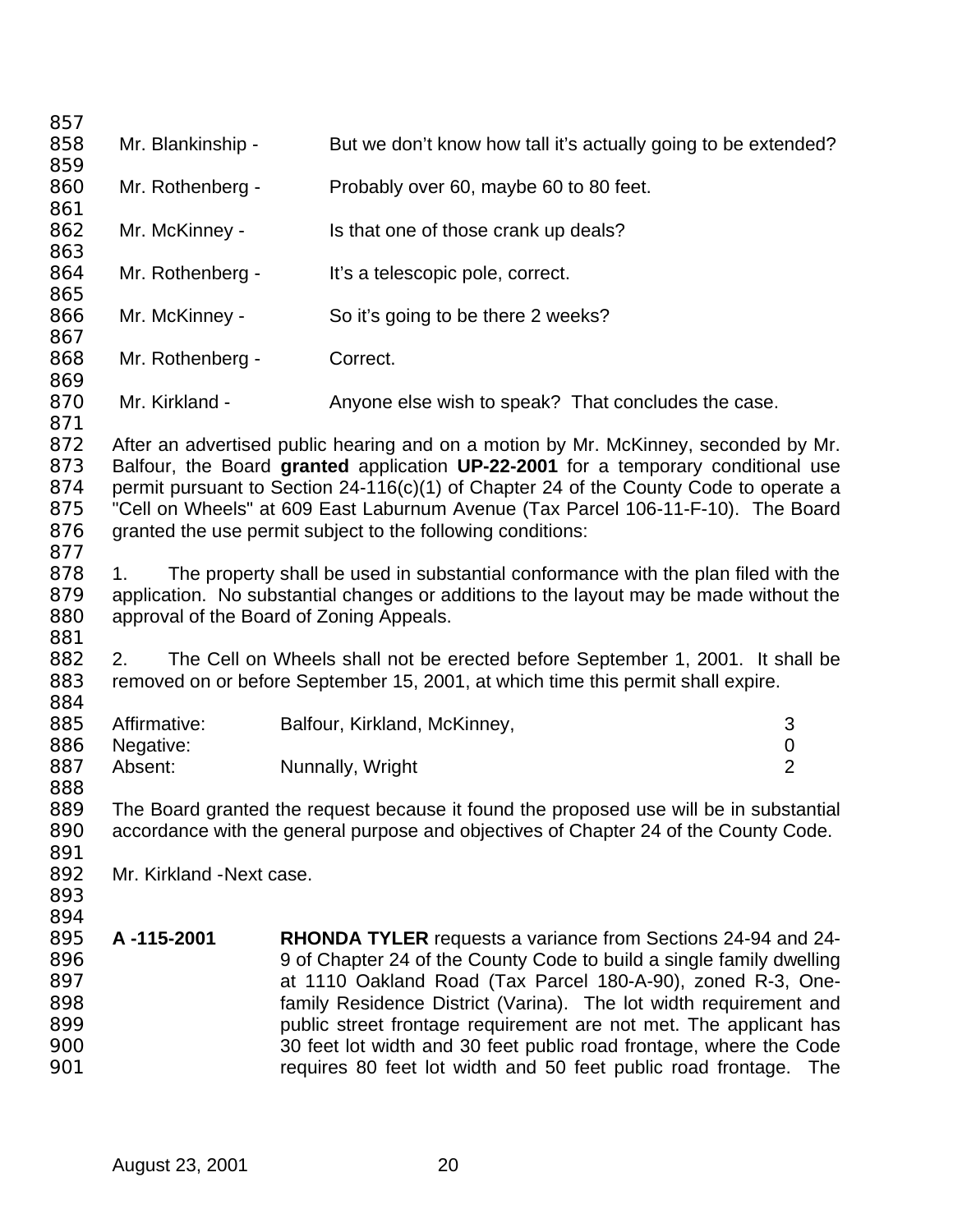- applicant requests variances of 50 feet lot width and 20 feet public 903 road frontage.
- Mr. Kirkland - Does anyone else wish to speak on this case? If you would, sir, ma'am, raise your right hand and be sworn in.
- Mr. Blankinship Do you swear that the testimony you are about to give is the truth, the whole truth, and nothing but the truth, so help you God?
- Mr. Kirkland State your name for the record. Have all your notices been 912 turned in? We have them in the file. Proceed with your case.
- 

- Ms. Holley I do. I'm Charlotte Holley, with Holley Realty, representative with Thomas Hodge for Ms. Tyler regarding this variance.
- Mr. Hodge Yes I do. I'm Thomas Hodge, representing Ms. Tyler.
- Ms. Holley Rhonda Tyler requests a variance from Sections 24-94 and 24-9 of Chapter 24 of the County Code to build a single family dwelling on Oakland Road. The applicant has 30 feet of lot width and 30 feet of road frontage, where the 922 Code requires 80 feet of lot width and 50 feet of public road frontage, so she requests a variance of 50 feet lot width and 20 feet public road frontage. Actually, the 30 feet of public road frontage that she's got, as you see up there, that 30 feet back has not been 925 in your tax base for the last 20 years.
- 

 When Mr. Nelson passed away, he left it to an aunt, and she passed away, and it kind of just dropped from the records. So we went and looked up some heirs to the property of Mr. Nelson and found that Sally Nelson passed away, and that's where the title 930 stopped. We couldn't find anything else, who owned the property, the 30-foot road, so I called some of the heirs of Mr. Nelson and found out that there was a lady who was 932 living in a nursing home in Richmond who actually owned the property. She was not 933 able to communicate, so we had to find her Power of Attorney, which we did. Actually able to communicate, so we had to find her Power of Attorney, which we did. Actually the owners of the property, the Madison's estate, have purchased this 30-foot road to add to the 3.24 acres for Ms. Tyler to give her 30-foot estate road frontage, and when he sold the left parcel, which you see the 20-foot right-of-way road, he reserved that 20 feet for the property going back. It was understood by Mr. Madison and Mr. Nelson, when the property was sold to one another, between the 2 parcels, top and bottom parcels, there's a little 30-foot road as well, right there. That was actually an ingress- egress road; they were given the right to use that road, perpetual easement to that road, and it should have been also to the 30-foot road as well, but they failed to do it. 942 Whatever attorney did it, they just overlooked it. So we're trying to, number 1, add this 30-foot road back to the tax base, and give the Tyler's 30-foot estate road frontage. It has no parcel ID number now. We've called to see if we owe back taxes, and they said, "no, if we get it back into the base, then it'll be paid taxes on."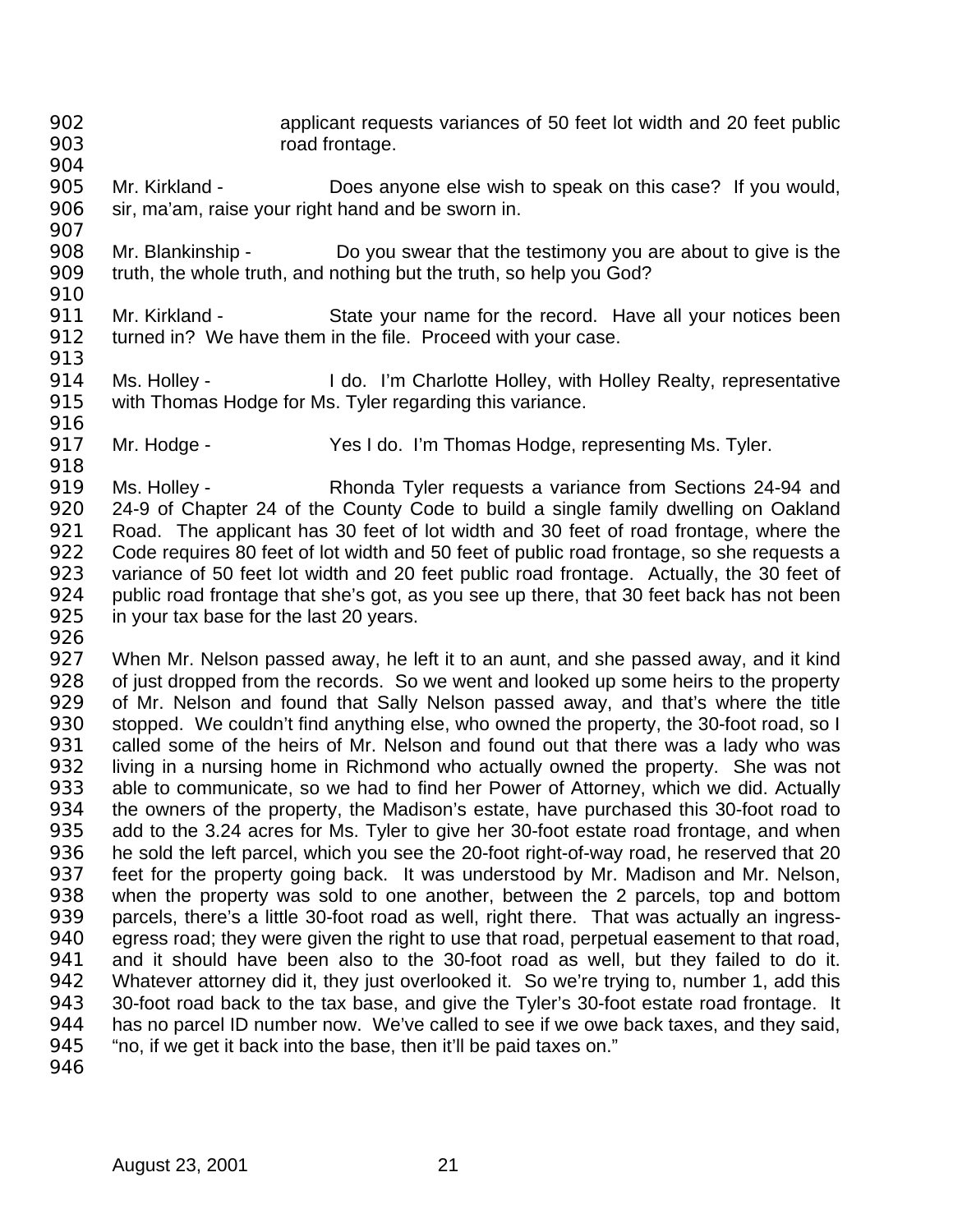It has been perked, the property's been perked; it perked fine. We do not have an actual perk test to show you because Mr. Stringer said that they were just going to wait, because at the time we had the corners marked, the survey hadn't been done, and he wanted to make sure he was in the right perimeter. Since then he has been back out. He did look at it; it was within the perimeter where he perked it out, but they didn't have time to issue the permit. I have had faxed to me today, up at your Planning Office, the survey that shows everything I've showed you. It's better than this one. But he only finished it this morning if you'd like for me to give it to you to review. 

- Mr. Blankinship Yes, if you have a copy. This is essentially the same drawing.
- Ms. Holley Well, it's essentially the same, but that's the survey that will be recorded, not the one there.
- Mr. Hodge Also that 20 feet is deeded, so they actually have 50 feet back to all their property.
- Ms. Holley Yes, it's a 50-foot state road and 20-foot right-of-way.
- Mr. Hodge When they sold that other parcel, 20 feet was deeded off to go with the 30.
- Mr. Kirkland Have you read all the conditions to this case sir, ma'am?

972 Ms. Holley - I read them while I was sitting over there, and I don't think 973 other than the compliance with the Chesapeake Bay Preservation Act and the approval of the health permit, and the legal access to the property has been obtained, we showed that, and maintaining the road. Actually, d you see the pond on the right-hand side. You probably want to know this, because it will be an impact on the future; that's 977 actually, one tax ID number is for that particular part right there, the 180-A-89, but when<br>978 the title work was done it was really 2 parcels. When this is done and over with, the the title work was done it was really 2 parcels. When this is done and over with, the Madison estate plans on using that 20-foot right-of-way and Mr. Tyler will deed a 30-foot easement and ask for another variance on that parcel there.

- 982 Mr. McKinney That's a different case, Ms. Holley.
- Ms. Holley - Well, you needed to know that, because it would make a difference I think.
- Mr. McKinney These conditions are standard conditions that you're going to have to abide by before you get all your building permits and certificates of occupancy and so forth.
- Mr. Hodge We've already done the perk and all, so we know that's okay.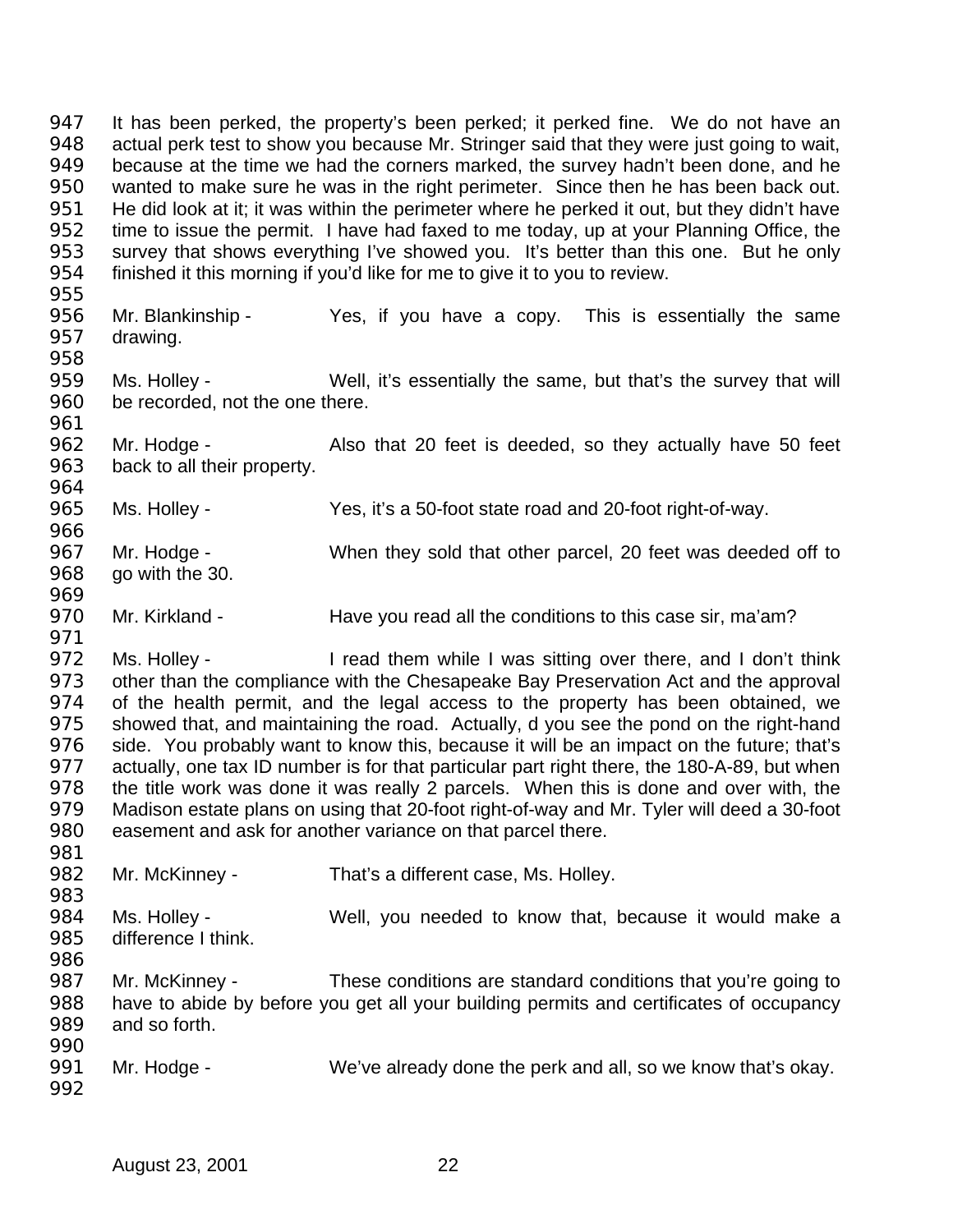993 Mr. Kirkland - Any other questions by Board members? Anyone else wish to speak on this case? That concludes the case sir, ma'am. 

- After an advertised public hearing and on a motion by Mr. McKinney, seconded by Mr. Balfour, the Board **granted** application **A-115-2001** for a variance to build a single family dwelling at 1110 Oakland Road (Tax Parcel 180-A-90). The Board granted the variance subject to the following conditions:
- 

 1. At the time of building permit application, the applicant shall submit the necessary information to the Department of Public Works to ensure compliance with the requirements of the Chesapeake Bay Preservation Act and the code requirements for 1004 water quality standards.

 2. Approval of this request does not imply that a building permit will be issued. Building permit approval is contingent on Health Department requirements, including, but not limited to, soil evaluation for a septic drainfield and reserve area, and approval of a well location. 

 3. The applicant shall present proof with the building permit application that a legal 1012 access to the property has been obtained. 

 4. The owners of the property, and their heirs or assigns, shall accept responsibility for maintaining access to the property until such a time as the access is improved to County standards and accepted into the County road system for maintenance. 

| 1018 | Affirmative: | Balfour, Kirkland, McKinney, |  |
|------|--------------|------------------------------|--|
| 1019 | Negative:    |                              |  |
| 1020 | Absent:      | Nunnally, Wright             |  |

 The Board granted this request, as it found from the evidence presented that, due to the 1023 unique circumstances of the subject property, strict application of the County Code<br>1024 would produce undue hardship not generally shared by other properties in the area, and would produce undue hardship not generally shared by other properties in the area, and authorizing this variance will neither cause a substantial detriment to adjacent property nor materially impair the purpose of the zoning regulations. 

1028 Mr. Kirkland - Okay, next case.

 

 **A -116-2001 LAWRENCE AND YOLI BROGLIO** request a variance from Section 24-95(I)(7) of Chapter 24 of the County Code to build a privacy fence above retaining wall at 1919 Moonwind Place (Raintree) (Tax Parcel 67-3-U-23), zoned R-2A, One-family Residence District (Tuckahoe). The maximum fence height is not met. The applicants have a fence up to 10 feet above the natural grade, where the Code allows a fence up to 7 feet above grade. The applicants request a variance of 3 feet fence height.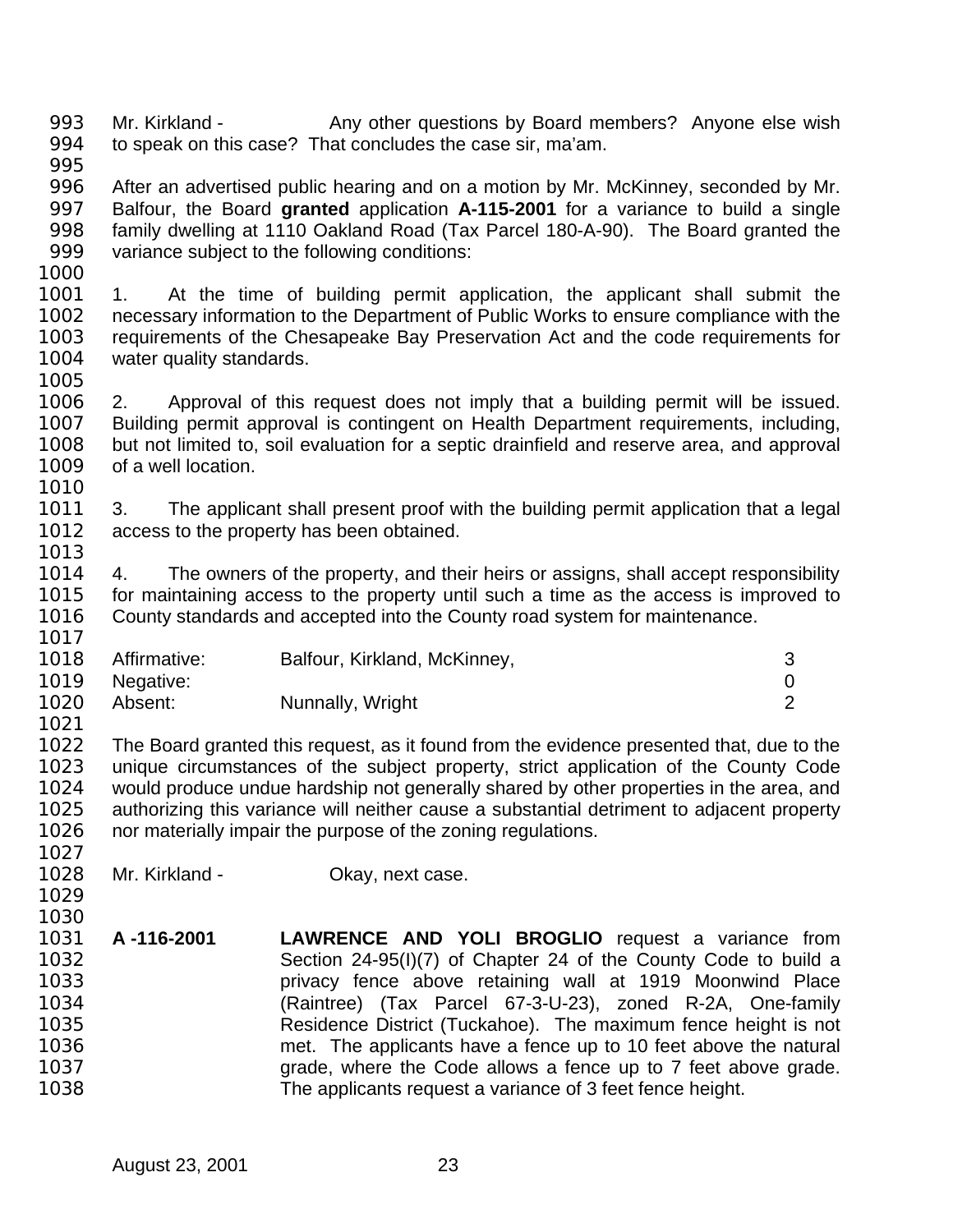Mr. Kirkland - Does anyone else wish to speak on this case? If you would, 1041 sir, raise your right hand and be sworn in.

 Mr. Blankinship - Do you swear that the testimony you are about to give is the truth, the whole truth, and nothing but the truth, so help you God? 

1046 Mr. Broglio - Yes I do. 

 Mr. Kirkland - State your name for the record. Have all adjacent landowners been contacted? We have the notices in the file. Proceed with your case. 

 Mr. Broglio - Lawrence Broglio. The principal issue for us is safety, both to keep the pool in the yard, because of the slope of the land, and to have a 4-foot fence 1053 so that people don't fall off the retaining wall, where it is 6 feet, and to keep children and other people who might wander in, out of the pool. We have some pictures of what exists now. There are a couple of items in the advertisement to the zoning appeals case report that I'd like to bring to your attention if you'd like to see the documentation and the pictures. 

Mr. Kirkland - Pass them to the Secretary. We will keep them for 30 days.

1061 Mr. Broglio - So the advertisement right now says that the applicants have a fence up to 10 feet above the grade, and that is not the case, as you can see from the pictures that I'm passing around, that I took this morning. The fence is a 6-foot privacy 1064 fence around most of the retaining wall, and then I have inset about 4  $\frac{1}{2}$  or 5 feet from the retaining wall, a picket fence, just for temporary safety, that is 4 feet high. The first picture that you have there is from the back yard looking forward, and I would draw your attention, if I could, to point number 3 on my letter. Do you have copies of my letter? The evaluation states, "The retaining wall and associated fill were put in place to raise the level of the real yard so the pool deck would be near the same elevation as the main floor of the house." That is an error, as you can tell from the pictures. Picture # 1, numbered on front and back right-hand corner, because it's hard to read on the front in 1072 the dark, the pool deck is about 5  $\frac{1}{2}$  feet below the main floor of the house at natural grade, and the pool deck is also about a foot and a half below the floor of the crawl space, so we didn't raise it to match any floor in the house. We raised the back end, the east end, of the 40-foot section of land abutting the pool to make it level, so the 2 sides would be level, and put up a retaining wall to hold in the earth. Initially we thought we were going to get away without a retaining wall because the Pool Man, Inc. said we don't need one, and then as he was nearing completion, he said, "no, you need a retaining wall or you risk slide." So we put in a retaining wall, and the retaining wall guy said "you want to go level across the back, cutting into the grade," so in some parts there's no retaining wall, and in other parts, it goes to 6 feet. The part that is actually under question on the first attachment to the letter, on the east side, you can see there's 16 feet of fence that would be above the 7-foot allowable rear fence height, some of it at 8 feet, some of it at 9, some of it at 10. On the third page, you can see that the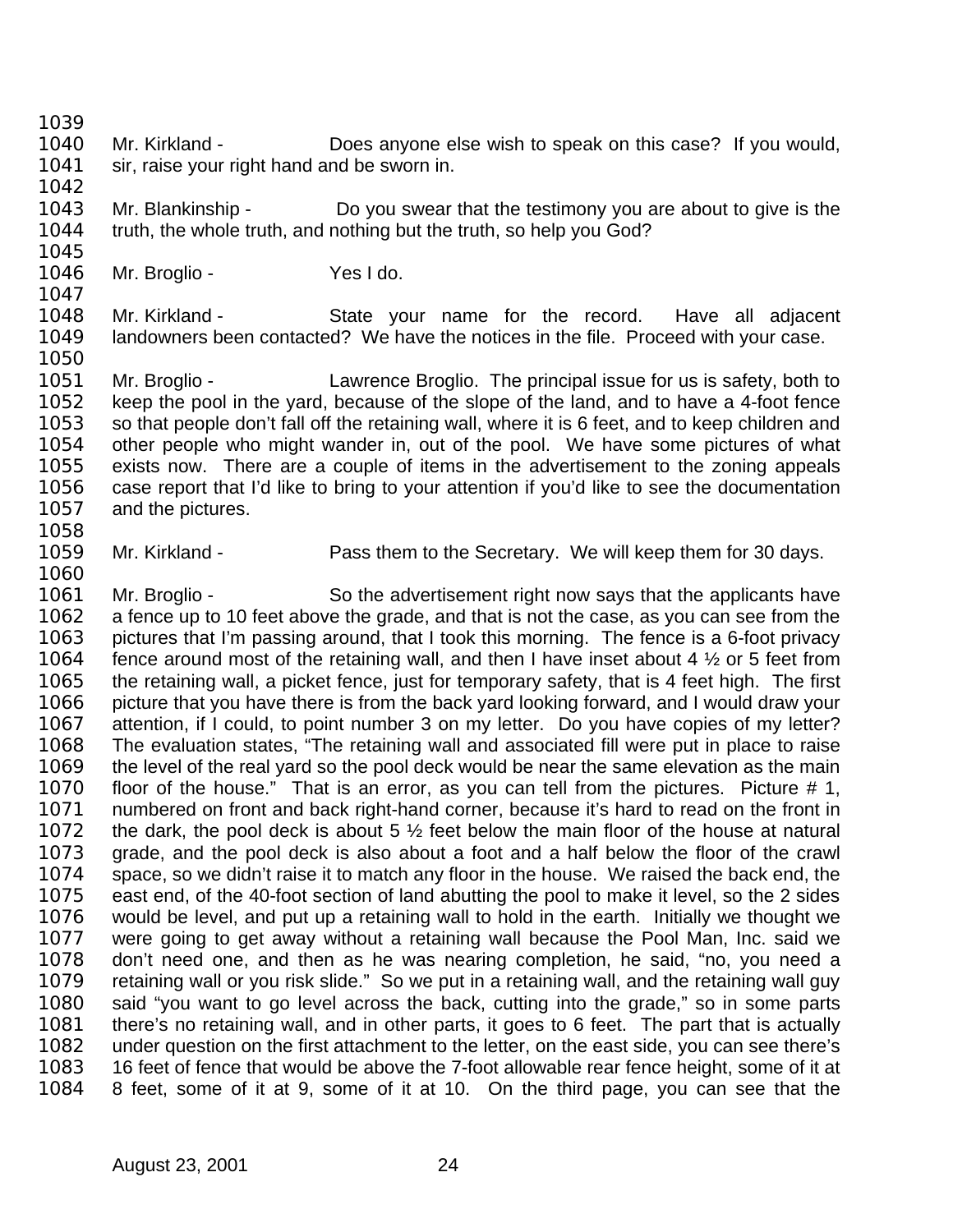proposed wall is about 33 feet, 24 feet where we want a variance for the 8-foot part, the 9-foot part, the 9-foot 6 (inch) part, and the 10-foot part. Is that clear to everybody? You can see the 16-foot part on picture # 3, and the 24-foot part on picture # 6. The corner itself is on picture # 5. Am I making sense? 

1090 Mr. Kirkland - Keep going. So far, so good. 

1092 Mr. Broglio - The other suggestions that have been proposed to us are, to just continue the privacy fence all the way around the retaining wall because one neighbor has objected to the aesthetics of the retaining wall, one family. The thought is, if we run the privacy fence all the way around, then we've got the 6 or 7-foot, where we're allowed, privacy fence, covering up the whole wall. Then we still have the need to have the 4-foot protective fence. I don't think little kids are going to climb a 4, 5, or 6- foot wall, but the County says to have a 4-foot fence around the pool, so even if we run the privacy fence around for aesthetics, which we're prepared to do, we still need a 4- foot fence between the wall and the pool, for those 16 and 24 feet.

- 1102 Mr. Balfour Are you saying you're planning to run the privacy fence or not?
- Mr. Broglio It's really up to the decision. Somebody said, okay one of the County people who inspects fences says you can run your privacy fence all the way 1107 around a retaining wall.
- 

 Mr. Balfour - That's up to you, if you want to, because that's not what you're asking us about. You're only asking us about increasing the height on the side 1111 where the retaining wall is, because that would exceed 7 feet, if I understand it correctly. 

- 1113 Mr. Broglio Right, what I'm suggesting is, whichever way the neighbor in question would want it, is fine with us. We're going to landscape around it anyway, but 1115 we'd still need the 4-foot fence, whether it was atop the retaining wall or right adjacent 1116 to the extended privacy fence. to the extended privacy fence.
- Mr. Balfour The retaining wall is what creates your problem, I gather.
- 1120 Mr. McKinney The retaining wall, was a permit gotten on that, or ………
- 1122 Mr. Broglio No it wasn't. We're in the process of getting the permit now. The guy who put it up said he'd been doing it for 20 years, J & S Landscaping, and he never had to get a permit, so now we have an engineer who has come, who has drawn up a report that we can take then to the County to get the permit for it.
- 1127 Mr. McKinney The reason I'm asking, is what's holding that retaining wall in place?
- 1130 Mr. Broglio Deadmen.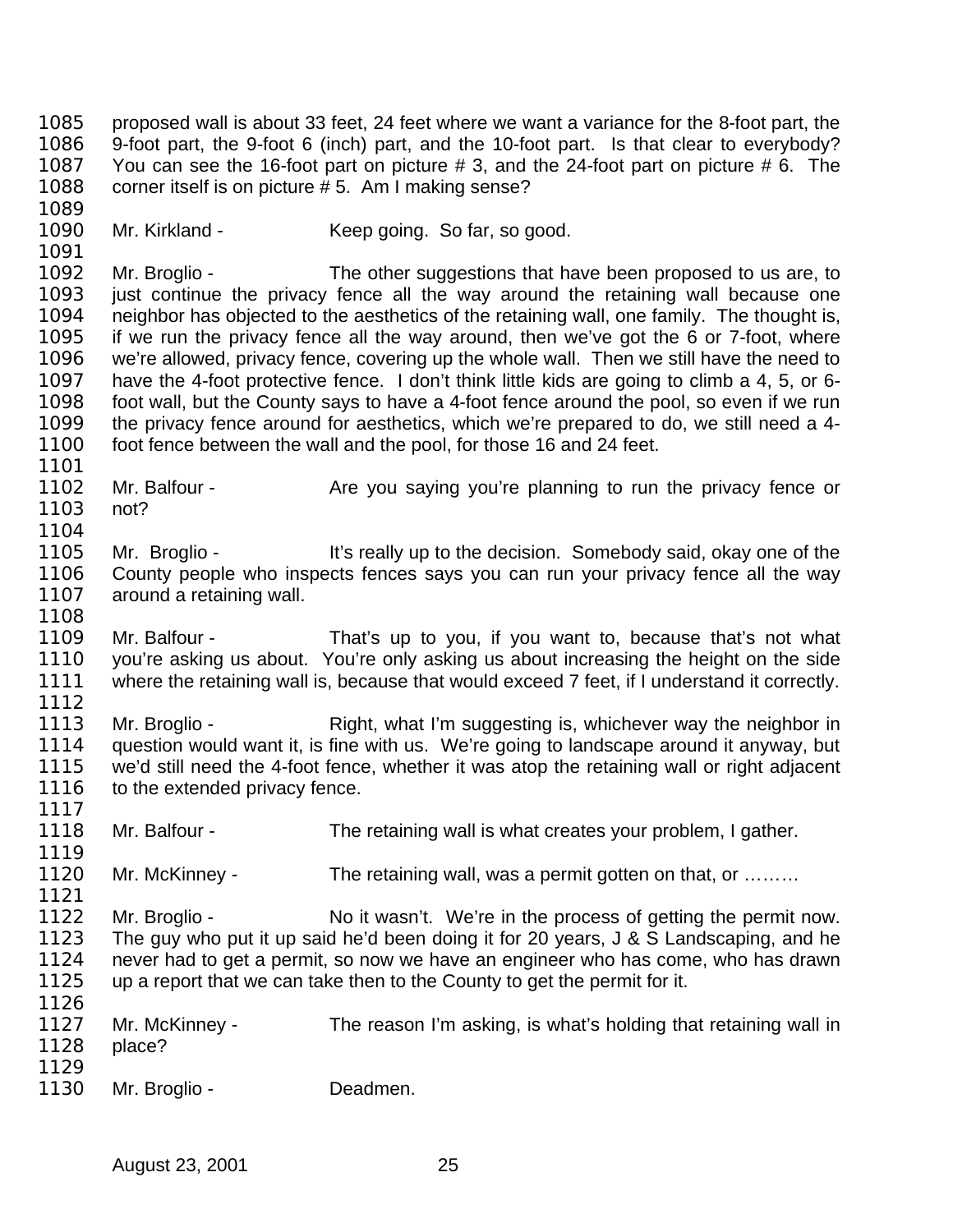| 1131                                                                 |                                     |                                                                                                                                                                                                                                                                                                                                                                                                                                                                                                                                                                                                          |
|----------------------------------------------------------------------|-------------------------------------|----------------------------------------------------------------------------------------------------------------------------------------------------------------------------------------------------------------------------------------------------------------------------------------------------------------------------------------------------------------------------------------------------------------------------------------------------------------------------------------------------------------------------------------------------------------------------------------------------------|
| 1132                                                                 | Mr. McKinney -                      | How far back?                                                                                                                                                                                                                                                                                                                                                                                                                                                                                                                                                                                            |
| 1133                                                                 |                                     |                                                                                                                                                                                                                                                                                                                                                                                                                                                                                                                                                                                                          |
| 1134                                                                 | Mr. Broglio -                       | He's got deadmen all the way along, except for the top row.                                                                                                                                                                                                                                                                                                                                                                                                                                                                                                                                              |
| 1135<br>1136<br>1137                                                 | Mr. McKinney -                      | You wouldn't need it on the top row.                                                                                                                                                                                                                                                                                                                                                                                                                                                                                                                                                                     |
| 1138<br>1139                                                         | Mr. Broglio -<br>them.              | No, that's what he told me, and the deadmen have T's on                                                                                                                                                                                                                                                                                                                                                                                                                                                                                                                                                  |
| 1140                                                                 |                                     |                                                                                                                                                                                                                                                                                                                                                                                                                                                                                                                                                                                                          |
| 1141<br>1142                                                         | Mr. McKinney -                      | And they go into the ground?                                                                                                                                                                                                                                                                                                                                                                                                                                                                                                                                                                             |
| 1143<br>1144<br>1145<br>1146<br>1147                                 | Mr. Broglio -                       | Well the T's are crossed; they run parallel to the ground, but<br>they're under the ground, so the deadmen go in it, various levels, 6 feet, 3 feet, 4 feet,<br>whatever they are, and then there's T's across them so they bear the load of the earth<br>pushing down on the deadmen, and they're rebarred to the deadmen.                                                                                                                                                                                                                                                                              |
| 1148<br>1149<br>1150                                                 | Mr. Balfour -<br>pictures, too.     | Looked like I saw a little pink flamingo in one of those                                                                                                                                                                                                                                                                                                                                                                                                                                                                                                                                                 |
| 1151<br>1152<br>1153<br>1154<br>1155<br>1156<br>1157<br>1158<br>1159 | Mr. Broglio -<br>play occasionally. | There is a green alligator; I don't know if we've got a pink<br>flamingo. We haven't had a pink flamingo since we moved in, in 1992, and the<br>departmental secretary at VCU came and planted 3 on our lawn. We went to the<br>neighbors we'd met across the street and asked them if they'd put the pink flamingos on<br>our lawn, you know, it was like a midnight raid, and Patricia hollered upstairs, "Mom, the<br>flamingos aren't theirs." And there was a great sigh of relief from upstairs, and we took<br>the flamingos back to the theater department at VCU, where maybe they're used in a |
| 1160<br>1161                                                         | Mr. Kirkland -                      | Any other questions by Board members?                                                                                                                                                                                                                                                                                                                                                                                                                                                                                                                                                                    |
| 1162<br>1163<br>1164                                                 | Mr. Balfour -                       | You don't have any objection, I guess, if we have a restriction<br>that you get your permit you're supposed to get for the retaining wall?                                                                                                                                                                                                                                                                                                                                                                                                                                                               |
| 1165<br>1166<br>1167<br>1168                                         | Mr. Broglio -<br>wall.              | No, none. I think we've got to do it anyway, so we're planning<br>on that. We are planning on landscaping, whichever way it goes, privacy or retaining                                                                                                                                                                                                                                                                                                                                                                                                                                                   |
| 1169<br>1170                                                         | Mr. Balfour -                       | You want one of these sets back; I think you gave us 2.                                                                                                                                                                                                                                                                                                                                                                                                                                                                                                                                                  |
| 1171<br>1172<br>1173                                                 | Mr. Broglio -<br>the record.        | No, I got a set for myself; I thought you might need them for                                                                                                                                                                                                                                                                                                                                                                                                                                                                                                                                            |
| 1174<br>1175                                                         | Mr. Kirkland -                      | We've got one set in there; we'll do something with them.<br>Anyone else wish to speak on this case? Are you opposed or for it? Come on down.                                                                                                                                                                                                                                                                                                                                                                                                                                                            |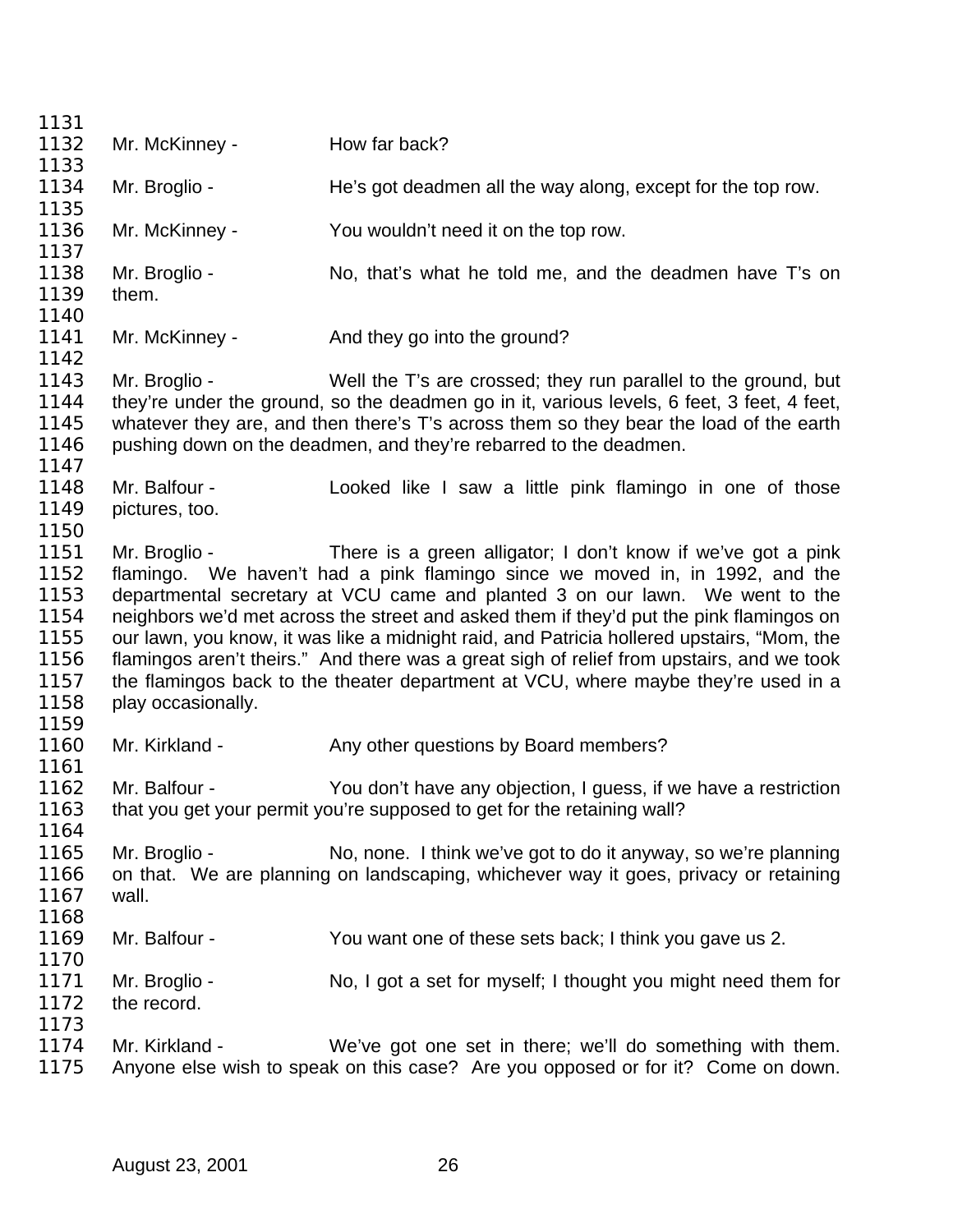Did you get sworn in? Come on down and be sworn. If you would, raise your right hand. Mr. Blankinship - Do you swear that the testimony you are about to give is the truth, the whole truth, and nothing but the truth, so help you God? Mr. Zera - Yes I do. Mr. Kirkland - State your name please. What do you want to say? Mr. Zera - Frank Zera. Basically I think if you left that retaining wall up with nothing on top, it would be kind of an eyesore. I think you need to put something up there for safety and aesthetics sake. The only question I have, too, is the fence has stopped, the 6-foot fence, and probably it would be better to go to the end of the retaining wall, as one of the neighbors said. That way you wouldn't see the retaining wall, and I think even if the 4-foot fence was behind it, on top, it would bar the view of the pool, which I think would give him privacy and I think it would also satisfy the people behind. I wouldn't see the pool that much from that, because it's the lower corner of my 1194 lot, but I agree that he needs something there, and I think if it was further around the retaining wall, rather in back of the pool, it would look a whole lot better. I do agree with what he's doing. 1198 Mr. Kirkland - Any questions? Thank you sir. Anything else you wish to add? Mr. Broglio - Yes, I'm happy to put up to make a stipulation that we continue the privacy fence, so that the neighbors don't see the wall at all. If you rule 1203 that we can have it, then put it in the judgment. 1205 Mr. Kirkland - Okay, no other people want to speak? That concludes the case. After an advertised public hearing and on a motion by Mr. Balfour, seconded by Mr. McKinney, the Board **granted** application **A-116-2001** for a variance to build a privacy fence above retaining wall at 1919 Moonwind Place (Raintree) (Tax Parcel 67-3-U-23). The Board granted the variance subject to the following conditions:  $\frac{1212}{1213}$ 1213 1. This variance applies only to the maximum fence height requirement. All other 1214 applicable requiations of the County Code shall remain in force. applicable regulations of the County Code shall remain in force.  $\frac{1215}{1216}$ 2. A privacy fence shall be extended around the retaining wall to screen it from view. 1218 3. The owners shall secure the necessary building permits for the retaining wall and satisfy 1219 all requirements of the building code. all requirements of the building code. 1221 Affirmative: Balfour, Kirkland, McKinney, 3<br>1222 Negative: 0 Negative: 0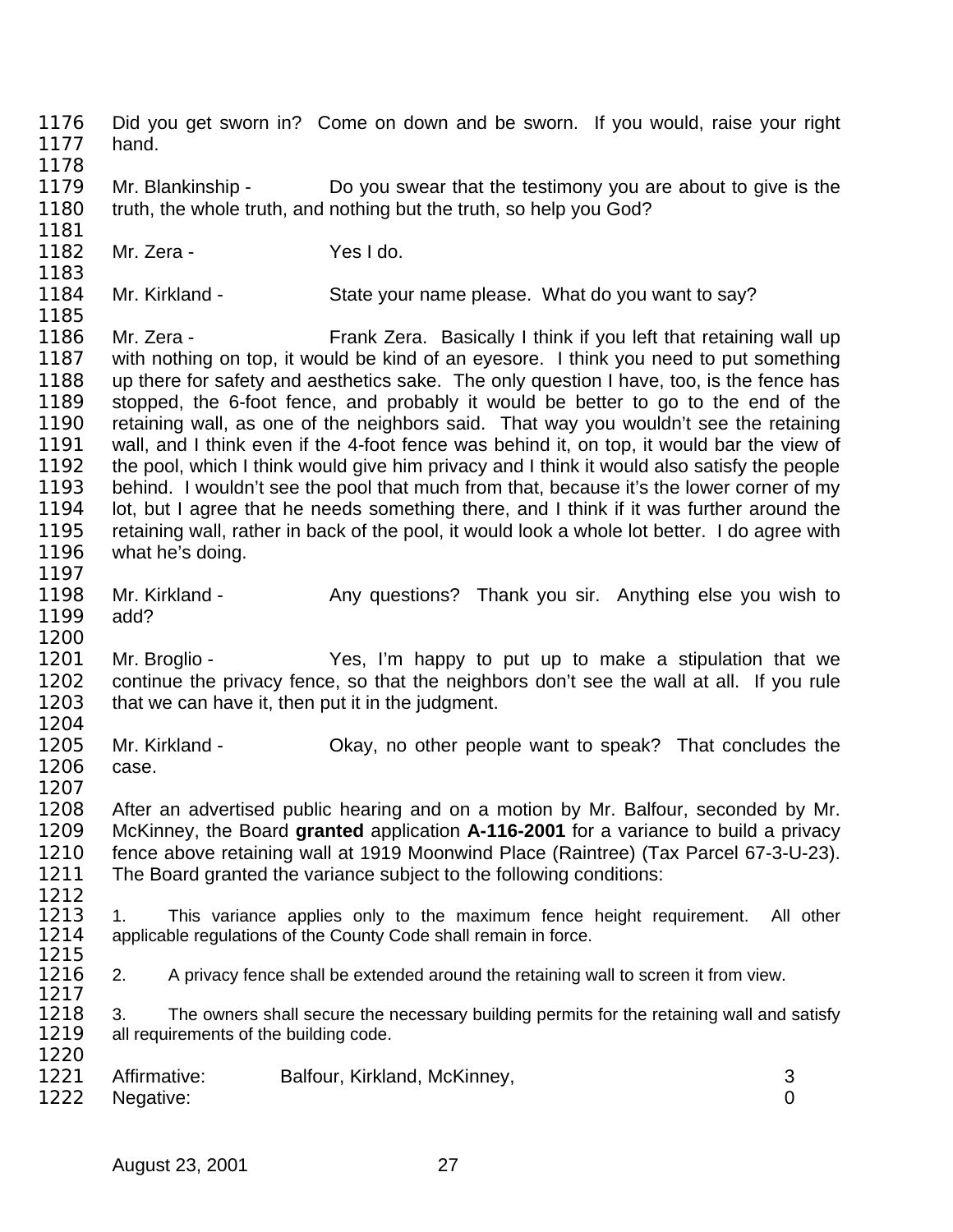| 1223<br>1224                                                                                 | Absent:                                        | Nunnally, Wright                                                                                                                                                                                                                                                                                                                                                                                                                                                                                                                                                                                                                                                                                                                                                                                                                                                                                                                                                                                                                                                                              | 2 |
|----------------------------------------------------------------------------------------------|------------------------------------------------|-----------------------------------------------------------------------------------------------------------------------------------------------------------------------------------------------------------------------------------------------------------------------------------------------------------------------------------------------------------------------------------------------------------------------------------------------------------------------------------------------------------------------------------------------------------------------------------------------------------------------------------------------------------------------------------------------------------------------------------------------------------------------------------------------------------------------------------------------------------------------------------------------------------------------------------------------------------------------------------------------------------------------------------------------------------------------------------------------|---|
| 1225<br>1226<br>1227<br>1228<br>1229<br>1230                                                 | purpose of the zoning regulations.             | The Board granted this request, as it found from the evidence presented that, due to the unique<br>circumstances of the subject property, strict application of the County Code would produce<br>undue hardship not generally shared by other properties in the area, and authorizing this<br>variance will neither cause a substantial detriment to adjacent property nor materially impair the                                                                                                                                                                                                                                                                                                                                                                                                                                                                                                                                                                                                                                                                                              |   |
| 1231<br>1232<br>1233                                                                         | Mr. Kirkland -                                 | All right, Mr. Blankinship.                                                                                                                                                                                                                                                                                                                                                                                                                                                                                                                                                                                                                                                                                                                                                                                                                                                                                                                                                                                                                                                                   |   |
| 1234<br>1235<br>1236<br>1237<br>1238<br>1239<br>1240<br>1241<br>1242                         | A-117-2001                                     | <b>EMBASSY SUITES HOTEL requests a variance from Section 24-</b><br>96(b) of Chapter 24 of the County Code to build an additional<br>meeting room at 2925 Emerywood Parkway (Commerce Center)<br>(Tax Parcel 81-8-B-6), zoned M-1, Light Industrial District (Three<br>Chopt). The parking requirement is not met. The applicant has<br>353 off-street parking spaces, where the Code requires 371 off-<br>street parking spaces. The applicant requests a variance of 18 off-<br>street parking spaces.                                                                                                                                                                                                                                                                                                                                                                                                                                                                                                                                                                                      |   |
| 1243<br>1244<br>1245                                                                         | Mr. Kirkland -                                 | Does anyone else wish to speak on this case? Okay, sirs,<br>would you raise your right hands and be sworn in.                                                                                                                                                                                                                                                                                                                                                                                                                                                                                                                                                                                                                                                                                                                                                                                                                                                                                                                                                                                 |   |
| 1246<br>1247<br>1248                                                                         | Mr. Blankinship -                              | Do you swear that the testimony you are about to give is the<br>truth, the whole truth, and nothing but the truth, so help you God?                                                                                                                                                                                                                                                                                                                                                                                                                                                                                                                                                                                                                                                                                                                                                                                                                                                                                                                                                           |   |
| 1249<br>1250                                                                                 | Mr. Kirkland -                                 | And we have your notices in the file. Proceed with your case.                                                                                                                                                                                                                                                                                                                                                                                                                                                                                                                                                                                                                                                                                                                                                                                                                                                                                                                                                                                                                                 |   |
| 1251<br>1252<br>1253<br>1254                                                                 | Mr. Custis -                                   | My name is Glenn Custis; I'm with Draper Aden<br>Yes.<br>Associates. The hotel, what they want to do is add an 1800 square foot addition, it<br>would be the front left corner. This is Emerywood Parkway out here.                                                                                                                                                                                                                                                                                                                                                                                                                                                                                                                                                                                                                                                                                                                                                                                                                                                                           |   |
| 1255<br>1256<br>1257                                                                         | Mr. Kirkland -<br>mike, and we can all see it. | We'll put it under the camera. That way you can use the                                                                                                                                                                                                                                                                                                                                                                                                                                                                                                                                                                                                                                                                                                                                                                                                                                                                                                                                                                                                                                       |   |
| 1258<br>1259<br>1260<br>1261<br>1262<br>1263<br>1264<br>1265<br>1266<br>1267<br>1268<br>1269 | Mr. Custis -                                   | Emerywood Parkway runs along the left side of the picture<br>there, and the addition is going to go onto the front left corner, fill in that space there.<br>When we looked into this, the requirements, we were told by the Planning Department,<br>is that you have one space per room, plus one space per 100 square feet of meeting<br>space. This was done in the early '80's. We went back, tried to go through the POD<br>files to figure out how it was calculated to come up with the required number of spaces.<br>We weren't able to do that, so we went back and tried to do our own evaluation to justify<br>the spaces that were required, and basically, we've gone through and worked with the<br>Planning Department. I guess what they're looking at is the meeting spaces, but they're<br>also including the restaurant, and they included the kitchen, trying to justify the 353<br>spaces, and I guess they're also including the atrium area, which it does have seats in<br>there. The restaurant and the atrium and all are basically associated with the hotel; it's |   |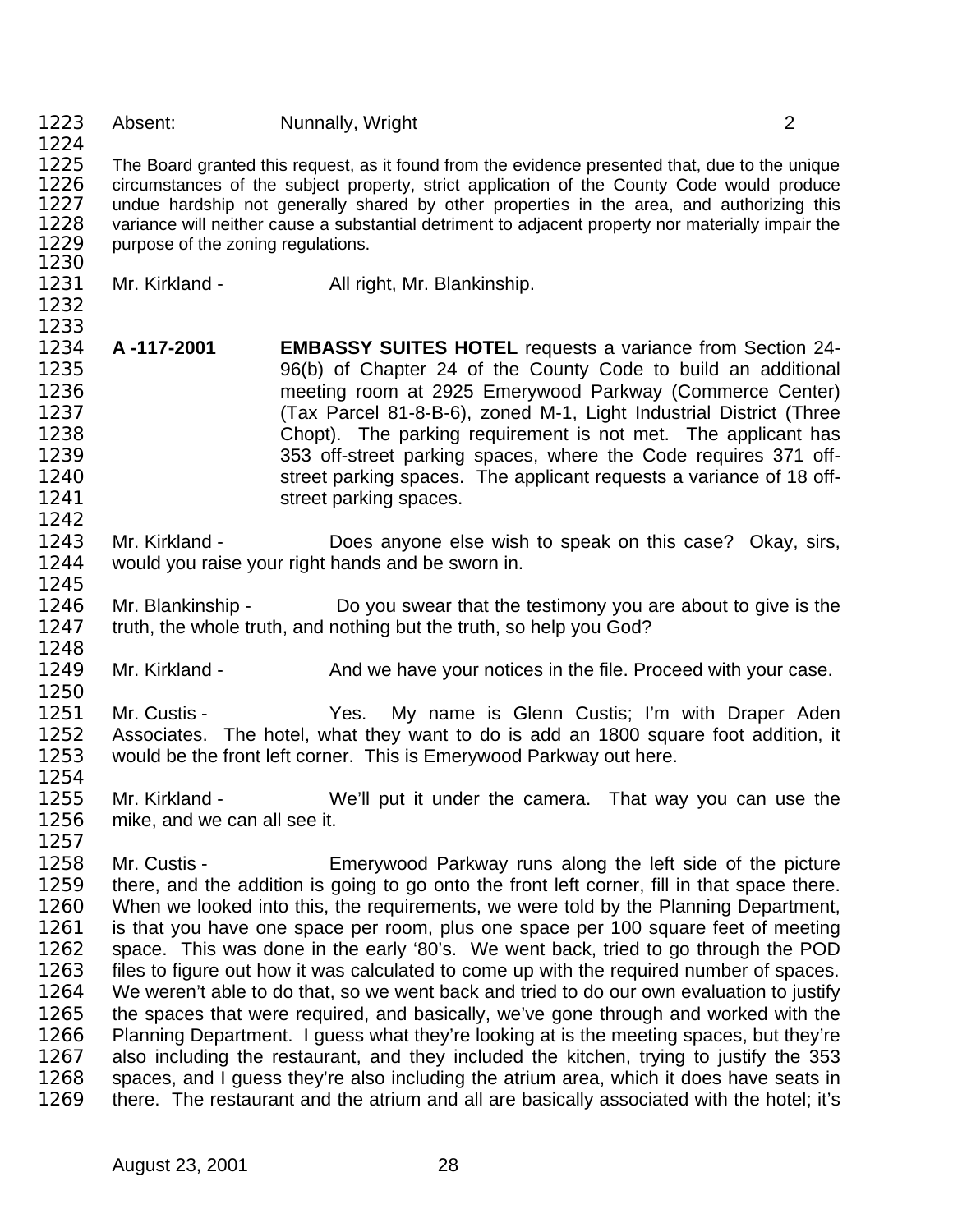1270 not a specialty restaurant where people would come in just to eat. It's generally for the use of the patrons of the hotel. So we're going to add this addition on, and currently 1272 they rarely use all the spaces they have now. The only space really left on the site to add 18 additional spaces, is right up along the front on Emerywood Parkway there. It's a landscaped area; that's basically the only space left. It was shown on the original plan. If they needed them, that's where they would go, but since the hotel rarely uses 1276 the parking lot in the back, I guess the feeling is that it's a shame to have to tear down a 1277 natural landscaped area to build spaces that they really currently don't have a need for now. Basically, that's our request, is not to have to add the additional 18 spaces associated with the 1800 square foot addition. Mr. Breeden here, he's with the hotel, will want to talk about the use.

 Mr. Breeden - My name is Jim Breeden; I'm the General Manager, and I've been the General Manager since 1994, and I can attest to, since I'm under oath, that the back parking lot of the hotel is very rarely ever used at all. As a matter of fact, right now, Covington Tours uses the back lot as a drop-off place for people who are going on tours, just to leave their cars. I think it's important to talk about why we're adding this addition to the hotel. In the onslaught of all the new competition, we feel that to be successful in the future, we need to change the way we do business a little bit, so the idea here is to change the mix of the business of the hotel. We're looking to get into more group business, small meetings and very high-tech meetings. The idea here was to take the existing ballroom, which has air walls, and we do weddings, a lot of local 1292 social functions, and reconstruct the ballroom into hard walls for high-tech meetings and 1293 get out of the social business. I think this has impact on the future parking needs of the hotel. I guess the point here is that we're not using the space that we have right now, and with the strategy for the hotel in the future is, the demands are actually going to be smaller, because the purpose of the meetings is to sell more overnight rooms on shoulder nights, like on Sundays and on Thursdays. Another thing is, in that area there is so much asphalt with white stripes in our lot, plus behind TGI Fridays and Piccadilly's , and it would just be a shame to take that area, which we just had landscaped this year and just put more asphalt and white stripes up there on Emerywood Parkway, when it 1301 really, really isn't needed.

 Mr. McKinney - Mr. Breeden, Mr. Custis said that the atrium is not used for anything. Is that true?

- Mr. Breeden - Embassy Suites, the brand, offers a full cooked-to-order breakfast for all the guests in the hotel. The atrium, first of all, I would say 50% of the atrium is all floral and trees and that sort of thing; it's a signature of Embassy Suites. You may or may not have been in the hotel. The other area is the area that's used to serve the complimentary breakfast to our hotel guests, and also the Manager's Reception at nighttime; that's the main purpose of the area.
- 1313 Mr. McKinney Do you still have the private clubs that come over there and have their cocktail parties and so forth?
-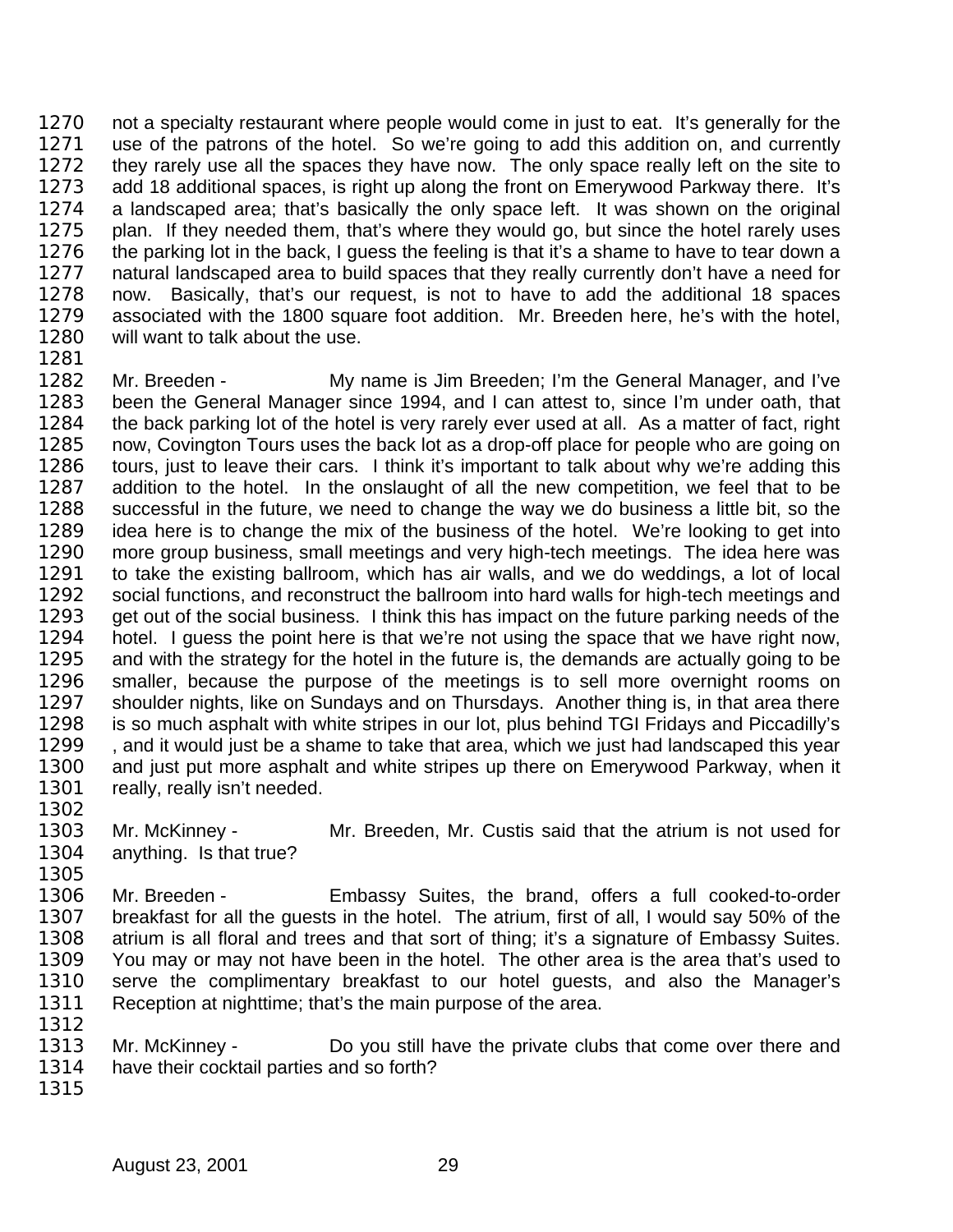1316 Mr. Breeden - It's happening now, but as I said, the plan is – right now we do weddings. 1319 Mr. McKinney - I'm not talking about weddings. At one time there was a group that used to go over there, it may have been on Thursdays or Fridays, for cocktail hour, and they met in that atrium. Now I've been there, and I've never had any problem parking there. Mr. Breeden - We did have, and still do have, a small leads group that meets for breakfast. It's like 10 or 12 people, and they usually use our restaurant because it's not open in the morning, because we're using our atrium for the breakfast service. But the group that you're talking about, I'm not familiar with. 1329 Mr. McKinney - And you've been there since '94? 1331 Mr. Breeden - Yes, since 1994. Mr. McKinney - It may have been before 1994; I don't know. 1335 Mr. Kirkland - Can I ask you a question. Is this building going to be constructed out of the same materials as the rest of the hotel? Mr. Breeden - Yes, brick. Also, if you need to look at the board, I've got the calculations to go with. That's how we looked at the evaluation of the square footage of 1340 the hotel. I'll leave the board and the calculations here. 1342 Mr. Kirkland - Any other questions by Board members? Anyone else wish to speak? That concludes the case sir. We're going to take about a 10-minute break here. If you will bear with us, we'll be right back. 1346 After an advertised public hearing and on a motion by Mr. McKinney, seconded by Mr.<br>1347 Balfour, the Board **granted** application A-117-2001 for a variance to build an additional Balfour, the Board **granted** application **A-117-2001** for a variance to build an additional meeting room at 2925 Emerywood Parkway (Commerce Center) (Tax Parcel 81-8-B-6). The Board granted the variance subject to the following conditions: 1. This variance applies only to the parking requirement. All other applicable regulations of the County Code shall remain in force. 2. The property shall be developed in substantial conformance with the plan filed with the application. No substantial changes or additions to the layout may be made without the approval of the Board of Zoning Appeals. 1358 Affirmative: Balfour, Kirkland, McKinney, 3 Negative: 0 1360 Absent: Nunnally, Wright 2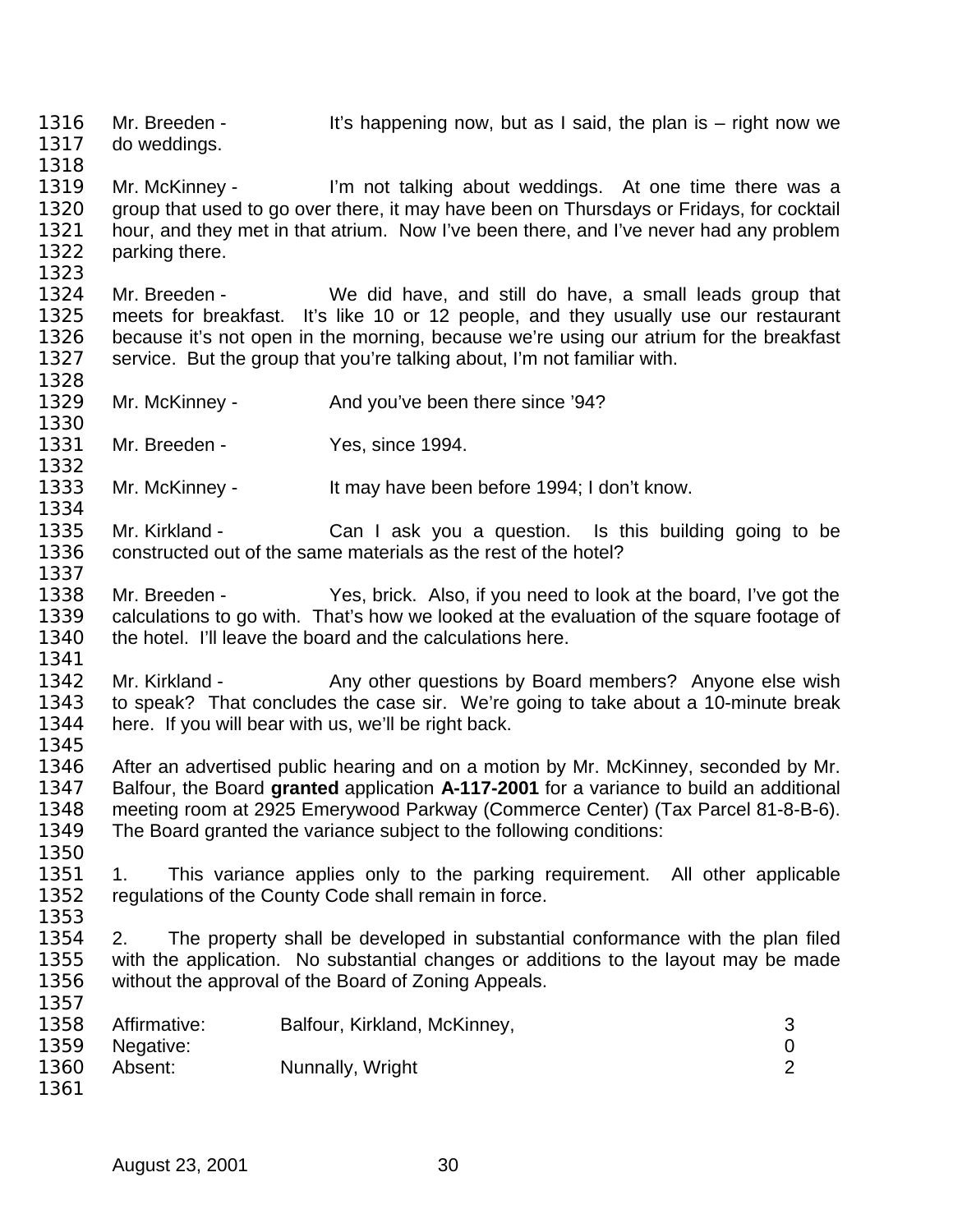The Board granted this request, as it found from the evidence presented that, due to the unique circumstances of the subject property, strict application of the County Code would produce undue hardship not generally shared by other properties in the area, and authorizing this variance will neither cause a substantial detriment to adjacent property nor materially impair the purpose of the zoning regulations.

Mr. Kirkland - Back in session.

 Mr. Blankinship - Mr. Chairman, would you like me to call the next 2 cases together; I think we're going to have the same presentation. 

- **UP- 23-2001 VULCAN CONSTRUCTION MATERIALS, INC** requests a conditional use permit pursuant to Sections 24-52(d) and 24-103 of Chapter 24 of the County Code to extract materials from the earth at 5090 New Market Road (Tax Parcel 270-A-1), zoned A-1, Agricultural District (Varina).
- **UP- 24-2001 VULCAN CONSTRUCTION MATERIALS, INC.** requests a conditional use permit pursuant to Sections 24-52(d) and 24-103 of Chapter 24 of the County Code to extract materials from the earth at 4731 Curles Neck Rd (Tax Parcel 270-A-1), zoned A-1, Agricultural District (Varina).
- 1387 Mr. Kirkland Anyone else wish to speak on this case? Would you raise your right hand and be sworn in.
- Mr. Blankinship Do you swear that the testimony you are about to give is the 1391 truth, the whole truth, and nothing but the truth, so help you God?
- 1392<br>1393 Mr. Kirkland - State your name for the record please.
- Mr. Lewis I do. My name is Monte Lewis; I'm with Lewis and Associates, here representing Vulcan Materials.
- 1398 Mr. Brazell - I do. My name is Tom Brazell; I'm a geologist with Vulcan Materials.
- 

 

- Mr. Kirkland Your notices have been turned in, and we have them in the 1402 file. We have a new procedure, and the reason I haven't asked you to hand them up, is the County is now handling the notice process, which I guess you guys are really happy about. I still have to ask that so it can go in the record. If you would, proceed with your case.
-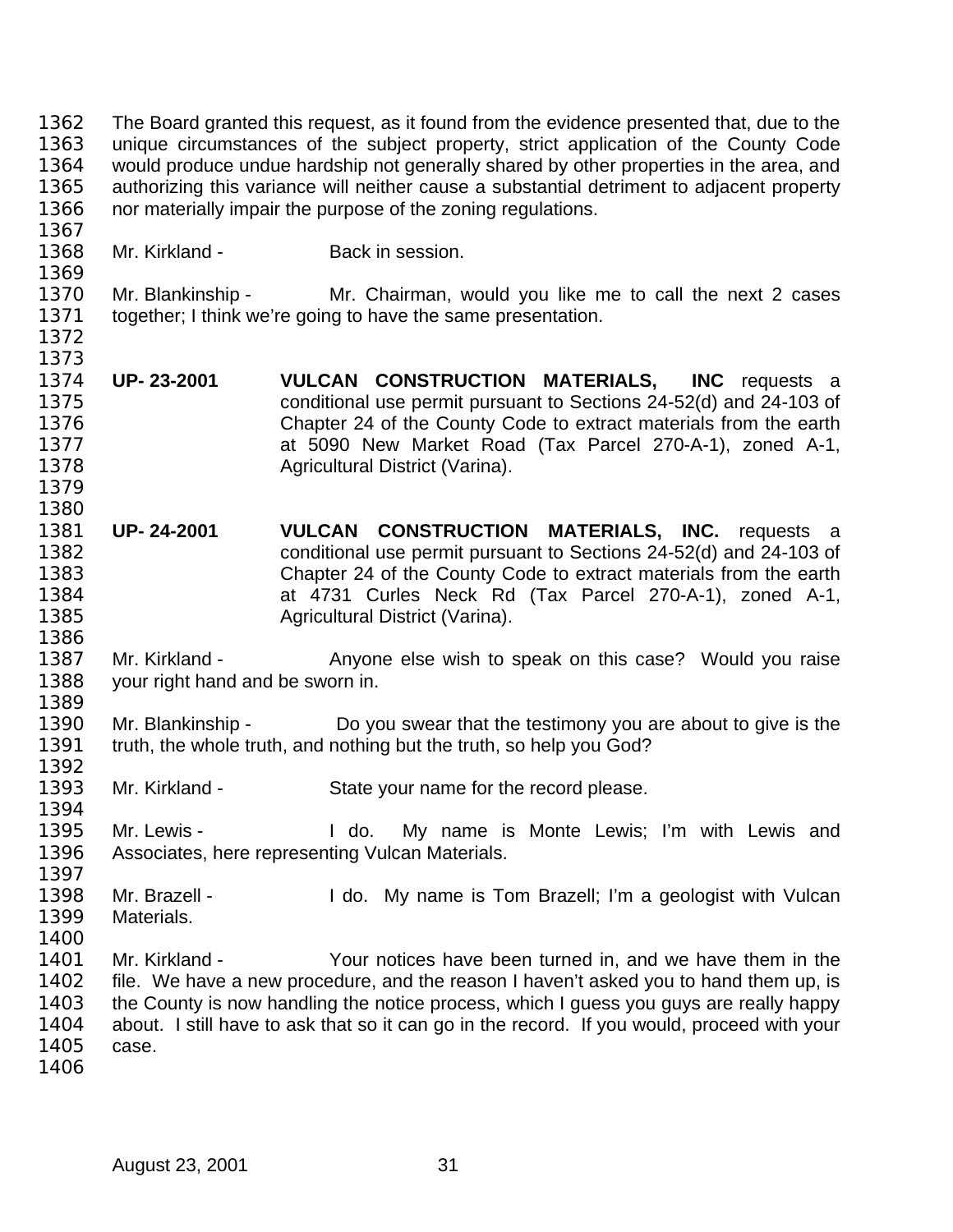1407 Mr. Lewis - These 2 areas are present mining areas that just need renewal. They're still working these areas. The conditions we don't have any problem with. Two through 5 really aren't applicable, but we don't have any problem with them leaving them in, since this is an active operation, and the permits have already been obtained. With that, if you have any questions on the operations, Mr. Brazell can answer that or the timing of how long these will remain active. You may recall, I think it's a couple of months ago, we had an additional area on F that was added to the top section of it. Because of the timing, we weren't able to do all of them at one time.

- 1416 Mr. McKinney Any complaints, Mr. Blankinship?
- Mr. Blankinship No sir, and Mr. Hackett informs me there are no outstanding 1419 issues for Public Works either.
- 1421 Mr. McKinney Still got all that money on deposit? Get any extra?
- Mr. Blankinship Absolutely. I don't know when was the last time we upped these.
- 1426 Mr. McKinney They do a good job.
- Mr. Kirkland They sure do. Any other questions by Board members? Anyone else wish to speak on this case? That concludes the cases sir.
- After an advertised public hearing and on a motion by Mr. Balfour, seconded by Mr. McKinney, the Board **granted** application **UP-23-2001** for a conditional use permit to extract materials from the earth at 5090 New Market Road (Tax Parcel 270-A-1. The Board granted the use permit subject to the following conditions:
- 
- 1. This use permit is subject to all requirements of Section 24-103 of Chapter 24 of 1437 the County Code.
- 

 2. Before beginning any work, the applicant shall provide a financial guaranty in an amount of \$2,000.00 per acre for each acre of land to be disturbed, for a total of \$308,000.00 guaranteeing that the land will be restored to a reasonably level and drainable condition. This permit does not become valid until the financial guaranty has been approved by the County Attorney. The financial guaranty may provide for 1444 termination after 90 days notice in writing to the County. In the event of termination, this permit shall be void, and work incident thereto shall cease. Within the next 90 days the applicant shall restore the land as provided for under the conditions of this use permit. Termination of such financial guaranty shall not relieve the applicant from its obligation 1448 to indemnify the County of Henrico for any breach of the conditions of this use permit. If 1449 this condition is not satisfied within 90 days of approval, the use permit shall be void. 

 3. 3. Before beginning any work, the applicant shall submit erosion control plans to the Department of Public Works for review and approval. Throughout the life of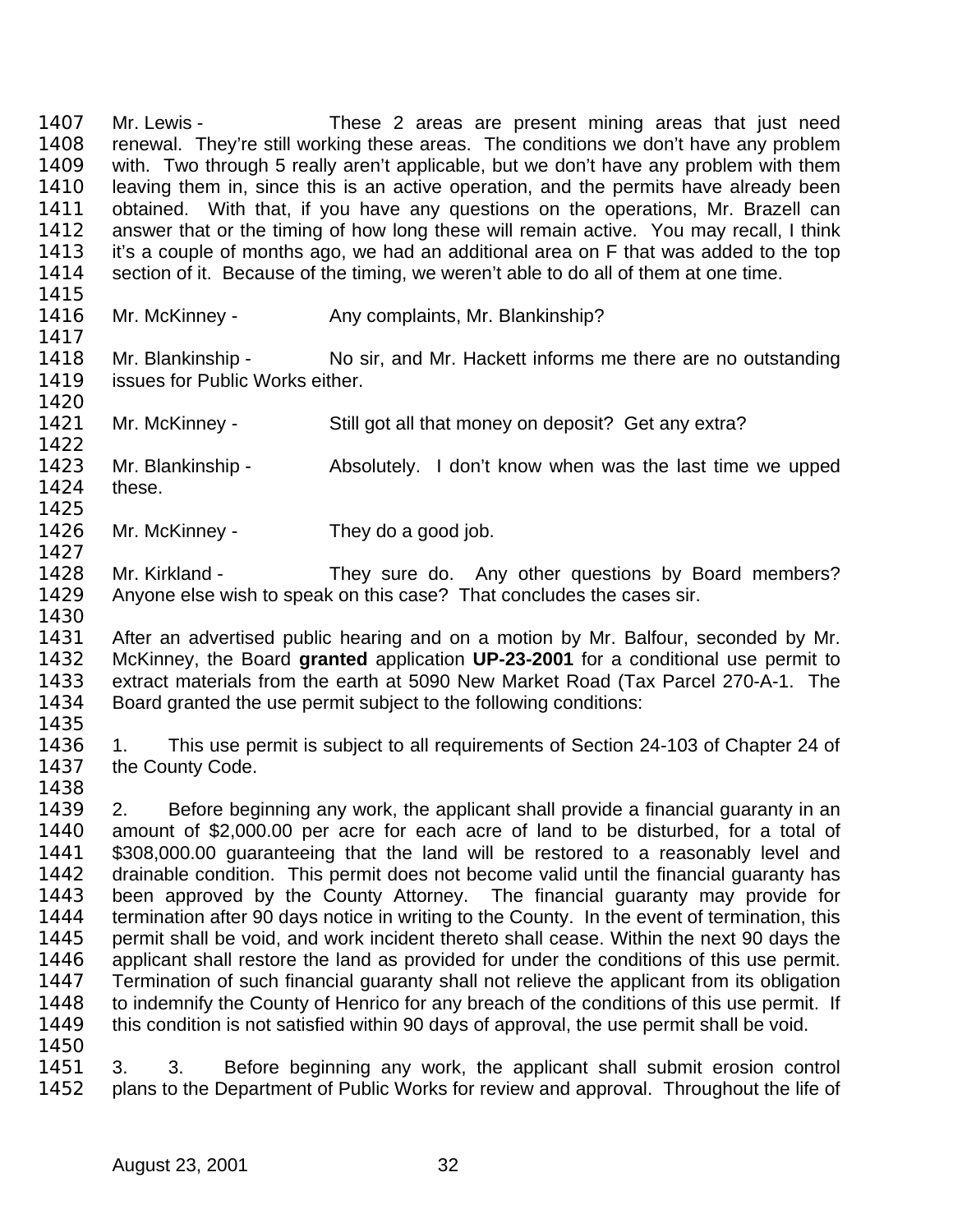the operation, the applicant shall continuously satisfy the Department of Public Works that erosion control procedures are properly maintained, and shall furnish plans and bonds that the department deems necessary. The applicant shall provide certification from a licensed professional engineer that dams, embankments and sediment control structures meet the approved design criteria as set forth by the State. If this condition is not satisfied within 90 days of approval, the use permit shall be void. 

 4. Before beginning any work, the applicant shall obtain a mine license from the Virginia Department of Mines, Minerals and Energy. If this condition is not satisfied within 90 days of approval, the use permit shall be void. 

 5. Before beginning any work, the areas approved for mining under this permit shall 1465 be delineated on the ground by five-foot-high metal posts at least five inches in diameter and painted in alternate one foot stripes of red and white. These posts shall be so located as to clearly define the area in which the mining is permitted. They shall be located, and their location certified, by a certified land surveyor. If this condition is not satisfied within 90 days of approval, the use permit shall be void. 

 6. In the event that the Board's approval of this use permit is appealed, all conditions requiring action within 90 days will be deemed satisfied if the required actions are taken within 90 days of final action on the appeal. 

- 7. The applicant shall comply with the Chesapeake Bay Preservation Act and all 1476 state and local regulations administered under such act applicable to the property, and shall furnish to the Planning Office copies of all reports required by such act or regulations.
- 8. Hours of operation shall be from 6:00 a.m. to 6:00 p.m. when Daylight Savings Time is in effect, and from 7:00 a.m. to 5:00 p.m. at all other times.
- 9. No operations of any kind are to be conducted at the site on Sundays, or national holidays.
- 10. Routes of ingress and egress shall be over the applicant's rights of ways to the loading area at the James River as outlined on the map filed with the application.
- 1489 11. The applicant shall post and maintain a sign at the entrance to the mining site stating the name of the operator, the use permit number, the mine license number, and the telephone number of the operator. The sign shall be 12 square feet in area and the 1492 letters shall be three inches high.
- 

 12. The applicant shall post and maintain "No Trespassing" signs every 250 feet along the perimeter of the property. The letters shall be three inches high. The applicant shall furnish the Chief of Police a letter authorizing the Division of Police to 1497 enforce the "No Trespassing" regulations, and agreeing to send a representative to 1498 testify in court as required or requested by the Division of Police.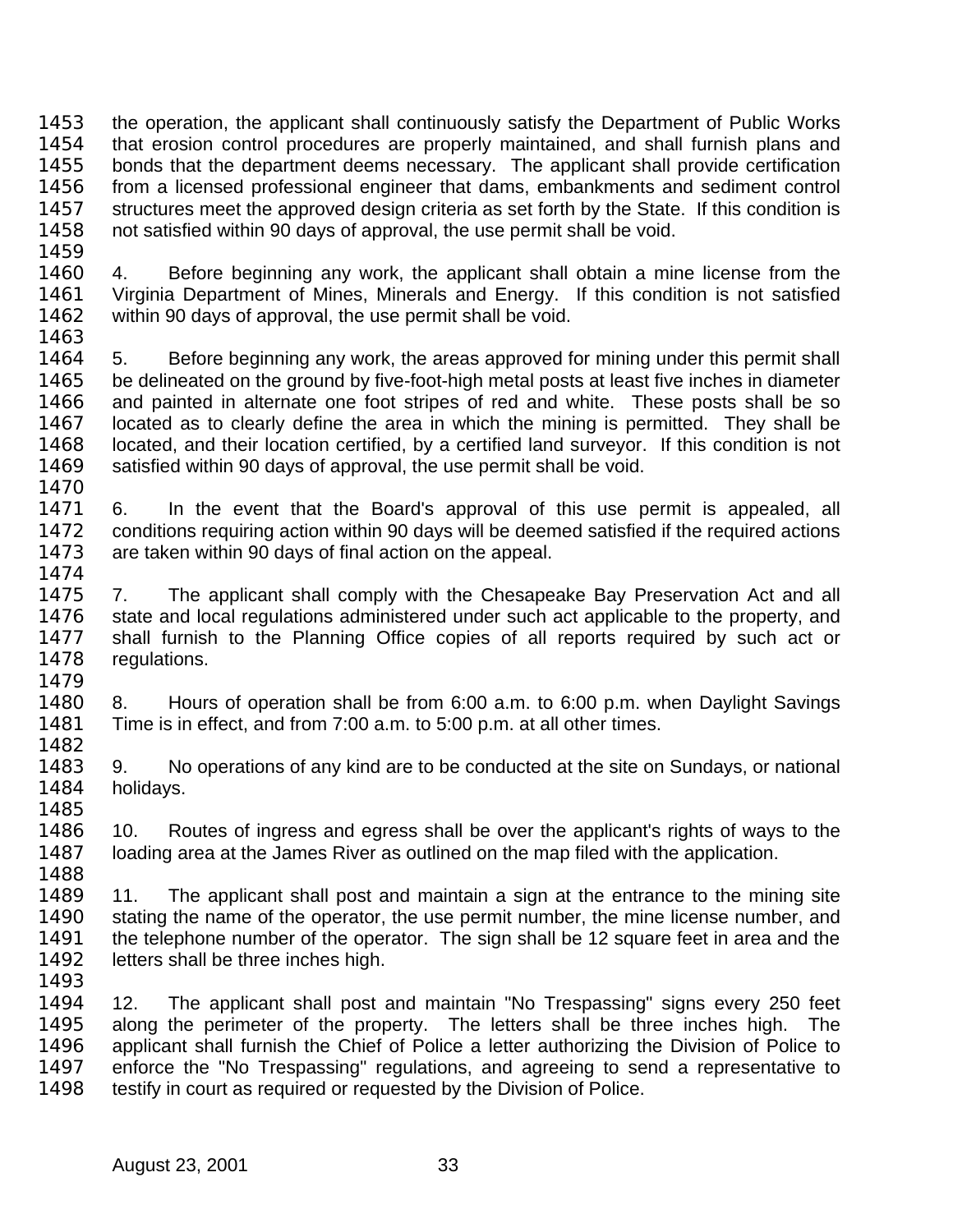- 13. The applicant shall provide a flagman to control traffic from the site onto the public road, with the flagman yielding the right of way to the public road traffic at all times. This flagman will be required whenever the Division of Police deems necessary.
- 1504 14. All roads used in connection with this use permit shall be effectively treated with calcium chloride or other wetting agents to eliminate any dust nuisance.
- 15. The applicant shall maintain the property, fences, and roads in a safe and secure condition indefinitely, or convert the property to some other safe use.
- 16. If, in the course of its preliminary investigation or operations, the applicant discovers evidence of cultural or historical resources, or an endangered species, or a significant habitat, it shall notify appropriate authorities and provide them with an opportunity to investigate the site. The applicant shall report the results of any such 1514 investigation to the Planning Office.
- 17. If water wells located on surrounding properties are adversely affected, and the extraction operations on this site are suspected as the cause, the effected property owners may present to the Board evidence that the extraction operation is a contributing factor. After a hearing by the Board, this use permit may be revoked or suspended, and 1520 the operator may be required to correct the problem.
- 18. Open and vertical excavations having a depth of 10 feet or more, for a period of more than 30 days, shall be effectively sloped to a 2:1 slope or flatter to protect the public safety.
- 19. Topsoil shall not be removed from any part of the property outside of the area in which mining is authorized. Sufficient topsoil shall be stockpiled on the property for respreading in a layer with five inches of minimum depth. All topsoil shall be stockpiled 1529 within the authorized mining area and provided with adequate erosion control<br>1530 protection. If the site does not vield sufficient topsoil additional topsoil shall be brought protection. If the site does not yield sufficient topsoil, additional topsoil shall be brought to the site to provide the required five-inch layer of cover. All topsoil shall be treated with a mixture of seed, fertilizer, and lime as recommended by the County after soil tests have been provided to the County.
- 

- 20. No offsite-generated materials shall be deposited on the mining site without prior written approval of the Director of Planning. To obtain such approval, the operator shall submit a request stating the origin, nature and quantity of material to be deposited, and certifying that no contaminated or hazardous material will be included. The material to be deposited on the site shall be limited to imperishable materials such as stone, bricks, tile, sand, gravel, soil, asphalt, concrete and like materials, and shall not include any hazardous materials as defined by the Virginia Hazardous Waste Management Regulations.
-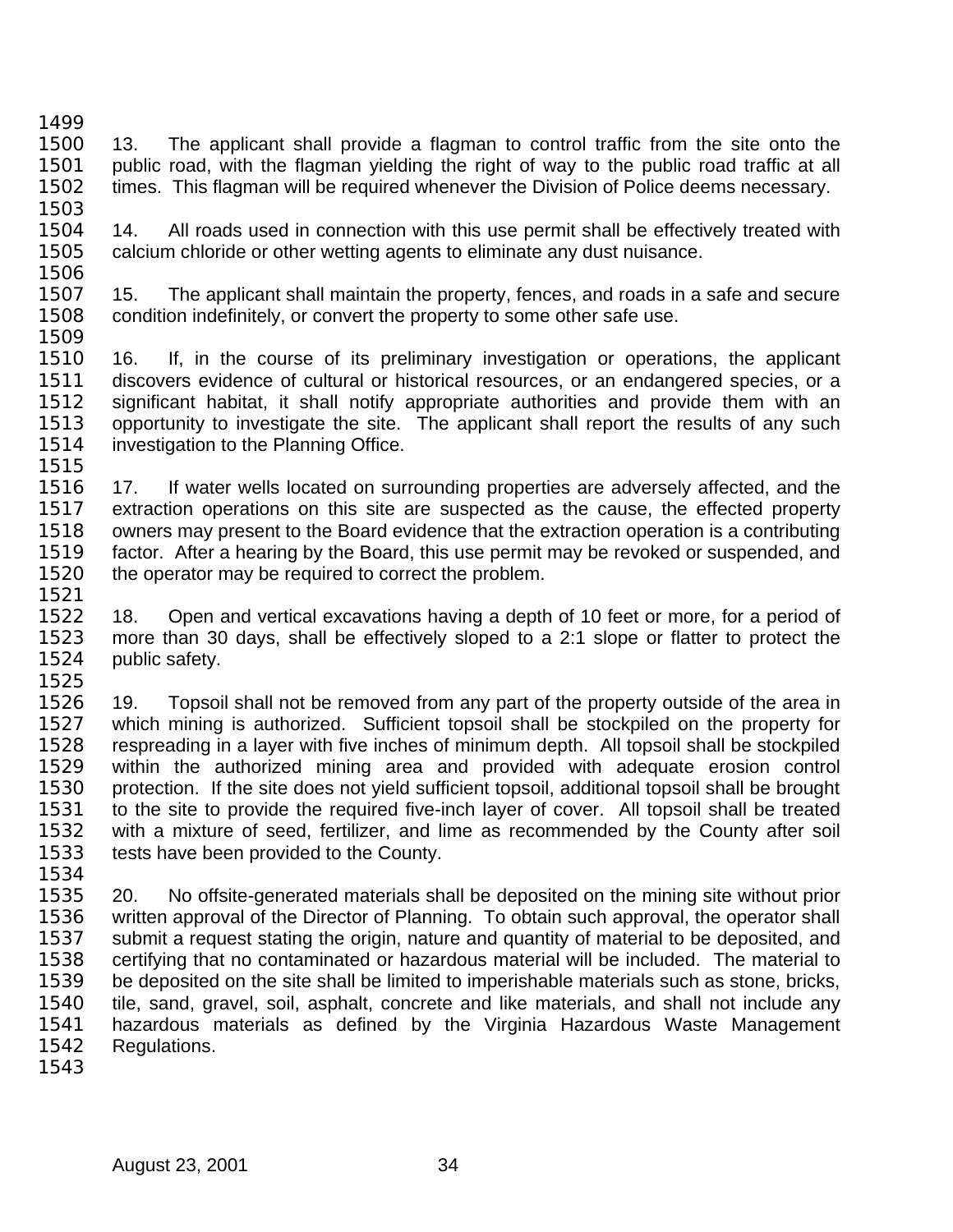21. A superintendent, who shall be personally familiar with all the terms and conditions of Section 24-103 of Chapter 24 of the County Code, as well as the terms and conditions of this use permit, shall be present at the beginning and conclusion of operations each work day to see that all the conditions of the Code and this use permit are observed. 

 22. A progress report shall be submitted to the Board on August 31, 2002. This progress report must contain information concerning how much property has been mined to date of the report, the amount of land left to be mined, how much rehabilitation has been performed, when and how the remaining amount of land will be rehabilitated, and any other pertinent information about the operation that would be helpful to the Board. 

 23. Excavation shall be discontinued by August 31, 2003, and restoration accomplished by not later than August 31, 2004, unless a new permit is granted by the Board of Zoning Appeals. 

 24. The rehabilitation of the property shall take place simultaneously with the mining process. Rehabilitation shall not be considered completed until the mined area is covered completely with permanent vegetation. 

 25. All drainage and erosion and sediment control measures shall conform to the standards and specifications of the Mineral Mining Manual Drainage Handbook. Any drainage structures in place prior to October 14, 1992, and which do not conform to the Mineral Mining Manual Drainage Handbook, may remain in place until such time as any reconstruction is required, at which time said structures shall be brought into conformance with the Mineral Mining Manual Drainage Handbook.

1572 26. Failure to comply with any of the foregoing conditions shall automatically void this permit.

|      | 1575 Affirmative: | Balfour, Kirkland, McKinney, |  |
|------|-------------------|------------------------------|--|
| 1576 | Negative:         |                              |  |
| 1577 | Absent:           | Nunnally, Wright             |  |

 The Board granted the request because it found the proposed use will be in substantial accordance with the general purpose and objectives of Chapter 24 of the County Code.

 After an advertised public hearing and on a motion by Mr. McKinney, seconded by Mr. Balfour, the Board **granted** application **UP-24-2001** for a conditional use permit to extract materials from the earth at 4731 Curles Neck Rd (Tax Parcel 270-A-1). The Board granted the use permit subject to the following conditions: 

 1. This use permit is subject to all requirements of Section 24-103 of Chapter 24 of the County Code.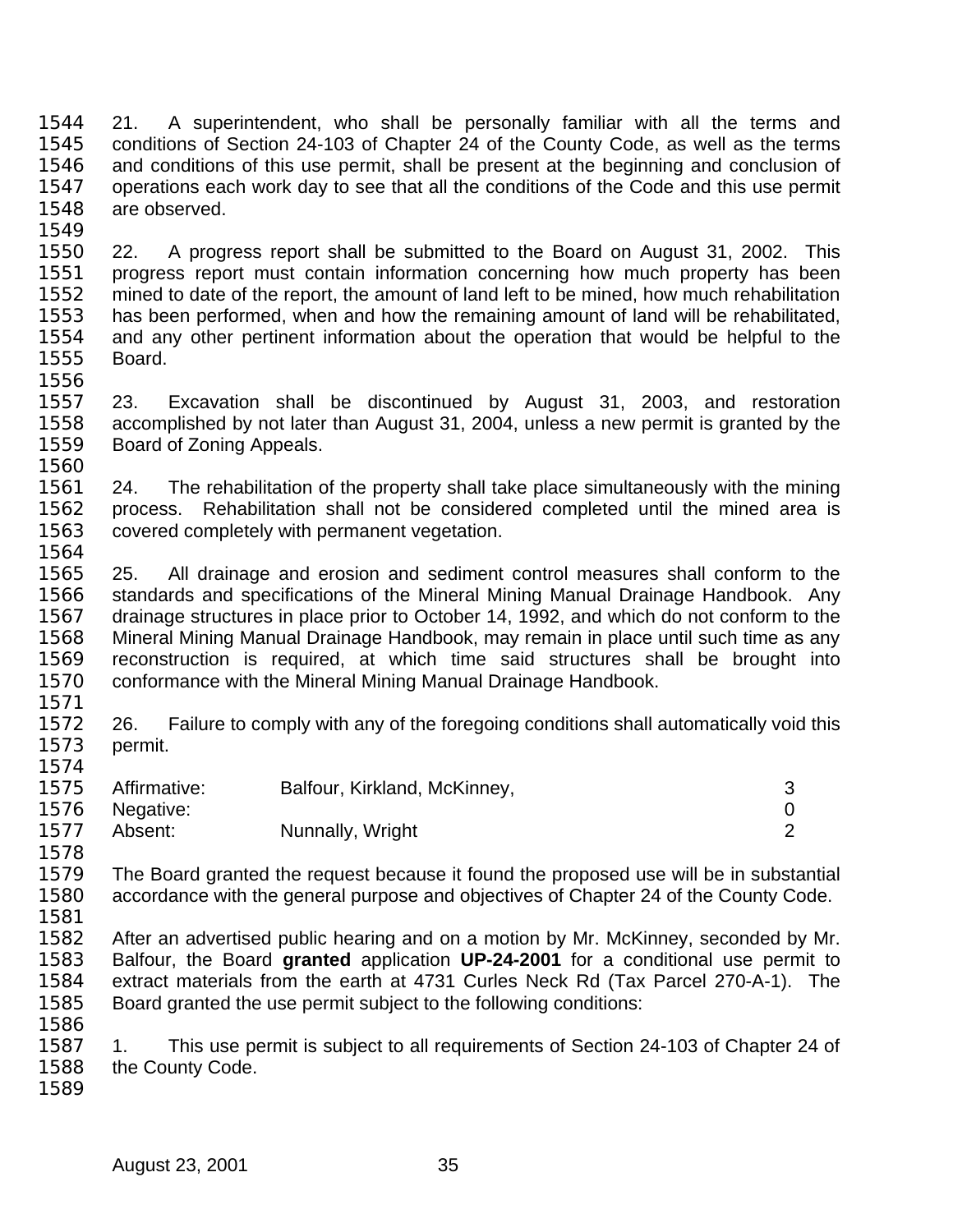2. Before beginning any work, the applicant shall provide a financial guaranty in an amount of \$2,000.00 per acre for each acre of land to be disturbed, for a total of \$409,500.00 guaranteeing that the land will be restored to a reasonably level and drainable condition. This permit does not become valid until the financial guaranty has been approved by the County Attorney. The financial guaranty may provide for termination after 90 days notice in writing to the County. In the event of termination, this permit shall be void, and work incident thereto shall cease. Within the next 90 days the applicant shall restore the land as provided for under the conditions of this use permit. Termination of such financial guaranty shall not relieve the applicant from its obligation to indemnify the County of Henrico for any breach of the conditions of this use permit. If this condition is not satisfied within 90 days of approval, the use permit shall be void.

 3. Before beginning any work, the applicant shall submit erosion control plans to the Department of Public Works for review and approval. Throughout the life of the operation, the applicant shall continuously satisfy the Department of Public Works that erosion control procedures are properly maintained, and shall furnish plans and bonds that the department deems necessary. The applicant shall provide certification from a licensed professional engineer that dams, embankments and sediment control 1608 structures meet the approved design criteria as set forth by the State. If this condition is not satisfied within 90 days of approval, the use permit shall be void. 

 4. Before beginning any work, the applicant shall obtain a mine license from the Virginia Department of Mines, Minerals and Energy. If this condition is not satisfied within 90 days of approval, the use permit shall be void. 

 5. Before beginning any work, the areas approved for mining under this permit shall 1616 be delineated on the ground by five-foot-high metal posts at least five inches in diameter and painted in alternate one foot stripes of red and white. These posts shall be so located as to clearly define the area in which the mining is permitted. They shall be located, and their location certified, by a certified land surveyor. If this condition is not satisfied within 90 days of approval, the use permit shall be void. 

 6. In the event that the Board's approval of this use permit is appealed, all conditions requiring action within 90 days will be deemed satisfied if the required actions are taken within 90 days of final action on the appeal. 

 7. The applicant shall comply with the Chesapeake Bay Preservation Act and all state and local regulations administered under such act applicable to the property, and shall furnish to the Planning Office copies of all reports required by such act or regulations. 

 8. Hours of operation shall be from 6:00 a.m. to 6:00 p.m. when Daylight Savings Time is in effect, and from 7:00 a.m. to 5:00 p.m. at all other times. 

 9. No operations of any kind are to be conducted at the site on Sundays, or national holidays.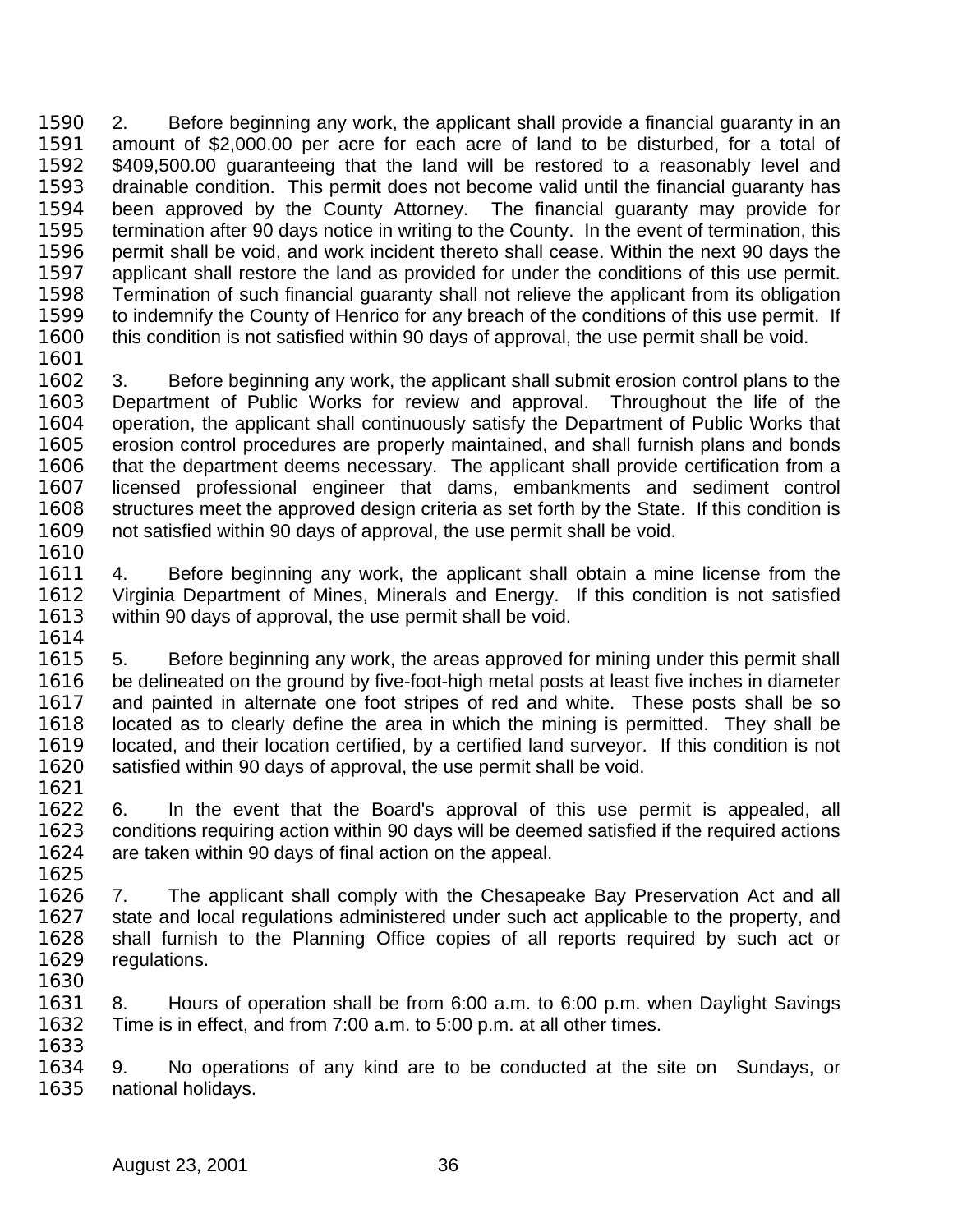- 10. Routes of ingress and egress shall be over the applicant's rights of ways to the loading area at the James River as outlined on the map filed with the application.
- 11. The applicant shall post and maintain a sign at the entrance to the mining site stating the name of the operator, the use permit number, the mine license number, and the telephone number of the operator. The sign shall be 12 square feet in area and the 1643 letters shall be three inches high.
- 
- 12. The applicant shall post and maintain "No Trespassing" signs every 250 feet along the perimeter of the property. The letters shall be three inches high. The applicant shall furnish the Chief of Police a letter authorizing the Division of Police to enforce the "No Trespassing" regulations, and agreeing to send a representative to 1649 testify in court as required or requested by the Division of Police.
- 13. The applicant shall provide a flagman to control traffic from the site onto the public road, with the flagman yielding the right of way to the public road traffic at all times. This flagman will be required whenever the Division of Police deems necessary.
- 14. All roads used in connection with this use permit shall be effectively treated with calcium chloride or other wetting agents to eliminate any dust nuisance.
- 15. The applicant shall maintain the property, fences, and roads in a safe and secure condition indefinitely, or convert the property to some other safe use.
- 16. If, in the course of its preliminary investigation or operations, the applicant discovers evidence of cultural or historical resources, or an endangered species, or a significant habitat, it shall notify appropriate authorities and provide them with an opportunity to investigate the site. The applicant shall report the results of any such investigation to the Planning Office.
- 1666<br>1667 17. If water wells located on surrounding properties are adversely affected, and the extraction operations on this site are suspected as the cause, the effected property owners may present to the Board evidence that the extraction operation is a contributing factor. After a hearing by the Board, this use permit may be revoked or suspended, and 1671 the operator may be required to correct the problem.
- 18. Open and vertical excavations having a depth of 10 feet or more, for a period of more than 30 days, shall be effectively sloped to a 2:1 slope or flatter to protect the public safety.
- 19. Topsoil shall not be removed from any part of the property outside of the area in which mining is authorized. Sufficient topsoil shall be stockpiled on the property for respreading in a layer with five inches of minimum depth. All topsoil shall be stockpiled within the authorized mining area and provided with adequate erosion control protection. If the site does not yield sufficient topsoil, additional topsoil shall be brought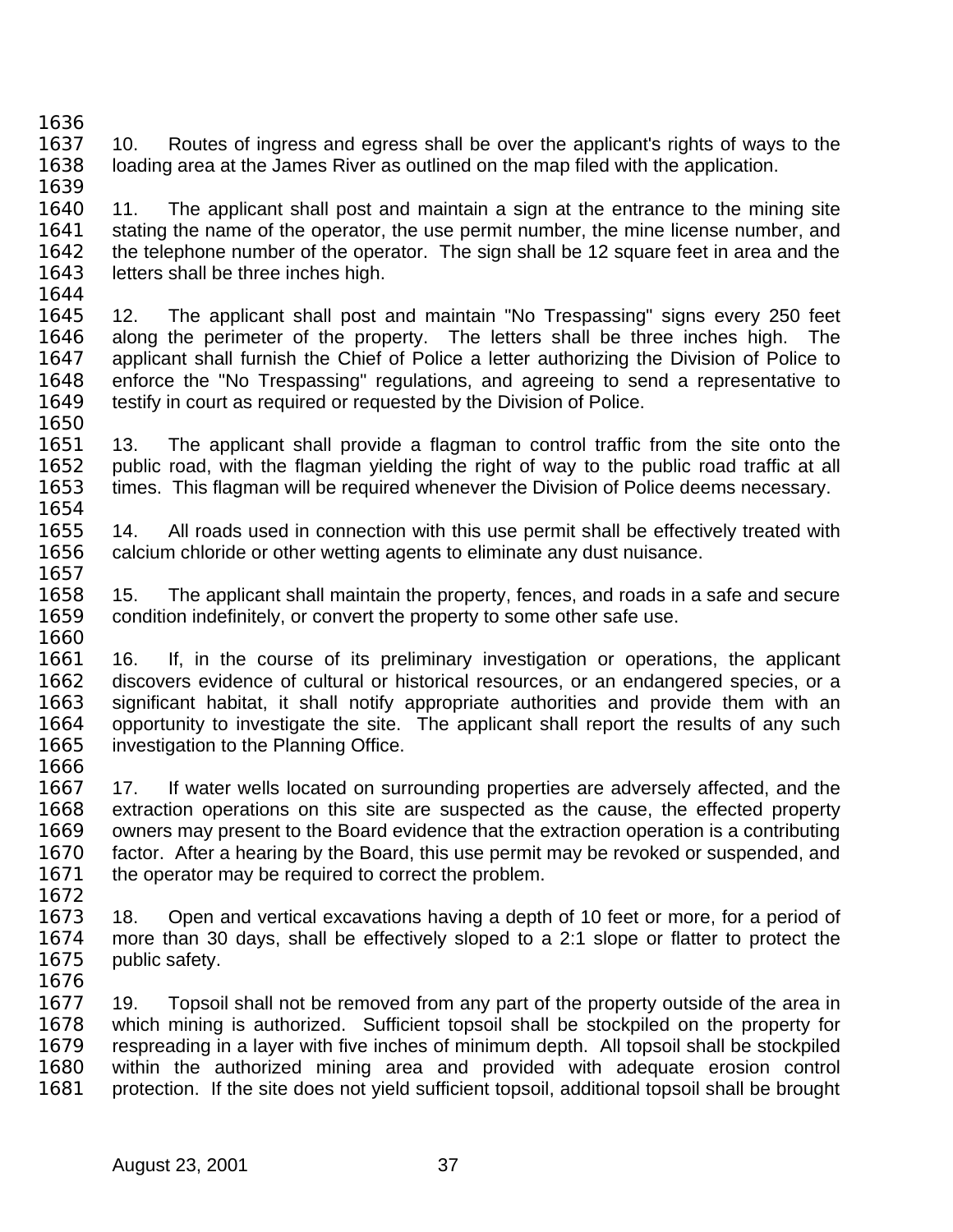to the site to provide the required five-inch layer of cover. All topsoil shall be treated with a mixture of seed, fertilizer, and lime as recommended by the County after soil 1684 tests have been provided to the County.

 20. No offsite-generated materials shall be deposited on the mining site without prior written approval of the Director of Planning. To obtain such approval, the operator shall 1688 submit a request stating the origin, nature and quantity of material to be deposited, and certifying that no contaminated or hazardous material will be included. The material to be deposited on the site shall be limited to imperishable materials such as stone, bricks, tile, sand, gravel, soil, asphalt, concrete and like materials, and shall not include any hazardous materials as defined by the Virginia Hazardous Waste Management Regulations. 

 21. A superintendent, who shall be personally familiar with all the terms and conditions of Section 24-103 of Chapter 24 of the County Code, as well as the terms and conditions of this use permit, shall be present at the beginning and conclusion of operations each work day to see that all the conditions of the Code and this use permit are observed. 

 22. A progress report shall be submitted to the Board on August 31, 2002. This progress report must contain information concerning how much property has been mined to date of the report, the amount of land left to be mined, how much rehabilitation has been performed, when and how the remaining amount of land will be rehabilitated, and any other pertinent information about the operation that would be helpful to the Board.

 23. Excavation shall be discontinued by August 31, 2003, and restoration accomplished by not later than August 31, 2004, unless a new permit is granted by the Board of Zoning Appeals.

1712 24. The rehabilitation of the property shall take place simultaneously with the mining<br>1713 process. Rehabilitation shall not be considered completed until the mined area is process. Rehabilitation shall not be considered completed until the mined area is covered completely with permanent vegetation.

 25. All drainage and erosion and sediment control measures shall conform to the standards and specifications of the Mineral Mining Manual Drainage Handbook. Any drainage structures in place prior to October 14, 1992, and which do not conform to the Mineral Mining Manual Drainage Handbook, may remain in place until such time as any reconstruction is required, at which time said structures shall be brought into conformance with the Mineral Mining Manual Drainage Handbook.

26. Failure to comply with any of the foregoing conditions shall automatically void this permit. 

| 1726 Affirmative: | Balfour, Kirkland, McKinney, |  |
|-------------------|------------------------------|--|
| 1727 Negative:    |                              |  |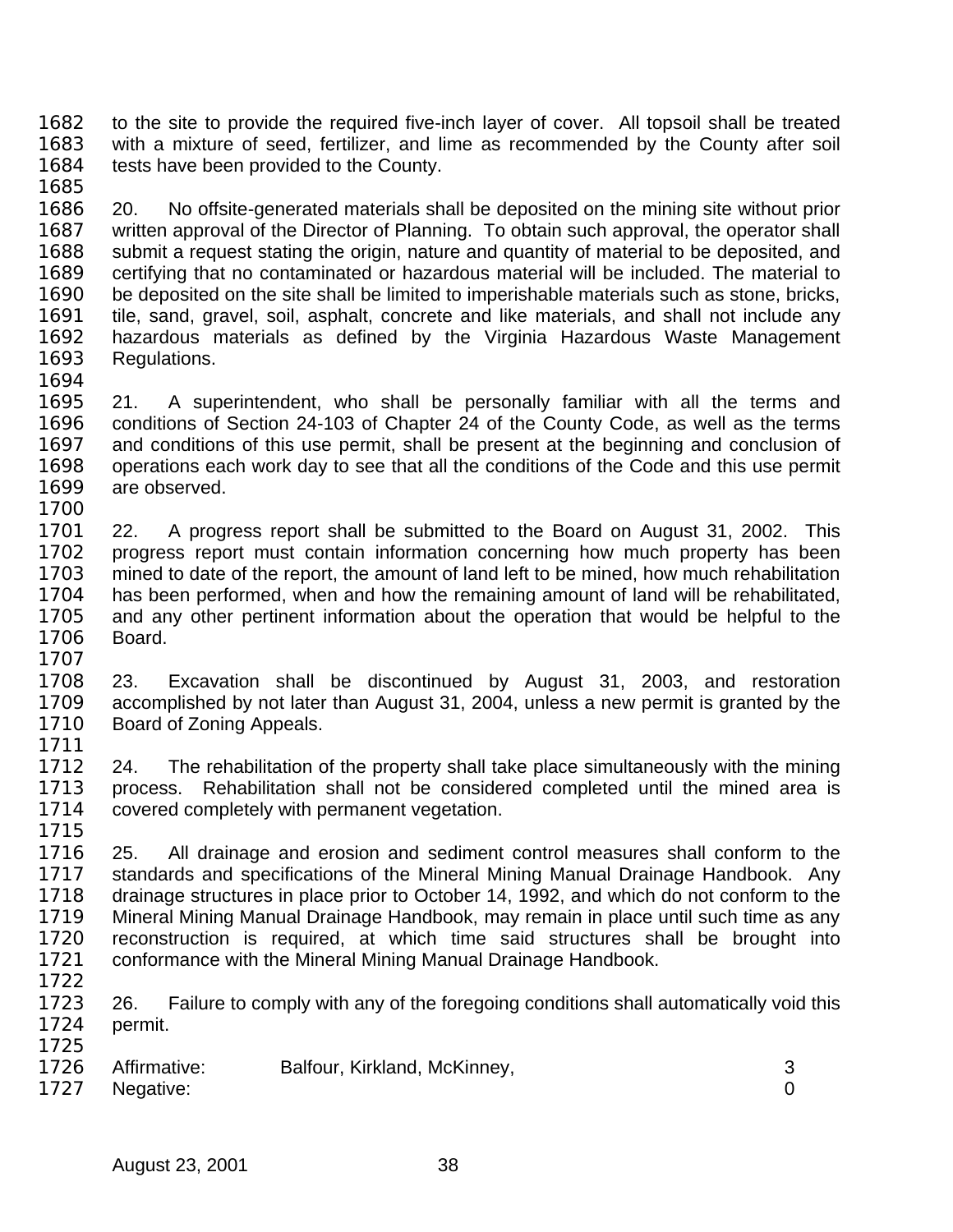| 1728         | Absent:                                                                                                                                                                        | Nunnally, Wright                                                                                                                                                                 | $\overline{2}$ |
|--------------|--------------------------------------------------------------------------------------------------------------------------------------------------------------------------------|----------------------------------------------------------------------------------------------------------------------------------------------------------------------------------|----------------|
| 1729<br>1730 |                                                                                                                                                                                |                                                                                                                                                                                  |                |
| 1731         | The Board granted the request because it found the proposed use will be in substantial<br>accordance with the general purpose and objectives of Chapter 24 of the County Code. |                                                                                                                                                                                  |                |
| 1732         |                                                                                                                                                                                |                                                                                                                                                                                  |                |
| 1733         | Mr. Kirkland -                                                                                                                                                                 | Okay, A-25-2002.                                                                                                                                                                 |                |
| 1734         |                                                                                                                                                                                |                                                                                                                                                                                  |                |
| 1735         |                                                                                                                                                                                |                                                                                                                                                                                  |                |
| 1736         | UP-25-2001                                                                                                                                                                     | <b>TIDEWATER RETRIEVER CLUB requests a conditional use permit</b>                                                                                                                |                |
| 1737         |                                                                                                                                                                                | pursuant to Section 24-12(b) of Chapter 24 of the County Code to                                                                                                                 |                |
| 1738         |                                                                                                                                                                                | conduct dog training, tests and field trials and at 8558 Strath Road                                                                                                             |                |
| 1739         |                                                                                                                                                                                | (Tax Parcel 248-A-24), zoned A-1, Agricultural District (Varina).                                                                                                                |                |
| 1740         |                                                                                                                                                                                |                                                                                                                                                                                  |                |
| 1741         | Mr. Kirkland -                                                                                                                                                                 | Is the applicant here for this case?                                                                                                                                             |                |
| 1742         |                                                                                                                                                                                |                                                                                                                                                                                  |                |
| 1743         | Mr. Blankinship -                                                                                                                                                              | This is the one I mentioned at the beginning of the meeting,                                                                                                                     |                |
| 1744         |                                                                                                                                                                                | Mr. Chairman, that I have been told was going to be withdrawn, but we have not yet                                                                                               |                |
| 1745         | received that in writing.                                                                                                                                                      |                                                                                                                                                                                  |                |
| 1746         |                                                                                                                                                                                |                                                                                                                                                                                  |                |
| 1747         | Mr. McKinney -                                                                                                                                                                 | Who told you?                                                                                                                                                                    |                |
| 1748<br>1749 | Mr. Blankinship -                                                                                                                                                              | Either Susan or Pris. Mrs. Parker received a call from the                                                                                                                       |                |
| 1750         | applicant.                                                                                                                                                                     |                                                                                                                                                                                  |                |
| 1751         |                                                                                                                                                                                |                                                                                                                                                                                  |                |
| 1752         | Mr. Kirkland -                                                                                                                                                                 | Do I hear a motion to defer this to the next meeting? Since                                                                                                                      |                |
| 1753         | there's no one here.                                                                                                                                                           |                                                                                                                                                                                  |                |
| 1754         |                                                                                                                                                                                |                                                                                                                                                                                  |                |
| 1755         | Mr. Balfour -                                                                                                                                                                  | Do we need to defer it?                                                                                                                                                          |                |
| 1756         |                                                                                                                                                                                |                                                                                                                                                                                  |                |
| 1757         | Mr. Kirkland -                                                                                                                                                                 | Well, we'll have the full Board.                                                                                                                                                 |                |
| 1758         |                                                                                                                                                                                |                                                                                                                                                                                  |                |
| 1759         | Mr. McKinney -                                                                                                                                                                 | Well, you've got some people here who want to speak on it.                                                                                                                       |                |
| 1760         |                                                                                                                                                                                |                                                                                                                                                                                  |                |
| 1761         | Mr. Kirkland -                                                                                                                                                                 | I can't hear the case without the applicant. We either defer it                                                                                                                  |                |
| 1762         |                                                                                                                                                                                | or have it withdrawn without prejudice, and I would like it to be deferred. I know these                                                                                         |                |
| 1763<br>1764 |                                                                                                                                                                                | people came out today to speak, but we can't hear it without the applicant. He has to<br>be here. I apologize ma'am, gentlemen, but we have to have the applicant here to get it |                |
| 1765         |                                                                                                                                                                                | started. If you have a question, come forward and state your name, so we can get it on                                                                                           |                |
| 1766         | the record.                                                                                                                                                                    |                                                                                                                                                                                  |                |
| 1767         |                                                                                                                                                                                |                                                                                                                                                                                  |                |
| 1768         | Ms. Wilberger -                                                                                                                                                                | My name is Wanda E. Wilberger; I live at 8471 Recreation                                                                                                                         |                |
| 1769         |                                                                                                                                                                                | Road. Our property backs up to West Sand and Gravel, where this proposed Retriever                                                                                               |                |
| 1770         |                                                                                                                                                                                | Hunting Club wants to have it. My question is, how much notice do they need to give if                                                                                           |                |
| 1771         |                                                                                                                                                                                | they're not going to be here. We've taken time off from work to be here.                                                                                                         |                |
| 1772         |                                                                                                                                                                                |                                                                                                                                                                                  |                |
|              |                                                                                                                                                                                |                                                                                                                                                                                  |                |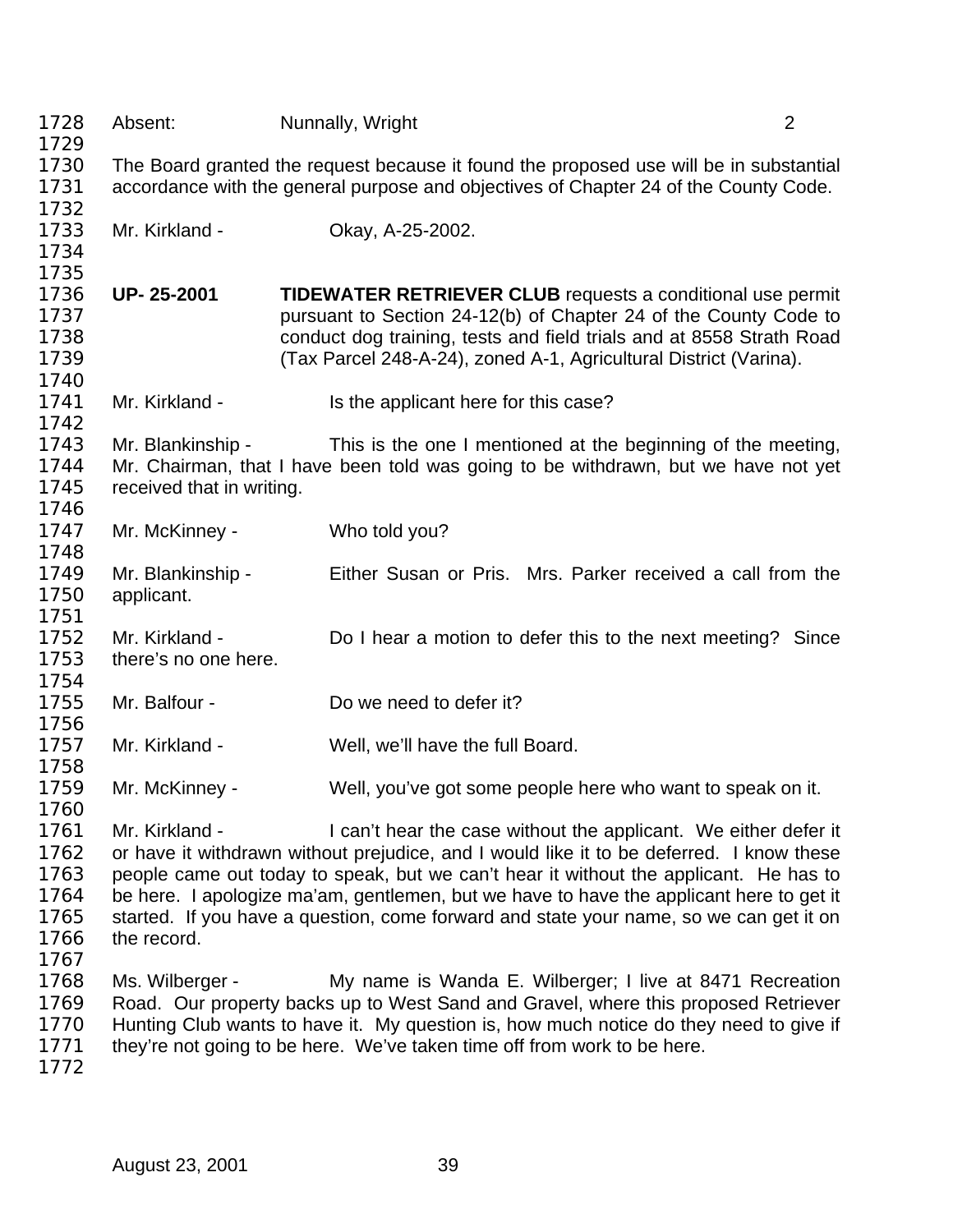Mr. Blankinship - The Planning Office will know at least 14 days before the next meeting whether we're going to send notices or not. That would be the meeting of September 20, so by September 6, we will know for certain if they've withdrawn, so if 1776 you want to call the Planning Office on or after the  $6<sup>th</sup>$ , we'll know whether or not it will 1777 be reheard. The withdrawal may come on the fax machine this afternoon, and if it does, then it won't be heard.

- 1780 Mr. Kirkland - Then you could call the Planning Office and ask. 1782 Mr. Balfour - It can't be deferred any more after this. 1784 Mr. Blankinship - It can't be deferred a second time. 1786 Mr. Wilberger - Hello. My name is James Wilberger; I live at the same address. That was my wife. I have one question I'd like to ask about the notice that was sent out. I just learned since I've come in this building that they plan to use live ammunition in their trials. Mr. Kirkland - That's part of the case, and we can't hear it. 1793 Mr. Wilberger - I just wondered if that would be part of the notice that goes out, because the notice that we received didn't say anything about that.
- Mr. Blankinship That wouldn't be stated separately.
- Mr. Wilberger Thank you; I'll let my neighbors know.

 Upon a motion by Mr. Balfour, seconded by Mr. McKinney, the Board of Zoning Appeals **deferred UP-25-2001** application for a conditional use permit to conduct dog training, tests and field trials and at 8558 Strath Road (Tax Parcel 248-A-24). The case was deferred for 30 days, from the August 23, 2001, until the September 20, 2001, meeting. The Board deferred the request because there was no representation to present the 1805 case at the meeting.

| 1807 | Affirmative: | Balfour, Kirkland, McKinney, |  |
|------|--------------|------------------------------|--|
| 1808 | Negative:    |                              |  |
| 1809 | Absent:      | Nunnally, Wright             |  |
| 1810 |              |                              |  |
| .    | .            |                              |  |

- 1811 Mr. Kirkland Any other business here.
- 

## **Election of Officers, 2001-2002**

 Mr. Blankinship - You need to elect your officers. I will open the floor for nominations for the office of Chairman.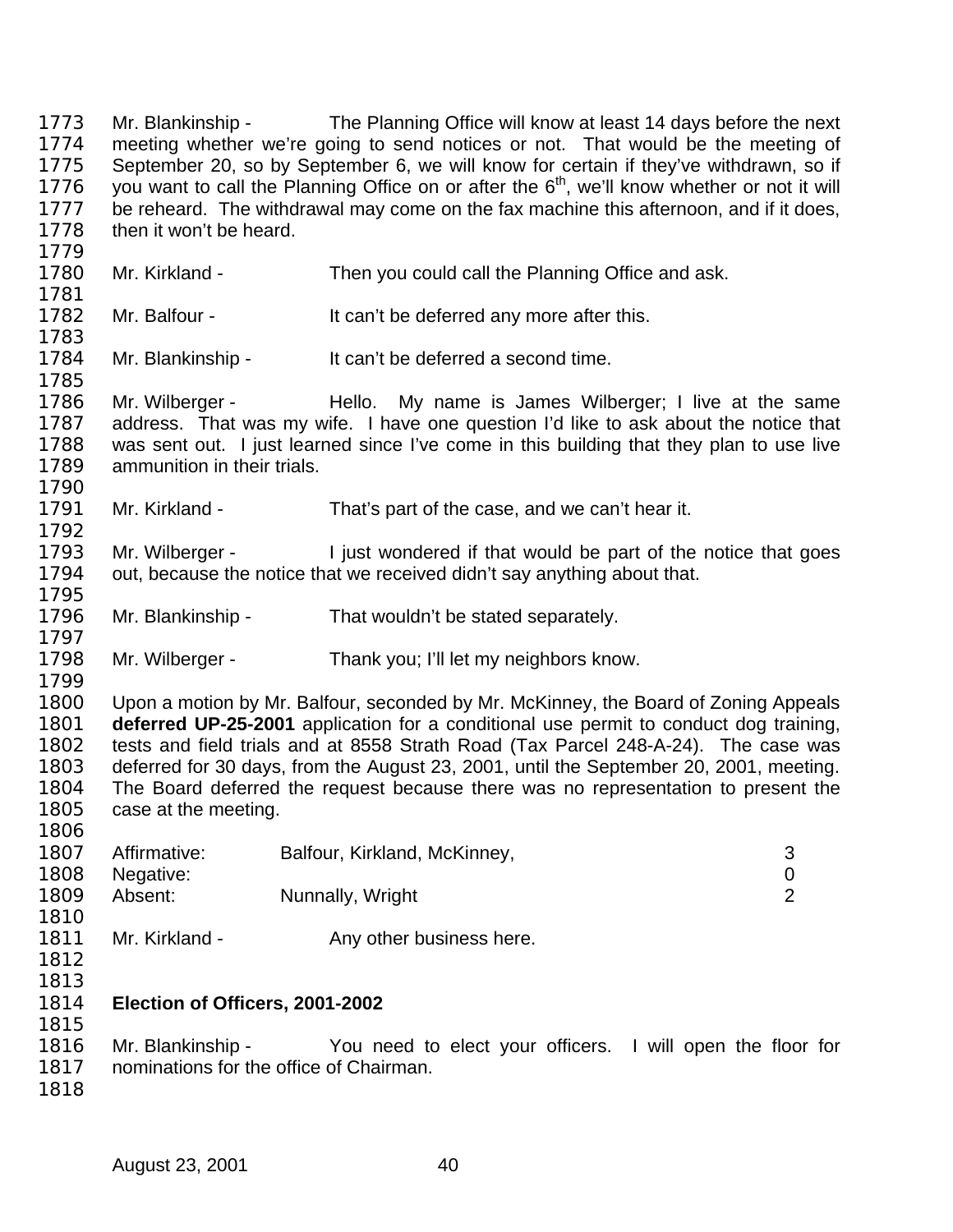| 1819<br>1820<br>1821                         | Mr. McKinney -<br>Chairman.                                                                                                                                          | Mr. Secretary, I move that we nominate Mr. Dan Balfour for |                                                                 |                       |
|----------------------------------------------|----------------------------------------------------------------------------------------------------------------------------------------------------------------------|------------------------------------------------------------|-----------------------------------------------------------------|-----------------------|
| 1822<br>1823                                 | Mr. Kirkland -                                                                                                                                                       |                                                            | I'll second that.                                               |                       |
| 1824<br>1825                                 | Mr. McKinney -                                                                                                                                                       |                                                            | Move the nominations be closed.                                 |                       |
| 1826<br>1827<br>1828                         | Mr. Kirkland -<br>Chairman, say aye.                                                                                                                                 |                                                            | Nominations are closed. All in favor of electing Mr. Balfour as |                       |
| 1829<br>1830<br>1831                         | On a motion by Mr. McKinney, seconded by Mr. Kirkland, the Board elected Mr. Daniel<br>T. Balfour as Chairman of the Board of Zoning Appeals.                        |                                                            |                                                                 |                       |
| 1832<br>1833                                 | Affirmative:<br>Negative:                                                                                                                                            | Balfour, Kirkland, McKinney,                               |                                                                 | 3<br>$\boldsymbol{0}$ |
| 1834<br>1835                                 | Absent:                                                                                                                                                              | Nunnally, Wright                                           |                                                                 | $\overline{2}$        |
| 1836<br>1837<br>1838                         | Mr. Blankinship -<br>Chairman.                                                                                                                                       |                                                            | I'll open the floor for nominations for the office of Vice      |                       |
| 1839<br>1840                                 | Mr. McKinney -                                                                                                                                                       |                                                            | I'll nominate Mr. Al Wright.                                    |                       |
| 1841<br>1842                                 | Mr. Balfour -                                                                                                                                                        | I'll second.                                               |                                                                 |                       |
| 1843<br>1844                                 | Mr. McKinney -                                                                                                                                                       |                                                            | I move the nominations be closed.                               |                       |
| 1845<br>1846                                 | Mr. Blankinship -                                                                                                                                                    | All in favor, say aye.                                     |                                                                 |                       |
| 1847<br>1848<br>1849                         | On a motion by Mr. McKinney, seconded by Mr. Balfour, the Board elected Mr. R. A.<br>Wright as Chairman of the Board of Zoning Appeals.                              |                                                            |                                                                 |                       |
| 1850<br>1851                                 | Affirmative:<br>Negative:                                                                                                                                            | Balfour, Kirkland, McKinney,                               |                                                                 | 3<br>$\pmb{0}$        |
| 1852<br>1853                                 | Absent:                                                                                                                                                              | Nunnally, Wright<br>$\overline{2}$                         |                                                                 |                       |
| 1854<br>1855<br>1856<br>1857<br>1858<br>1859 | There being no further business, and on a motion by Mr. Balfour, seconded by Mr.<br>McKinney, the Board adjourned at 10:41 am, until September 20, 2001, at 9:00 am. |                                                            |                                                                 |                       |
| 1860                                         |                                                                                                                                                                      |                                                            | Richard Kirkland,                                               |                       |
| 1861                                         | Chairman                                                                                                                                                             |                                                            |                                                                 |                       |